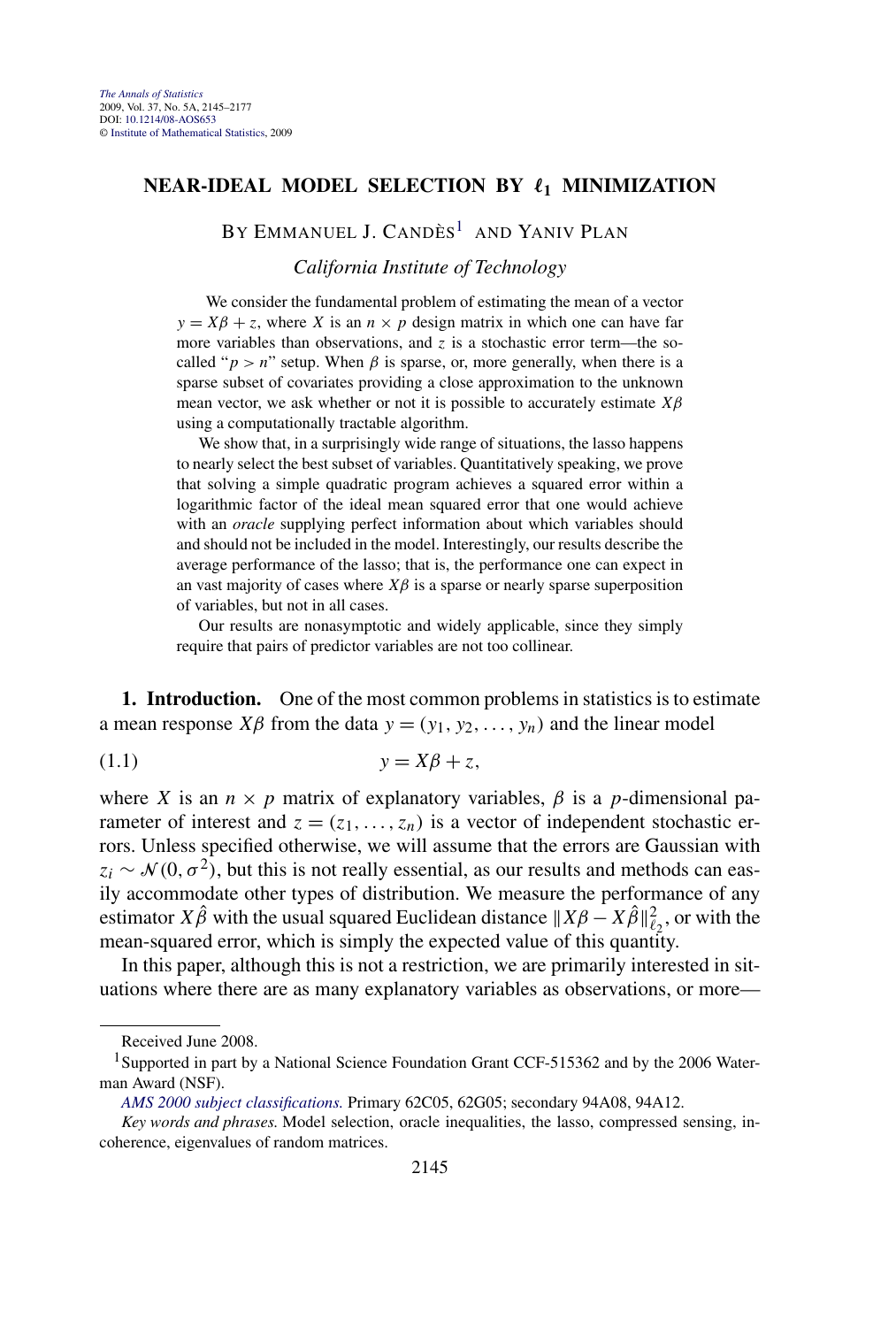the so-called, and now widely popular, " $p > n$ " setup. In such circumstances, however, it is often the case that a relatively small number of variables have substantial explanatory power, so that, to achieve accurate estimation, one needs to select the "right" variables and determine which components  $\beta_i$  are not equal to zero. A standard approach is to find  $\hat{\beta}$  by solving

(1.2) 
$$
\min_{b \in \mathbb{R}^p} \frac{1}{2} \|y - Xb\|_{\ell_2}^2 + \lambda_0 \sigma^2 \|b\|_{\ell_0},
$$

where  $||b||_{\ell_0}$  is the number of nonzero components in *b*. In other words, the estimator (1.2) achieves the best trade-off between the goodness of fit and the complexity—in this case, the number of variables included—of the model. Popular selection procedures such as AIC,  $C_p$ , BIC and RIC are all of this form, with different values of the parameter ( $\lambda_0 = 1$  in AIC [\[1, 19\]](#page-31-0),  $\lambda_0 = \frac{1}{2} \log n$  in BIC [\[24\]](#page-32-0), and  $\lambda_0 = \log p$  in RIC [\[14\]](#page-32-0)). It is known that these methods perform well both empirically and theoretically (see [\[14\]](#page-32-0) and [\[2, 4\]](#page-31-0) and the many references therein). Having said this, the problem, of course, is that these "canonical selection procedures" are highly impractical. Solving (1.2) is, in general, NP-hard [\[22\]](#page-32-0) and, to the best of our knowledge, requires exhaustive searches over all subsets of columns of *X*, a procedure which is clearly combinatorial in nature and has exponential complexity, since, for *p* of size about *n*, there are about  $2^p$  such subsets.

In recent years, several methods based on  $\ell_1$  minimization have been proposed to overcome this problem. The most well-known is probably the lasso [\[26\]](#page-32-0), which replaces the nonconvex  $\ell_0$  norm in (1.2) with the convex  $\ell_1$  norm  $||b||_{\ell_1} = \sum_{i=1}^p |b_i|$ . The lasso estimate  $\hat{\beta}$  is defined as the solution to

(1.3) 
$$
\min_{b \in \mathbb{R}^p} \frac{1}{2} \|y - Xb\|_{\ell_2}^2 + \lambda \sigma \|b\|_{\ell_1},
$$

where  $\lambda$  is a regularization parameter that essentially controls the sparsity (or the complexity) of the estimated coefficients (see [\[23\]](#page-32-0) and [\[11\]](#page-31-0) for exactly the same proposal). In contrast to (1.2), the optimization problem (1.3) is a quadratic program that can be solved efficiently. It is known that the lasso performs well in some circumstances. Further, there is also an emerging literature on its theoretical properties [\[3, 5, 6, 16, 15, 20, 21, 28–30\]](#page-31-0) showing that, in some special cases, the lasso is effective.

In this paper, we will show that the lasso works provably well in a surprisingly broad range of situations. We establish that, under minimal assumptions guaranteeing that the predictor variables are not highly correlated, the lasso achieves a squared error nearly as good as if one had an oracle supplying perfect information about which  $\beta_i$ 's were nonzero. Continuing in this direction, we also establish that the lasso correctly identifies the true model with very large probability, provided that the amplitudes of the nonzero  $\beta_i$  are sufficiently large.

<span id="page-1-0"></span>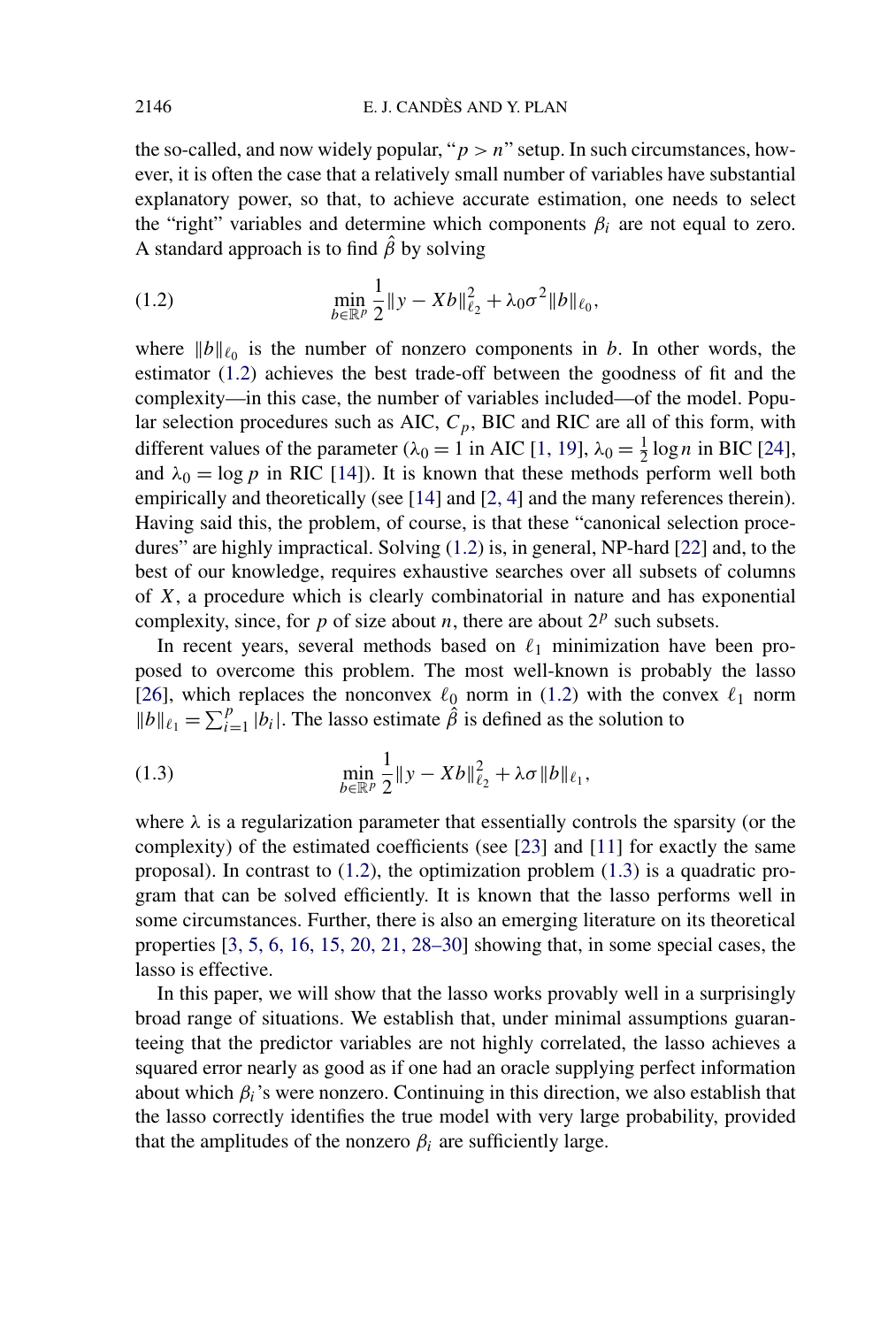<span id="page-2-0"></span>1.1. *The coherence property*. Throughout the paper, we will assume that, without loss of generality, the matrix *X* has unit-normed columns, as one can otherwise always rescale the columns. We denote, by  $X_i$ , the *i*th column of *X*  $(|X_i||_{\ell_2} = 1)$  and introduce the notion of coherence, which essentially measures the maximum correlation between unit-normed predictor variables and is defined by

(1.4) 
$$
\mu(X) = \sup_{1 \le i < j \le p} |\langle X_i, X_j \rangle|.
$$

In other words, the coherence is the maximum inner product between any two distinct columns of *X*. It follows that, if the columns have zero mean, the coherence is just the maximum correlation between pairs of predictor variables.

We will be interested in problems in which the variables are not highly collinear or redundant.

DEFINITION 1.1 (*Coherence property*). A matrix *X* is said to obey the coherence property if

(1.5) 
$$
\mu(X) \le A_0 \cdot (\log p)^{-1},
$$

where  $A_0$  is some positive numerical constant.

A matrix obeying the coherence property is a matrix in which the predictors are not highly collinear. This is a mild assumption. Suppose that *X* is a Gaussian matrix with i.i.d. entries whose columns are subsequently normalized. The coherence of *X* is about  $\sqrt{(2 \log p)/n}$ , so that such matrices trivially obey the coherence property, unless *n* is ridiculously small [i.e., of the order of  $(\log p)^3$ ]. We will give other examples of matrices obeying this property later in the paper, and we will soon contrast this assumption with what is traditionally assumed in the literature.

1.2. *Sparse model selection*. We begin by discussing the intuitive case, where the vector  $\beta$  is sparse, before extending our results to a completely general case. The basic question we would like to address here is, how well can one estimate the response *Xβ*, when *β* happens to have only *S* nonzero components? From now on, we call such vectors *S-sparse*.

First and foremost, we would like to emphasize that, in this paper, we are interested in quantifying the performance one can expect from the lasso in an overwhelming majority of cases. This viewpoint needs to be contrasted with an analysis concentrating on the worst case performance; when the focus is on the worst case scenario, one would study very particular values of the parameter  $\beta$  for which the lasso does not work well. This is not our objective; as an aside, this will enable us to show that one can reliably estimate the mean response  $X\beta$  under much weaker conditions than what is currently known.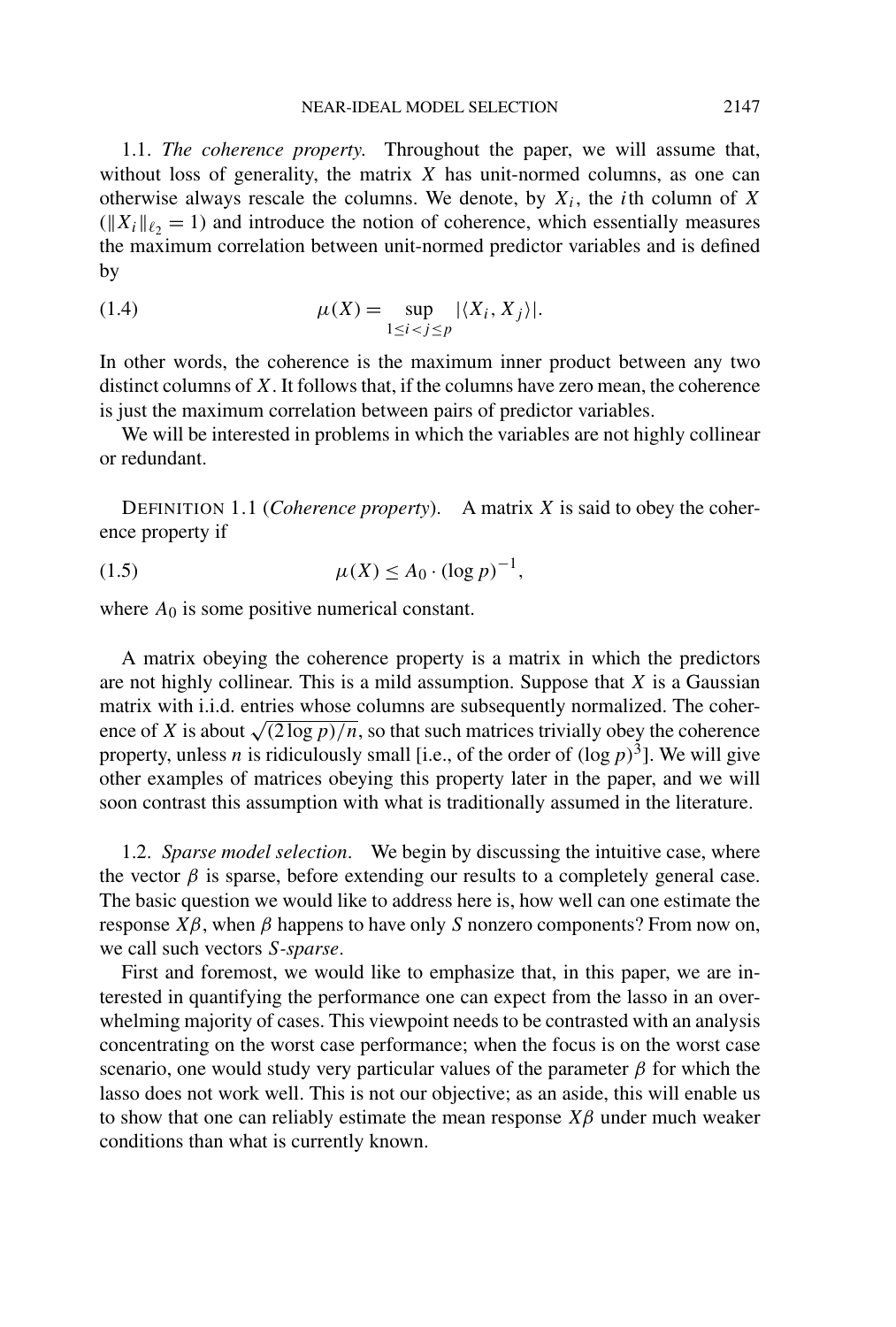Our point of view emphasizes the average performance (or the performance one could expect in a large majority of cases); thus, we need a statistical description of sparse models. To this end, we introduce the *generic S-sparse model*, which is defined as follows:

- 1. The support  $I \subset \{1, \ldots, p\}$  of the *S* nonzero coefficients of  $\beta$  is selected uniformly at random.
- 2. Conditional on *I*, the signs of the nonzero entries of  $\beta$  are independent and equally likely to be  $-1$  or 1.

We make no assumption on the amplitudes. In some sense, this is the simplest statistical model one could think of; it says, simply, that all subsets of a given cardinality are equally likely, and that the signs of the coefficients are equally likely. In other words, one is not biased towards certain variables, nor do we have any reason to believe a priori that a given coefficient is positive or negative.

Our first result is that for most *S*-sparse vectors  $\beta$ , the lasso is provably accurate. Throughout,  $||X||$  refers to the operator norm of the matrix *A* (the largest singular value).

THEOREM 1.2. *Suppose that X obeys the coherence property*, *and assume that*  $β$  *is taken from the generic S-sparse model. Suppose that*  $S \leq$  $c_0 p / ||X||^2 \log p$  *for some positive numerical constant*  $c_0$ *. Then, the lasso esti-* $\log p_1 \log p_1$  *for some positive numerical mate* [\(1.3\)](#page-1-0) *computed with*  $\lambda = 2\sqrt{2 \log p}$  *obeys* 

*Xβ* − *Xβ*ˆ<sup>2</sup> <sup>2</sup> <sup>≤</sup> *<sup>C</sup>*<sup>0</sup> · *(*2 log*p)* · *<sup>S</sup>* · *<sup>σ</sup>*<sup>2</sup> (1.6)

*with probability at least*  $1 - 6p^{-2 \log 2} - p^{-1}(2\pi \log p)^{-1/2}$ . *The constant*  $C_0$  *may be taken as*  $8(1 + \sqrt{2})^2$ .

For simplicity, we have chosen  $\lambda = 2\sqrt{2 \log p}$ , but one could take any  $\lambda$  of the form  $\lambda = (1 + a)\sqrt{2 \log p}$  with  $a > 0$ . Our proof indicates that, as *a* decreases, the probability with which  $(1.6)$  holds decreases, but the constant  $C_0$  also decreases. Conversely, as *a* increases, the probability with which (1.6) holds increases, but the constant  $C_0$  also increases.

Theorem 1.2 asserts that one can estimate  $X\beta$  with nearly the same accuracy as if one knew ahead of time which  $\beta_i$ 's were nonzero. To see why this is true, suppose that the support *I* of the true  $\beta$  was known. In this ideal situation, we would presumably estimate  $\beta$  by regressing y onto the columns of  $X$ , with indices in *I* , and construct

(1.7) 
$$
\beta^* = \underset{b \in \mathbb{R}^p}{\arg \min} \|y - Xb\|_{\ell^2}^2 \text{ subject to } b_i = 0 \text{ for all } i \notin I.
$$

<span id="page-3-0"></span>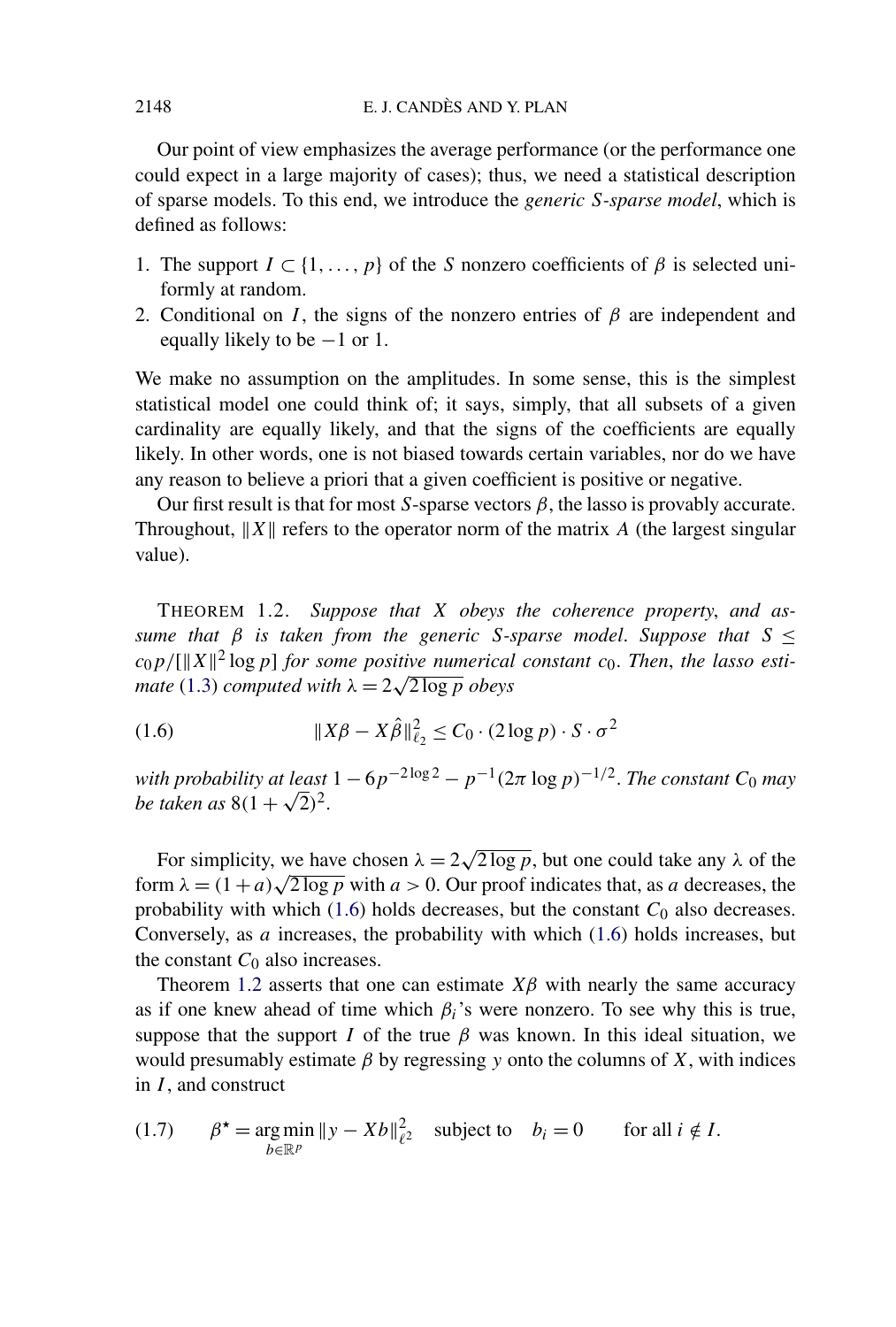<span id="page-4-0"></span>It is a simple calculation to show that this ideal estimator (it is ideal, because we would not know the set of nonzero coordinates) achieves<sup>2</sup>

(1.8) 
$$
\mathbb{E} \|X\beta - X\beta^{\star}\|_{\ell_2}^2 = S \cdot \sigma^2.
$$

Hence, one can see that  $(1.6)$  is optimal up to a factor proportional to  $\log p$ . It is also known that one cannot, in general, hope for a better result; the log factor is the price we need to pay for not knowing ahead of time which of the predictors are actually included in the model.

The assumptions of our theorem are pretty mild. Roughly speaking, if the predictors are not too collinear, and if *S* is not too large, then the lasso works most of the time. An important point here is that the restriction on the sparsity can be very mild. We give two examples to illustrate our purpose:

• *Random design.* Imagine, as before, that the entries of *X* are i.i.d.  $\mathcal{N}(0, 1)$  and then normalized. Then, the operator norm of *X* is sharply concentrated around  $\sqrt{p/n}$ , so that our assumption essentially reads  $S \leq c_0 n / \log p$ . Expressed in a different way, *β* does not have to be sparse at all. It has to be smaller, of course, than the number of observations, but not by a very large margin.

Similar conclusions would apply to many other types of random matrices.

• *Signal estimation.* A problem that has attracted quite a bit of attention in the signal processing community is that of recovering a signal that has a sparse expansion as a superposition of spikes and sinusoids. Here, we have noisy data *y*

(1.9) 
$$
y(t) = f(t) + z(t), \qquad t = 1, ..., n,
$$

about a digital signal *f* of interest, which is expressed as the "time-frequency" superposition

(1.10) 
$$
f(t) = \sum_{k=1}^{n} \alpha_k^{(0)} \delta(t - k) + \sum_{k=1}^{n} \alpha_k^{(1)} \varphi_k(t);
$$

*δ* is a Dirac or spike obeying  $\delta(t) = 1$  if  $t = 0$ , and 0 otherwise.  $(\varphi_k(t))_{1 \leq k \leq n}$  is an orthonormal basis of sinusoids. The problem  $(1.9)$  is of the general form  $(1.1)$ with  $X = [I_n F_n]$  in which  $I_n$  is the identity matrix,  $F_n$  is the basis of sinusoids (a discrete cosine transform) and  $\beta$  is the concatenation of  $\alpha^{(0)}$  and  $\alpha^{(1)}$ . Here,  $p = 2n$  and  $||X|| = \sqrt{2}$ . Also, *X* obeys the coherence property if *n* or *p* is not  $p = 2n$  and  $||X|| = \sqrt{2}$ . Also, *X* obeys to small, since  $\mu(X) = \sqrt{2/n} = 2/\sqrt{p}$ .

Hence, if the signal has a sparse expansion with fewer than on the order of *n/* log *n* coefficients, then the lasso achieves a quality of reconstruction that is essentially as good as what could be achieved if we knew in advance the precise location of the spikes and the exact frequencies of the sinusoids.

This fact extends to other pairs of orthobases and to general overcomplete expansions, as we will explain later.

 $2$ One could also develop a similar estimate with high probability, but we find it simpler and more elegant to derive the performance in terms of expectation.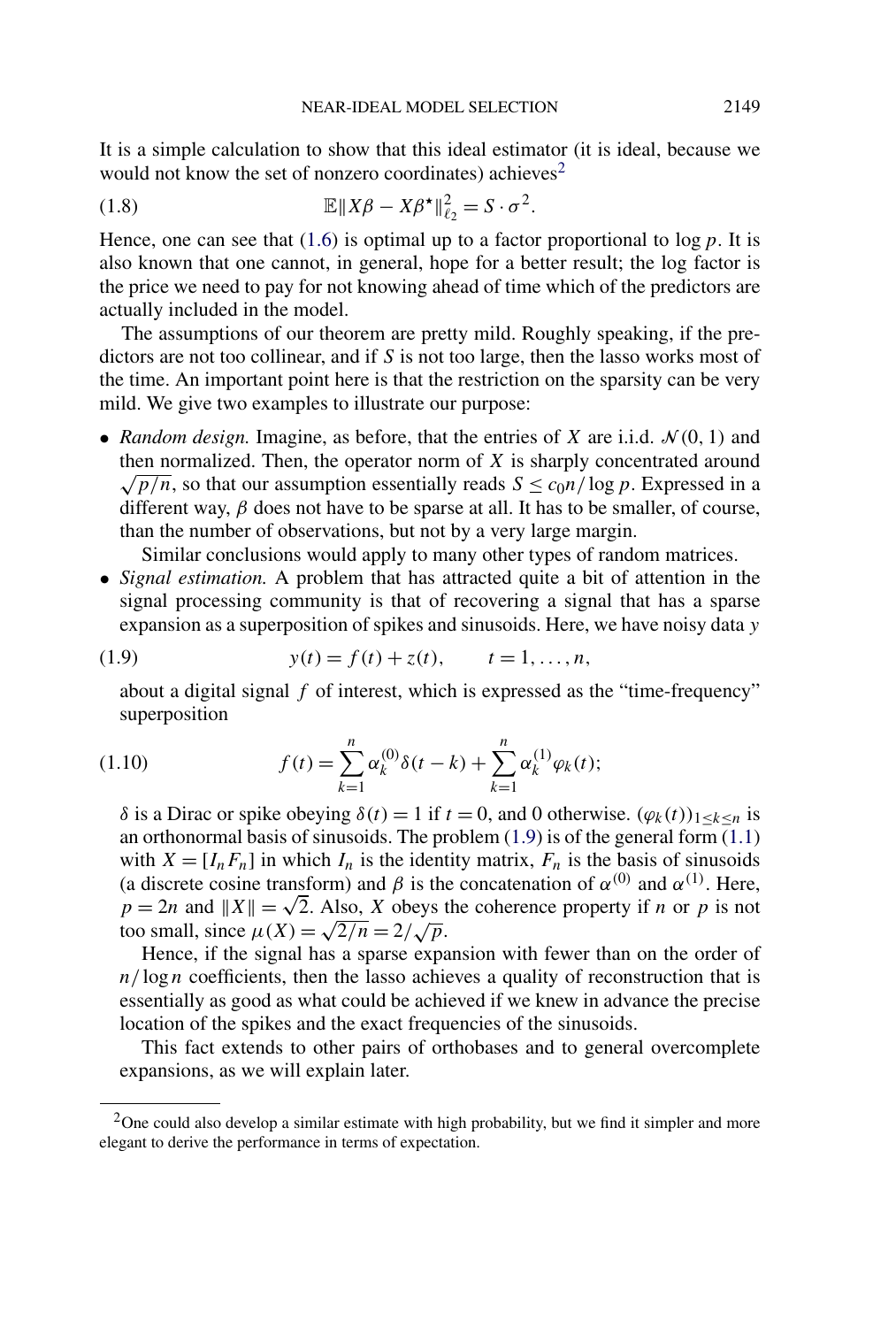<span id="page-5-0"></span>In our two examples, the condition of Theorem [1.2](#page-3-0) is satisfied for *S* as large as on the order of  $n/\log p$ ; that is,  $\beta$  may have a large number of nonzero components. The novelty here is that the assumptions on the sparsity level *S*, and on the correlation between predictors, are very realistic. This is different from the available literature, which typically requires a much lower bound on the coherence or a much lower sparsity level (see Section [4](#page-30-0) for a comprehensive discussion). In addition, many published results assume that the entries of the design matrix *X* are sampled from a probability distribution (e.g., are i.i.d. samples from the standard normal distribution), which we are not assuming here (one could of course specialize our results to random designs as discussed above). Hence, we do not simply prove that in some idealized setting the lasso would do well, but that it has a very concrete edge in practical situations—as shown empirically in a great number of works.

An interesting fact is that one cannot expect [\(1.6\)](#page-3-0) to hold for all models, as one can construct simple examples of incoherent matrices and special *β* for which the lasso does not select a good model (see Section [2\)](#page-12-0). In this sense, [\(1.6\)](#page-3-0) can be achieved on the average—or better, in an overwhelming majority of cases—but not in all cases.

1.3. *Exact model recovery*. Suppose, now, that we are interested in estimating the set  $I = \{i : \beta_i \neq 0\}$ . Then, we show that, if the values of the nonvanishing  $\beta_i$ 's are not too small, then the lasso correctly identifies the "right" model.

THEOREM 1.3. *Let I be the support of β*, *and suppose that*

$$
\min_{i \in I} |\beta_i| > 8\sigma \sqrt{2 \log p}.
$$

*Then, under the assumptions of Theorem [1.2,](#page-3-0) the lasso estimate with*  $\lambda =$ 2 <sup>√</sup>2 log*<sup>p</sup> obeys*

 $\text{supp}(\hat{\beta}) = \text{supp}(\beta)$  *and* 

(1.12) 
$$
\text{sgn}(\hat{\beta}_i) = \text{sgn}(\beta_i) \quad \text{for all } i \in I,
$$

*with probability at least*  $1 - 2p^{-1}((2\pi \log p)^{-1/2} + |I|p^{-1}) - O(p^{-2\log 2})$ .

In other words, if the nonzero coefficients are significant in the sense that they stand above the noise, then the lasso identifies all the variables of interest and only these. Further, the lasso correctly estimates the signs of the corresponding coefficients. Again, this does not hold for all *β*'s, as shown in the example of Section [2,](#page-12-0) but for a wide majority.

Our condition says that the amplitudes must be larger than a constant times the noise level times  $\sqrt{2 \log p}$ , which is sharp, modulo a small multiplicative constant. Our statement is nonasymptotic, and relies upon [\[29\]](#page-32-0) and [\[6\]](#page-31-0). In particular,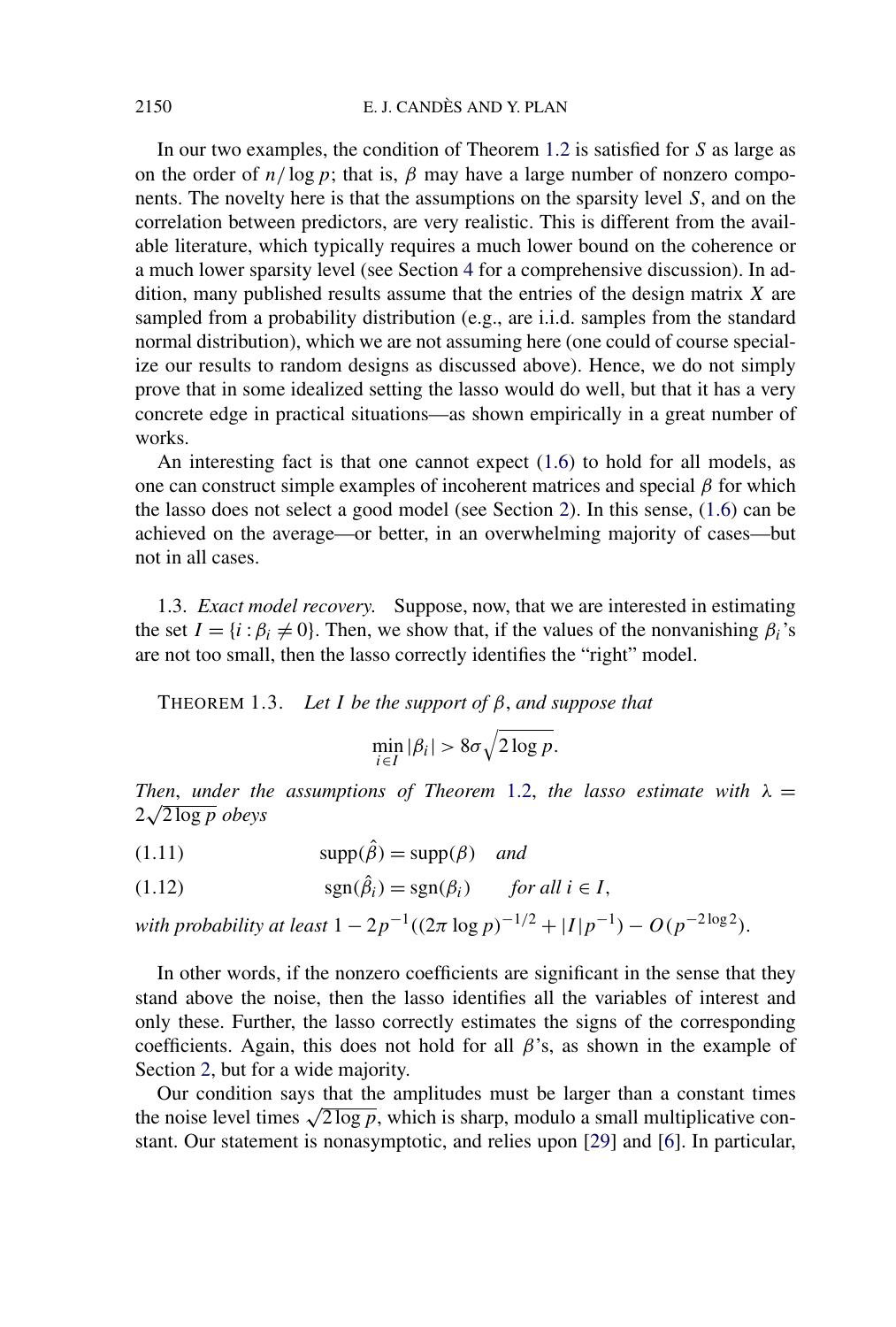[\[29\]](#page-32-0) requires *X* and  $\beta$  to satisfy the *Irrepresentable Condition*, which is sufficient to guarantee the exact recovery of the support of  $\beta$  in some asymptotic regime; Section [3.3](#page-20-0) connects with this line of work by showing that the *Irrepresentable Condition* holds with high probability under the stated assumptions.

As before, we have decided to state the theorem for a concrete value of *λ*, namely  $2\sqrt{2 \log p}$ , but we could have used any value of the form  $(1 + a)\sqrt{2 \log p}$ with  $a > 0$ . When *a* decreases, our proof indicates that one can lower the threshold on the minimum nonzero value of  $\beta$  but that, at the same time, the probability of success is also lowered. When *a* increases, the converse applies. Finally, our proof shows that, by setting  $\lambda$  close to  $\sqrt{2 \log p}$  and imposing slightly stronger conditions on the coherence and the sparsity *S*, one can substantially lower the threshold tions on the conerence and the sparsity *S*, one can substantially lower on the minimum nonzero value of *β* and bring it close to  $σ\sqrt{2 \log p}$ .

We would also like to remark that, under the hypotheses of Theorem [1.3,](#page-5-0) one can somewhat improve the estimate [\(1.6\)](#page-3-0) by using a two-step procedure similar to that proposed in [\[10\]](#page-31-0):

1. Use the lasso to find  $\hat{I} \equiv \{i : \hat{\beta}_i \neq 0\}.$ 

2. Find  $\tilde{\beta}$  by regressing *y* onto the columns  $(X_i)$ ,  $i \in \hat{I}$ .

Since  $\hat{I} = I$  with high probability, we have that

$$
||X\tilde{\beta} - X\beta||_{\ell_2}^2 = ||P[I]z||_{\ell_2}^2
$$

with high probability, where  $P[I]$  is the projection onto the space spanned by the variables  $(X_i)$ . Because  $||P[I]z||_{\ell_2}^2$  is concentrated around  $|I| \cdot \sigma^2 = S \cdot \sigma^2$ , it follows that, with high probability,

$$
||X\tilde{\beta} - X\beta||_{\ell_2}^2 \leq C \cdot S \cdot \sigma^2,
$$

where *C* is a some small numerical constant. In other words, when the values of the nonzero entries of  $\beta$  are sufficiently large, one does not have to pay the logarithmic factor.

1.4. *General model selection*. In many applications,  $\beta$  is not sparse or does not have a real meaning, so that it does not make much sense to talk about the values of this vector. Consider an example to make this precise. Suppose we have noisy data *y* [\(1.9\)](#page-4-0) about an *n*-pixel digital image *f* , where *z* is white noise. We wish to remove the noise (i.e., estimate the mean of the vector *y*). A majority of modern methods express the unknown signal as a superposition of fixed waveforms  $(\varphi_i(t))_{1 \le i \le p}$ ,

(1.13) 
$$
f(t) = \sum_{i=1}^{p} \beta_i \varphi_i(t),
$$

and construct an estimate

$$
\hat{f}(t) = \sum_{i=1}^{p} \hat{\beta}_i \varphi_i(t).
$$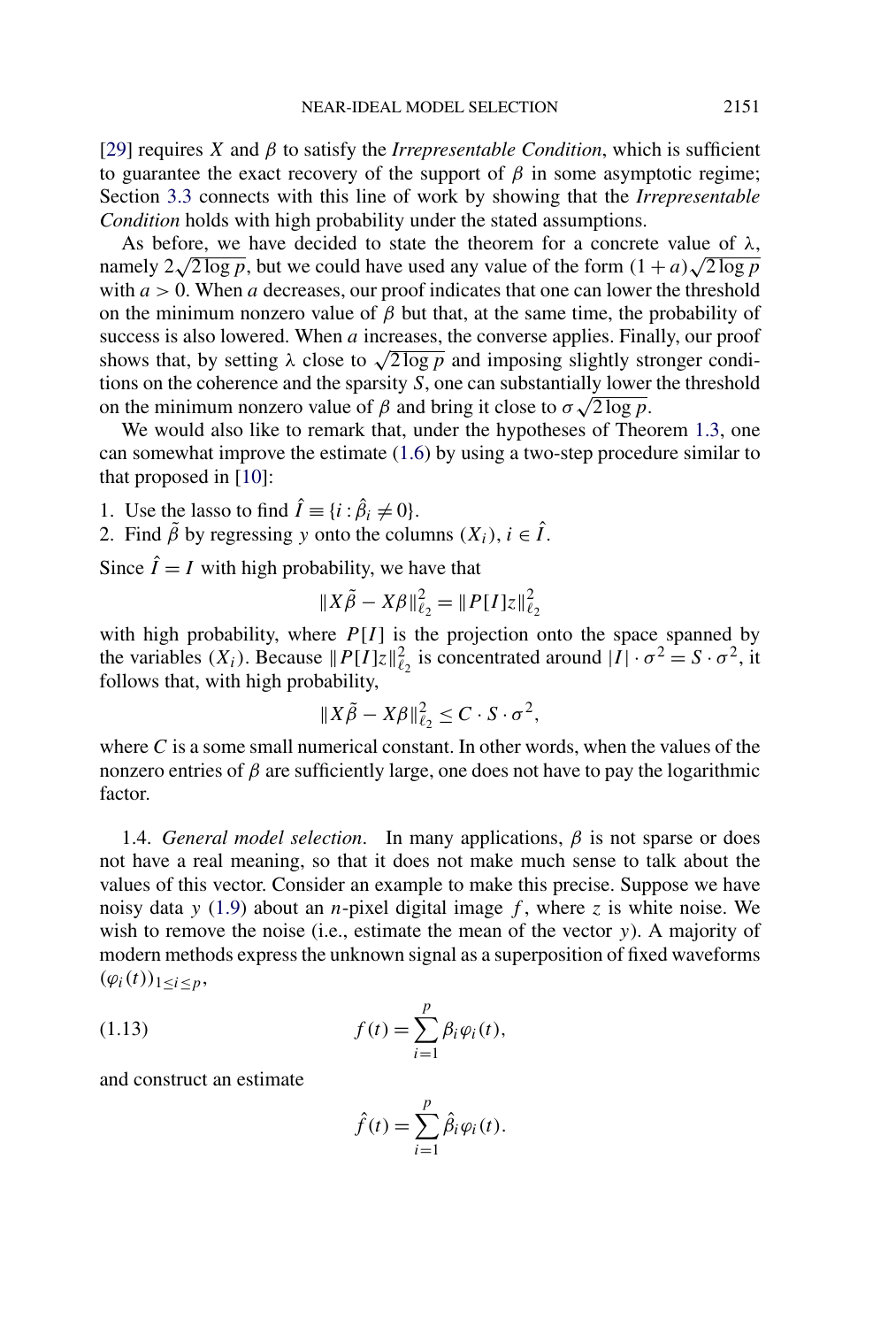<span id="page-7-0"></span>That is, one introduces a model  $f = X\beta$ , in which the columns of *X* are the sampled waveforms  $\varphi_i(t)$ . It is now extremely popular to consider overcomplete representations with many more waveforms than samples (i.e.,  $p > n$ ). The reason for this is that overcomplete systems offer a wider range of generating elements that may be well suited to represent contributions from different phenomena; potentially, this wider range allows more flexibility in signal representation and enhances statistical estimation.

In this setup, two comments are in order. First, there is no ground truth associated with each coefficient  $\beta_i$ ; there is no real wavelet or curvelet coefficient. Second, signals of general interest are never really exactly sparse; they are only approximately sparse, meaning that they may be well approximated by sparse expansions. These considerations emphasize the need to formulate results to cover those situations in which the precise values of  $\beta_i$  are either ill-defined or meaningless.

In general, one can understand model selection as follows. Select a model—a subset *I* of the columns of *X*—and construct an estimate of  $X\beta$  by projecting *y* onto the subspace generated by the variables in the model. Mathematically, this is formulated as

$$
X\hat{\beta}[I] = P[I]y = P[I]X\beta + P[I]z,
$$

where  $P[I]$  denotes the projection onto the space spanned by the variables  $(X_i)$ ,  $i \in I$ . What is the accuracy of  $X\hat{\beta}[I]$ ? Note that

$$
X\beta - X\hat{\beta}[I] = (\text{Id} - P[I])X\beta - P[I]z;
$$

therefore, the mean-squared error  $(MSE)$  obeys<sup>3</sup>

(1.14) 
$$
\mathbb{E} \|X\beta - X\hat{\beta}[I]\|^2 = \|(Id - P[I])X\beta\|^2 + |I|\sigma^2.
$$

This is the classical bias variance decomposition; the first term is the squared bias one gets by using only a subset of columns of *X* to approximate the true vector  $X\beta$ . The second term is the variance of the estimator and is proportional to the size of the model *I* .

Hence, one can now define the *ideal model* achieving the minimum MSE over all models

(1.15) 
$$
\min_{I \subset \{1, ..., p\}} \|([\mathrm{Id} - P[I])X\beta\|^2 + |I|\sigma^2).
$$

See Figure [1](#page-8-0) for a visual representation. We will refer to this as the ideal risk. It is ideal in the sense that one could achieve this performance if we had available an oracle which, knowing  $X\beta$ , would select for us the best model to use (i.e., the best subset of explanatory variables).

<sup>&</sup>lt;sup>3</sup>It is, again, simpler to state the performance in terms of expectation.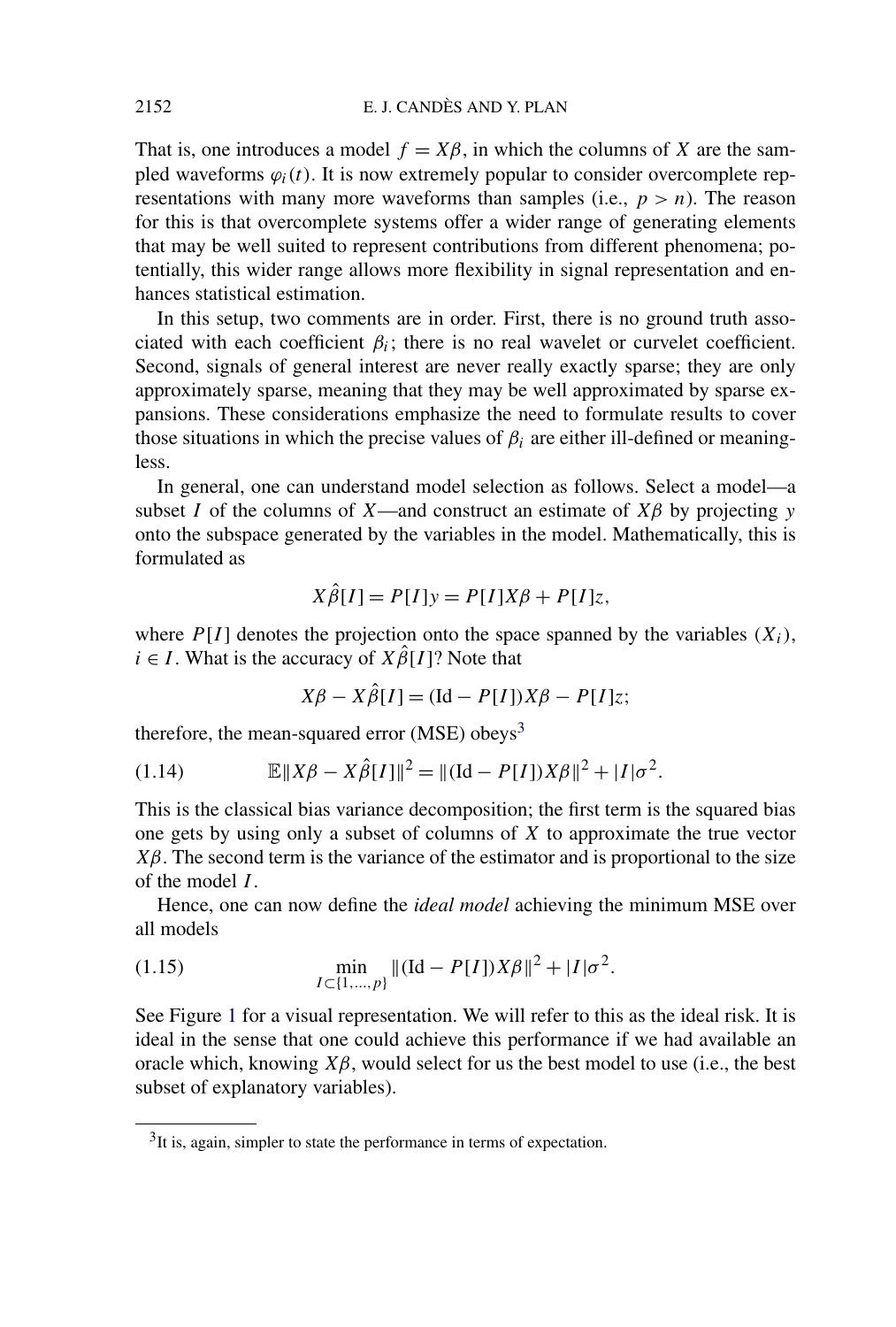<span id="page-8-0"></span>

FIG. 1. *The vector Xβ*0 *is the projection of Xβ on an ideally selected subset of covariates*. *These covariates span a plane of optimal dimension*, *which*, *among all planes spanned by subsets of the same dimension*, *is closest to Xβ*.

To connect this with our earlier discussion, one sees that, if there is a representation of  $f = X\beta$  in which  $\beta$  has *S* nonzero terms, then the ideal risk is bounded by the variance term, namely,  $S \cdot \sigma^2$  [just pick *I* to be the support of  $\beta$  in [\(1.15\)](#page-7-0)]. The point we would like to make is that, whereas we did not search for an optimal bias-variance trade off in the previous section, we will here. The reason is that, even in the case where the model is interpretable, the projection estimate on the model corresponding to the nonzero values of  $\beta_i$  may very well be inaccurate and have a mean-squared error that is far larger than [\(1.15\)](#page-7-0). In particular, this typically happens if, out of the *S* nonzero  $\beta_i$ 's, only a small fraction are really significant, while the others are not (e.g., in the sense that any individual test of significance would not reject the hypothesis that they vanish). In this sense, the main result of this section, Theorem [1.4,](#page-9-0) generalizes but also strengthens Theorem [1.2.](#page-3-0)

An important question is, of course, whether one can get close to the ideal risk [\(1.15\)](#page-7-0) without the help of an oracle. It is known that solving the combinatorial optimization problem [\(1.2\)](#page-1-0) with a value of  $\lambda_0$  being a sufficiently large multiple of log*p* would provide an MSE within a multiplicative factor of order log*p* of the ideal risk. That real estimators with such properties exist is inspiring. Yet, solving [\(1.2\)](#page-1-0) is computationally intractable. Our next result shows that, in a wide range problems, the lasso also nearly achieves the ideal risk.

We are naturally interested in quantifying the performance one can expect from the lasso in nearly all cases, and, just as before, we now introduce a useful statistical description of these cases. Consider the best model  $I_0$  achieving the minimum in [\(1.15\)](#page-7-0). In case of ties, pick one uniformly at random. Suppose  $I_0$  is of cardinality *S*. Then, we introduce the *best S-dimensional subset model*, which is defined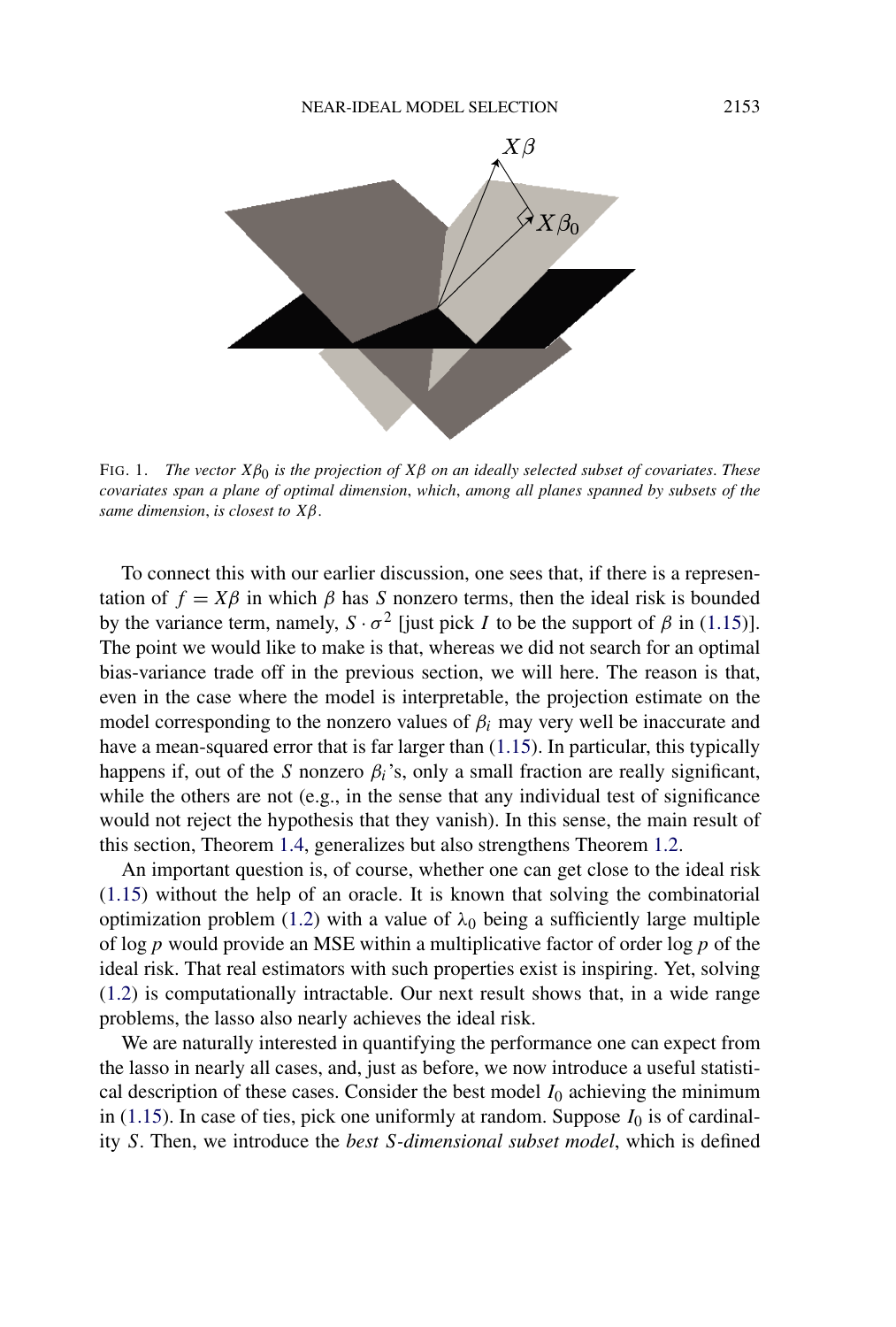as follows:

- 1. The subset  $I_0 \subset \{1, \ldots, p\}$  of cardinality *S* is distributed uniformly at random;
- 2. Define  $\beta_0$  with support  $I_0$  via

$$
(1.16) \t\t X\beta_0 = P[I_0]X\beta.
$$

In other words,  $\beta_0$  is the vector one would get by regressing the true mean vector *Xβ* onto the variables in  $I_0$ ; we call  $\beta_0$  the ideal approximation. Conditional on  $I_0$ , the signs of the nonzero entries of  $\beta_0$  are independent and equally likely to be  $-1$  or 1.

We make no assumption on the amplitudes. Our intent is just the same as before. All models are equally likely (there is no bias towards special variables), and one has no a priori information about the sign of the coefficients associated with each significant variable.

THEOREM 1.4. *Suppose that X obeys the coherence property*, *and assume that the ideal approximation β*<sup>0</sup> *is taken from the best S-dimensional subset model*. *Suppose that*  $S \leq c_0 p / [\|X\|^2 \log p]$  *for some positive numerical constant*  $c_0$ *. Then, the lasso estimate* [\(1.3\)](#page-1-0) *computed with λ* = 2 <sup>√</sup>2 log*<sup>p</sup> obeys*

$$
(1.17) \quad \|X\beta - X\hat{\beta}\|_{\ell_2}^2
$$
  
 
$$
\leq (1 + \sqrt{2}) \Biggl[ \min_{I \subset \{1, ..., p\}} \|X\beta - P[I]X\beta\|_{\ell_2}^2 + C_0' (2\log p) \cdot |I| \cdot \sigma^2 \Biggr]
$$

*with probability at least*  $1 - 6p^{-2\log 2} - p^{-1}(2\pi \log p)^{-1/2}$ . *The constant*  $C'_0$  *may be taken as*  $12 + 10\sqrt{2}$ .

In words, the lasso nearly selects the best model in a very large majority of cases. This also strengthens our earlier result, since the right-hand side in  $(1.17)$  is always less or equal to  $O(\log p)S\sigma^2$  whenever there is an *S*-sparse representation.<sup>4</sup>

Theorem 1.4 guarantees excellent performance in a broad range of problems. That is, if we have a design matrix *X* whose columns are not too correlated, then, for most responses  $X\beta$ , the lasso will find a statistical model with low meansquared error; simple extensions would also claim that the lasso finds a statistical model with very good predictive power, but we will not consider these here. As an illustrative example, we can consider predicting the clinical outcomes from different tumors on the basis of gene expression values for each of the tumors. In typical

<span id="page-9-0"></span>

<sup>4</sup>We have assumed that the mean response *f* of interest is in the span of the columns of *X* (i.e., of the form  $X\beta$ ), which always happens when  $p \ge n$  and  $X$  has full column rank, for example. However, if this is not the case, the error would obey  $|| f - \hat{X}\hat{\beta}||_{\ell_2}^2 = ||Pf - \hat{X}\hat{\beta}||_{\ell_2}^2 + ||(\text{Id} - P)f||_{\ell_2}^2$ , where *P* is the projection onto the range of *X*. The first term obeys the oracle inequality, so that the lasso estimates *Pf* in a near-optimal fashion. The second term is simply the size of the unmodelled part of the mean response.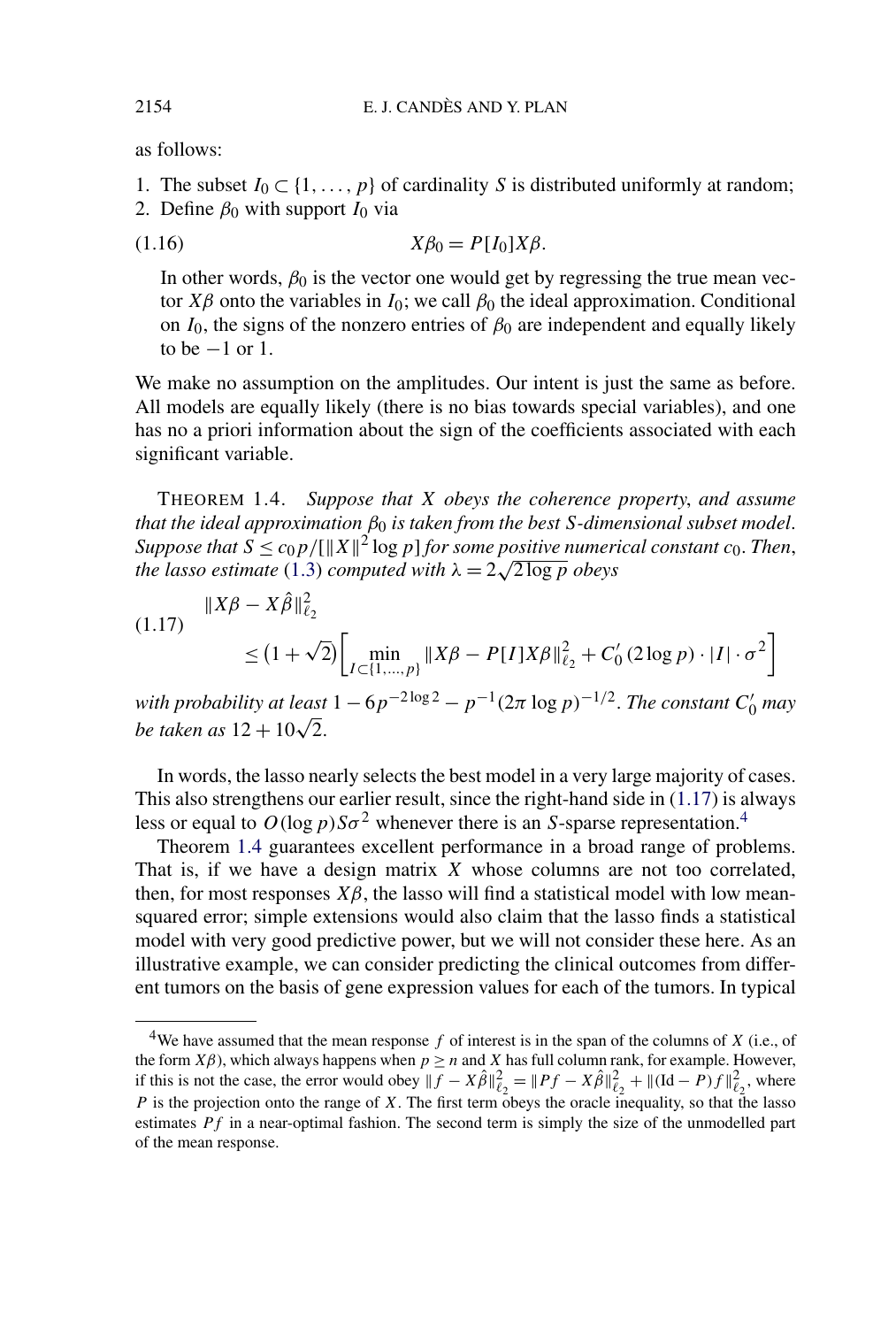<span id="page-10-0"></span>problems, one considers hundreds of tumors and tens of thousands of genes. While some of the gene expressions (the columns of  $X$ ) are correlated, one can always eliminate redundant predictors (e.g., via clustering techniques). Once the statistician has designed an *X* with low coherence, the lasso is guaranteed, in most cases, to find a subset of genes with near-optimal predictive power.

There is a slightly different formulation of this general result which may go as follows. Let  $S_0$  be the maximum sparsity level  $S_0 = \lfloor c_0 p / [\Vert X \Vert^2 \log p ] \rfloor$ , and, for each  $S \leq S_0$ , introduce  $A_S \subset \{-1, 0, 1\}^p$  as the set of all possible signs of vectors  $\beta \in \mathbb{R}^p$ , with sgn( $\beta_i$ ) = 0 if  $\beta_i$  = 0, such that exactly *S* signs are nonzero. Then, under the hypotheses of our theorem, for each  $X\beta \in \mathbb{R}^n$ ,

(1.18) 
$$
\|X\beta - X\hat{\beta}\|_{\ell_2}^2
$$
  
\n
$$
\leq \min_{S \leq S_0} \min_{b : \text{sgn}(b) \in \mathcal{A}_{0,S}} (1 + \sqrt{2}) [\|X\beta - Xb\|_{\ell_2}^2 + C_0'(2 \log p) \cdot S \cdot \sigma^2]
$$

with probability at least  $1 - O(p^{-1})$ , where one can still take  $C'_0 = 12 + 10\sqrt{2}$ (the probability is with respect to the noise distribution). Above,  $A_{0,S}$  is a very large subset of A*S*, obeying

(1.19) 
$$
|\mathcal{A}_{0,S}|/|\mathcal{A}_{S}| \geq 1 - O(p^{-1}).
$$

Hence, for most  $\beta$ , the sub-oracle inequality (1.18) is actually the true oracle inequality.

For completeness,  $A_{0,S}$  is defined as follows. Let  $b \in A_S$  be supported on *I*;  $b_I$ is the restriction of the vector *b* to the index set *I*, and  $X_I$  is the submatrix formed by selecting the columns of *X* with indices in *I*. Then, we say that  $b \in A_{0,S}$  if and only if the following three conditions hold: (1) the submatrix  $X_I^* X_I$  is invertible and obeys  $||(X_I^*X_I)^{-1}|| \leq 2$ ; (2)  $||X_I^*X_I(X_I^*X_I)^{-1}b_I||_{\ell_\infty} \leq 1/4$  (recall that  $b \in$  ${(-1, 0, 1)}^p$  is a sign pattern); (3) max<sub>*i*∉*I*</sub>  $||X_I(X_I^*X_I)^{-1}X_I^*X_i|| \le c_0/\sqrt{\log p}$  for some numerical constant  $c_0$ . In Section [3,](#page-16-0) we will analyze these three conditions in detail and prove that  $|\mathcal{A}_{0,S}|$  is large. The first condition is called the *invertibility condition*, and the second and third conditions are needed to establish that a certain *complementary size condition* holds (see Section [3\)](#page-16-0).

1.5. *Implications for signal estimation*. Our findings may be of interest to researchers interested in signal estimation, and we now recast our main results in the language of signal processing. Suppose we are interested in estimating a signal *f (t)* from observations

$$
y(t) = f(t) + z(t),
$$
  $t = 0, ..., n - 1,$ 

where *z* is white noise with variance  $\sigma^2$ . We are given a dictionary of waveforms  $(\varphi_i(t))_{1 \le i \le p}$ , which are normalized so that  $\sum_{t=0}^{n-1} \varphi_i^2(t) = 1$ , and are looking for an estimate of the form  $\hat{f}(t) = \sum_{i=1}^{p} \hat{\alpha}_i \varphi_i(t)$ . When we have an overcomplete representation in which  $p > n$ , there are infinitely many ways of representing  $f$  as a superposition of the dictionary elements.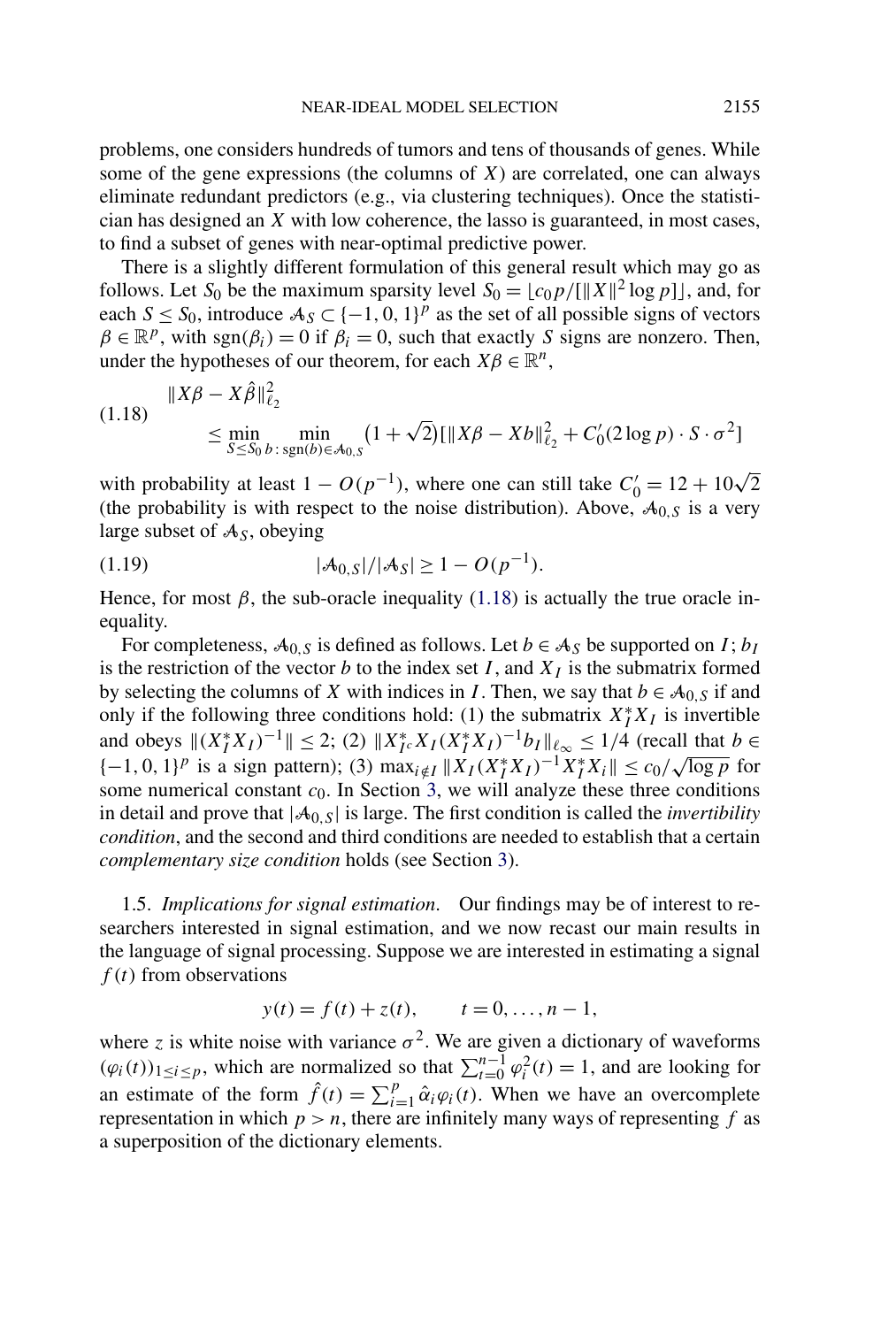Now, introduce the best  $m$ -term approximation  $f_m$ , which is defined via

$$
||f - f_m||_{\ell_2} = \inf_{a: \# \{i, a_i \neq 0\} \le m} \left|| f - \sum_i a_i \varphi_i \right||_{\ell_2};
$$

that is, it is that linear combination of at most *m* elements of the dictionary that comes closest to the object  $f$  of interest.<sup>5</sup> With these notations, if we could somehow guess the best model of dimension *m*, one would achieve an MSE equal to

$$
||f - f_m||_{\ell_2}^2 + m\sigma^2.
$$

Therefore, one can rewrite the ideal risk (which could be attained with the help of an oracle telling us exactly which subset of waveforms to use) as

(1.20) 
$$
\min_{0 \le m \le p} \|f - f_m\|_{\ell_2}^2 + m\sigma^2,
$$

which is exactly the trade-off between the approximation error and the number of terms in the partial expansion.<sup>6</sup>

Consider, now, the estimate  $\hat{f} = \sum_i \hat{\alpha}_i \varphi_i$ , where  $\hat{\alpha}$  is the solution to

(1.21) 
$$
\min_{a \in \mathbb{R}^p} \frac{1}{2} \left\| y - \sum_i a_i \varphi_i \right\|_{\ell_2}^2 + \lambda \sigma \|a\|_{\ell_1},
$$

with  $\lambda = 2\sqrt{2 \log p}$ , say. Then, provided that the dictionary is not too redundant in the sense that  $\max_{1 \leq i < j \leq p} |\langle \varphi_i, \varphi_j \rangle| \leq c_0 / \log p$ , Theorem [1.4](#page-9-0) asserts that, for most signals  $f$ , the minimum- $\ell_1$  estimator (1.21) obeys

(1.22) 
$$
\|\hat{f} - f\|_{\ell_2}^2 \leq C_0 \Big[ \inf_m \|f - f_m\|_{\ell_2}^2 + \log p \cdot m\sigma^2 \Big]
$$

with large probability and for some reasonably small numerical constant  $C_0$ . In other words, one obtains a squared error that is within a logarithmic factor of what can be achieved with information provided by a genie.

Overcomplete representations are now in widespread use, as in the field of artificial neural networks, for instance [\[12\]](#page-31-0). In computational harmonic analysis and image/signal processing, there is an emerging wisdom, which says that: (1) there is no universal representation for signals of interest, and (2) different representations are best for different phenomena ("best" is here understood as providing sparser representations). For instance:

• sinusoids are best for oscillatory phenomena;

<span id="page-11-0"></span>

<sup>&</sup>lt;sup>5</sup>Note that, again, finding  $f_m$  is generally a combinatorially hard problem.

<sup>&</sup>lt;sup>6</sup>It is also known that, for many interesting classes of signals  $\mathcal F$  and appropriately chosen dictionaries, taking the supremum over  $f \in \mathcal{F}$  in (1.20) comes within a log factor of the minimax risk for  $\mathcal F$ .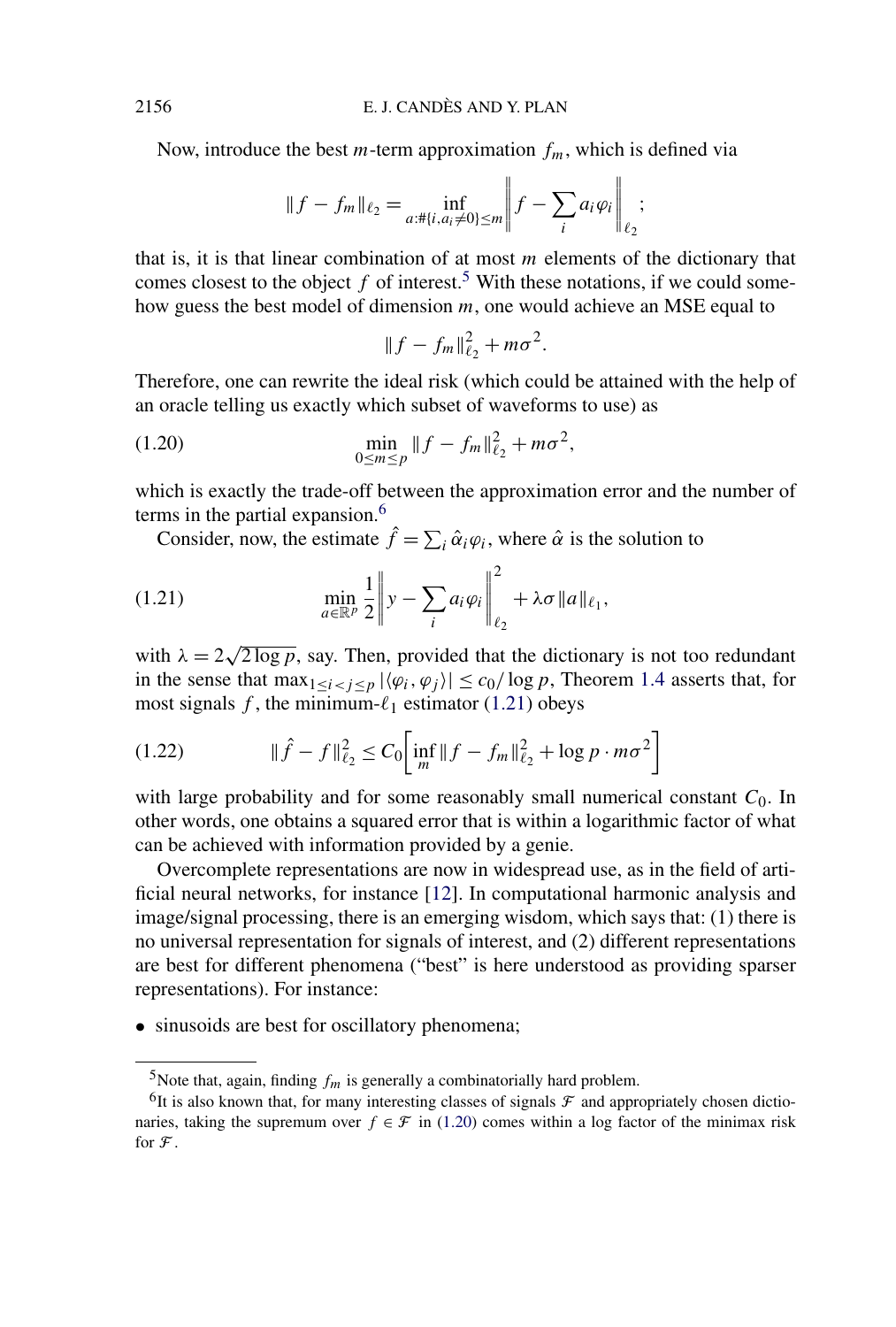- <span id="page-12-0"></span>• wavelets [\[18\]](#page-32-0) are best for point-like singularities;
- curvelets [\[7, 8\]](#page-31-0) are best for curve-like singularities (edges);
- local cosines are best for textures; and so on.

Thus, many efficient methods in modern signal estimation proceed by forming an overcomplete dictionary, a union of several distinct representations, and then extracting a sparse superposition that fits the data well. The main result of this paper says that, if one solves the quadratic program [\(1.21\)](#page-11-0), then one is provably guaranteed near-optimal performance for most signals of interest, which is why these results might be of interest to people working in this field.

The spikes and sines model has been studied extensively in the literature on information theory in the nineties, and, there, the assumption that the "arrival times" of the spikes and the frequencies of the sinusoids are random is legitimate. In other situations, the model may be less adequate. For instance, in image processing, the large wavelet coefficients tend to appear early in the series, that is, at low frequencies. With this in mind, two comments are in order. First, it is likely that similar results would hold for other models (we just considered the simplest). And second, if we have a lot of a priori information about which coefficients are more likely to be significant, then we would probably not want to use the plain lasso [\(1.3\)](#page-1-0) but rather incorporate this side information.

1.6. *Organization of the paper*. The paper is organized as follows. In Section 2, we explain why our results are nearly optimal and cannot be fundamentally improved. Section [3](#page-16-0) introduces a recent result due to Joel Tropp, regarding the norm of certain random submatrices, which is essential to our proofs and proves all of our results. We conclude with a discussion in Section [4,](#page-30-0) where, for the most part, we relate our work with a series of other published results and distinguish our main contributions.

## **2. Optimality.**

2.1. *For almost all sparse models*. A natural question is whether one can relax the condition about *β* being *generically* sparse, or about *Xβ* being well approximated by a *generically* sparse superposition of covariates. The emphasis is on "generic," meaning that our results apply to nearly all objects taken from a statistical ensemble but perhaps not all. This begs a question: can one hope to establish versions of our results that would hold universally? The answer is negative. Even in the case when *X* has very low coherence, one can show that the lasso does not provide an accurate estimation of certain mean vectors  $X\beta$  with a sparse coefficient sequence. This section gives one such example.

Suppose, as in Section [1.2,](#page-2-0) that we wish to estimate a signal assumed to be a sparse superposition of spikes and sinusoids. We assume that the length *n* of the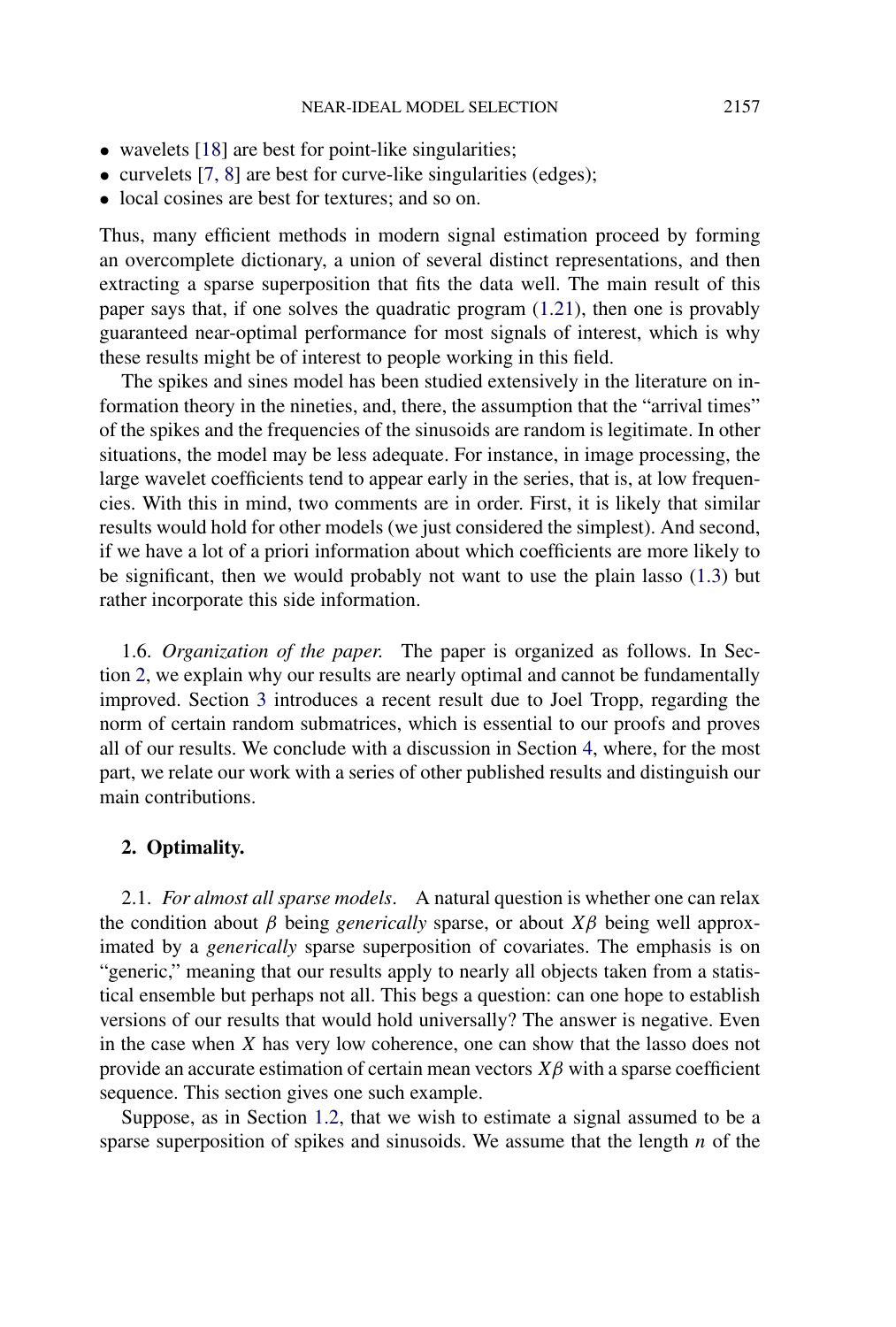<span id="page-13-0"></span>signal  $f(t)$ ,  $t = 0, 1, \ldots, n - 1$ , is equal to  $n = 2^{2j}$  for some integer *j*. The basis of spikes is as before, and the orthobasis of sinusoids takes the form

$$
\varphi_1(t) = 1/\sqrt{n},
$$
  
\n
$$
\varphi_{2k}(t) = \sqrt{2/n} \cos(2\pi kt/n), \qquad k = 1, 2, ..., n/2 - 1,
$$
  
\n
$$
\varphi_{2k+1}(t) = \sqrt{2/n} \sin(2\pi kt/n), \qquad k = 1, 2, ..., n/2 - 1,
$$
  
\n
$$
\varphi_n(t) = (-1)^t / \sqrt{n}.
$$

Recall the discrete identity (a discrete analog of the Poisson summation formula)

$$
\sum_{k=0}^{2^{j}-1} \delta(t - k2^{j}) = \sum_{k=0}^{2^{j}-1} \frac{1}{\sqrt{n}} e^{i2\pi k2^{j}t/n}
$$
\n
$$
= \frac{1}{\sqrt{n}} (1 + (-1)^{t}) + \frac{2}{\sqrt{n}} \sum_{k=1}^{2^{j}-1} \cos(2\pi k2^{j}t/n)
$$
\n
$$
= \varphi_{1}(t) + \varphi_{n}(t) + \sqrt{2} \sum_{k=1}^{2^{j}-1} \varphi_{k2^{j+1}}(t).
$$

Then, consider the model

$$
y = 1 + z = X\beta + z,
$$

where 1 is the constant signal equal to 1, and *X* is the  $n \times (2n - 1)$  matrix

$$
X = [I_n \quad F_{n,2:n}]
$$

in which  $I_n$  is the identity (the basis of spikes) and  $F_{n,2:n}$  is the orthobasis of sinusoids minus the first basis vector  $\varphi_1$ . Note that this is a low-coherence matrix *X*, since  $\mu(X) = \sqrt{2/n}$ . In plain English, we are simply trying to estimate a constantmean vector. It follows, from (2.1), that

$$
1 = \sqrt{n} \left[ \sum_{k=0}^{2^{j}-1} \delta(t - k2^{j}) - \varphi_n(t) - \sqrt{2} \sum_{k=1}^{2^{j}-1} \varphi_{k2^{j+1}}(t) \right],
$$

so that **1** has a sparse expansion, since it is a superposition of at most  $\sqrt{n}$  spikes and  $\sqrt{n}/2$  sinusoids (it can also be deduced from existing results that this is actually the sparsest expansion). In other words, if we knew which column vectors to use, one could obtain

$$
\mathbb{E} \|X\beta^* - X\beta\|_{\ell_2}^2 = \frac{3}{2}\sqrt{n}\sigma^2.
$$

How does the lasso compare? We claim that, with very high probability,

(2.2) 
$$
\hat{\beta}_i = \begin{cases} y_i - \lambda \sigma, & i \in \{1, ..., n\}, \\ 0, & i \in \{n+1, ..., 2n-1\}, \end{cases}
$$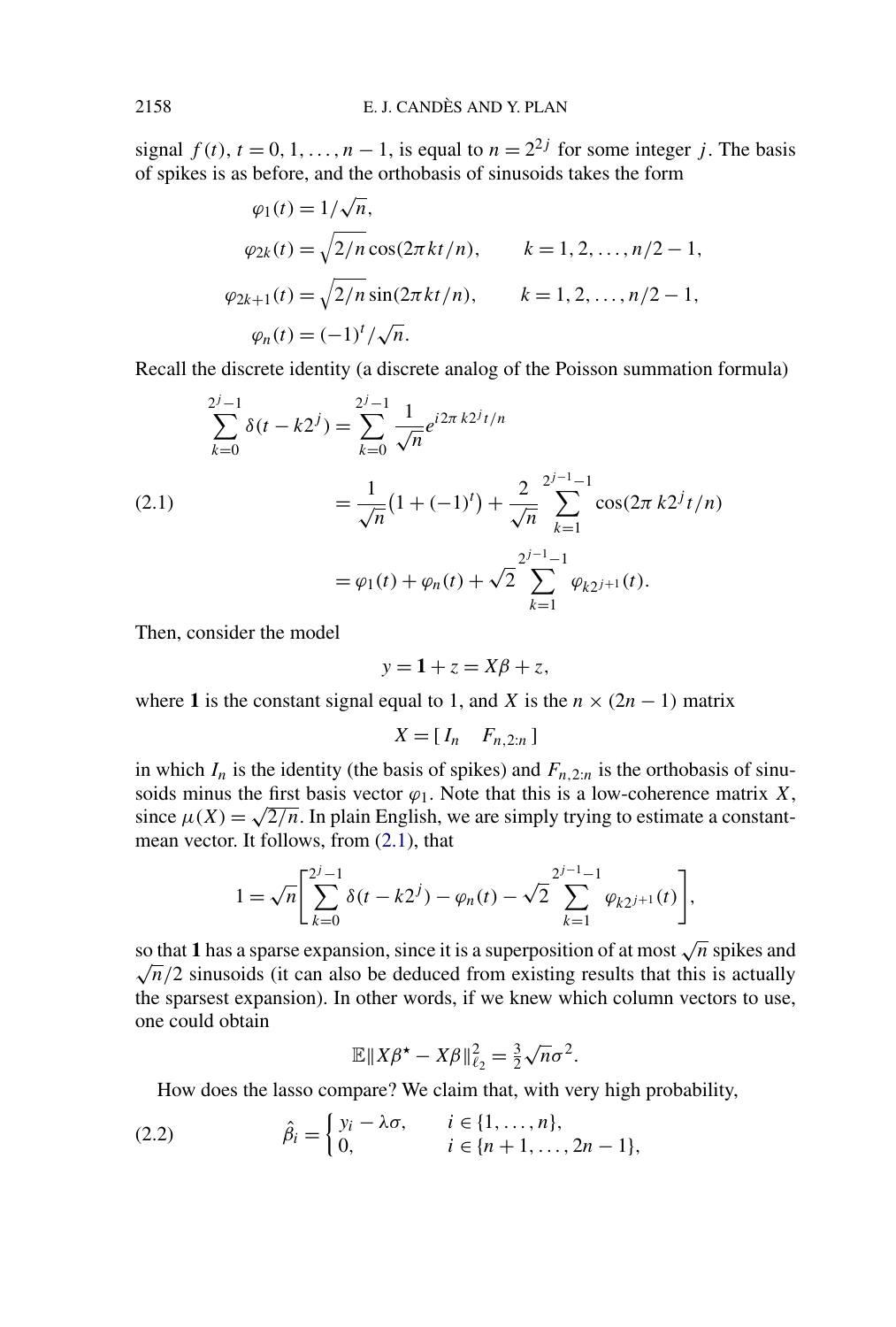<span id="page-14-0"></span>

FIG. 2. *Sparse signal recovery with the lasso*. (a) *Values of the estimated coefficients*. *All the spike coefficients are obtained by soft-thresholding y and are nonzero*. (b) *Lasso signal estimate*; *Xβ*ˆ *is just a shifted version of the noisy signal*.

so that

$$
(2.3) \t\t\t X\hat{\beta} = y - \lambda \sigma \mathbf{1},
$$

provided that  $\lambda \sigma \leq 1/2$ . In short, the lasso does not find the sparsest model at all. As a matter of fact, it finds a model as dense as it can be, and the resulting mean-squared error is awful, since

$$
\mathbb{E} \|X\hat{\beta} - X\beta\|_{\ell_2}^2 \approx (1 + \lambda^2) n \sigma^2.
$$

Even if one could somehow remove the bias, this would still be a very bad performance.

An illustrative numerical example is displayed in Figure 2. In this example,  $n = 256$  so that  $p = 512 - 1 = 511$ . The mean vector  $X\beta$  is made up as above, and there is a representation in which  $\beta$  has only 24 nonzero coefficients. Yet, the lasso finds a model of dimension 256 (i.e., select as many variables as there are observations).

We need to justify  $(2.2)$ , as  $(2.3)$  would be an immediate consequence. It follows, from taking the subgradient of the lasso functional, that  $\beta$  is a minimizer if and only if

(2.4) 
$$
X_i^*(y - X\hat{\beta}) = \lambda \sigma \operatorname{sgn}(\hat{\beta}_i), \qquad \hat{\beta}_i \neq 0,
$$

$$
|X_i^*(y - X\hat{\beta})| \leq \lambda \sigma, \qquad \hat{\beta}_i = 0.
$$

One can further establish that  $\hat{\beta}$  is the unique minimizer of [\(1.3\)](#page-1-0) if

(2.5) 
$$
X_i^*(y - X\hat{\beta}) = \lambda \sigma \operatorname{sgn}(\hat{\beta}_i), \qquad \hat{\beta}_i \neq 0,
$$

$$
|X_i^*(y - X\hat{\beta})| < \lambda \sigma, \qquad \hat{\beta}_i = 0,
$$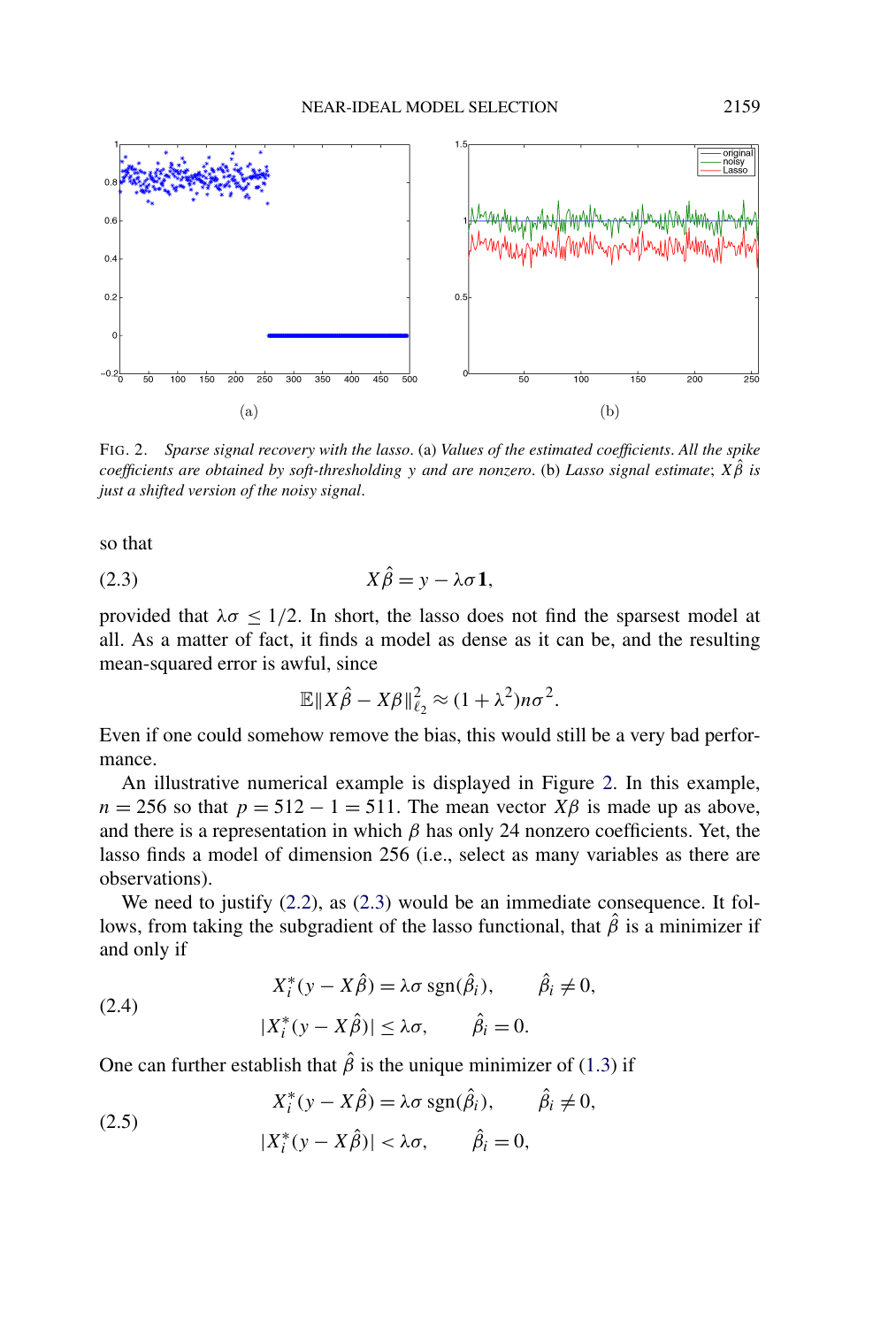and the columns indexed by the support of  $\hat{\beta}$  are linearly independent (note the strict inequalities). We then simply need to show that  $\hat{\beta}$ , given by [\(2.2\)](#page-13-0), obeys [\(2.5\)](#page-14-0). Suppose that min<sub>i</sub>  $y_i > \lambda \sigma$ . A sufficient condition is that max<sub>i</sub>  $|z_i| < 1 - \lambda \sigma$ , which occurs with very large probability if  $\lambda \sigma \leq 1/2$  and  $\lambda > \sqrt{2 \log n}$  [see [\(3.4\)](#page-17-0) with  $X = I$ . (One can always allow for larger noise by multiplying the signal by a factor greater than 1.) Note that  $y - X\hat{\beta} = \lambda \sigma \mathbf{1}$ , so that, for  $i \in \{1, ..., n\}$ , we have

$$
X_i^*(y - X\hat{\beta}) = \lambda \sigma = \lambda \sigma \operatorname{sgn}(\hat{\beta}_i),
$$

whereas, for  $i \in \{n+1, \ldots, 2n-1\}$ , we have

$$
X_i^*(y - X\hat{\beta}) = \lambda \sigma \langle X_i, \mathbf{1} \rangle = 0,
$$

which proves our claim.

To summarize, even when the coherence is low (i.e., of size about  $1/\sqrt{n}$ ) there are sparse vectors  $\beta$  with sparsity level about equal to  $\sqrt{n}$ , for which the lasso completely misbehaves (we presented an example but there are of course many others). Therefore, it is a fact that none of our theorems, namely, Theorems [1.2–](#page-3-0) [1.4,](#page-9-0) can hold for all  $\beta$ 's. In this sense, they are sharp.

2.2. *For sufficiently incoherent matrices*. We now show that predictors cannot be too collinear, and we begin by examining a small problem in which *X* is a  $2 \times 2$ matrix  $X = [X_1, X_2]$ . We violate the coherence property by choosing  $X_1$  and  $X_2$ , so that  $\langle X_1, X_2 \rangle = 1 - \varepsilon$ , where we think of  $\varepsilon$  as being very small. Assume, without loss of generality, that  $\sigma = 1$  to simplify. Now, consider

$$
\beta = \frac{a}{\varepsilon} \left[ \begin{array}{c} 1 \\ -1 \end{array} \right],
$$

where *a* is some positive amplitude and observe that  $X\beta = a\varepsilon^{-1}(X_1 - X_2)$ , and  $X^*X\beta = a(1, -1)^*$ . It is well known that the lasso estimate  $\hat{\beta}$  vanishes if  $||X^*y||_{\ell_{\infty}} \leq \lambda$ . Now,

$$
||X^*y||_{\ell_\infty} \le a + ||X^*z||_{\ell_\infty},
$$

so that, if  $a = 1$ , say, and  $\lambda$  is not ridiculously small, then there is a positive probability  $\pi_0$  that  $\hat{\beta} = 0$ , where  $\pi_0 \geq \mathbb{P}(\|X^*z\|_{\infty} \leq \lambda - 1)$ .<sup>7</sup> For example, if  $\hat{\lambda}$  > 1 + 3 = 4, then  $\hat{\beta}$  = 0, as long as both entries of  $X^*$ *z* are within 3 standard deviations of 0. When  $\hat{\beta} = 0$ , the squared error loss obeys

$$
||X\beta||_{\ell_2}^2 = 2\frac{a^2}{\varepsilon},
$$

which can be made arbitrarily large if we allow *ε* to be arbitrarily small.

 $^{7}\pi_{0}$  can be calculated since  $X^*z$  is a bivariate Gaussian variable.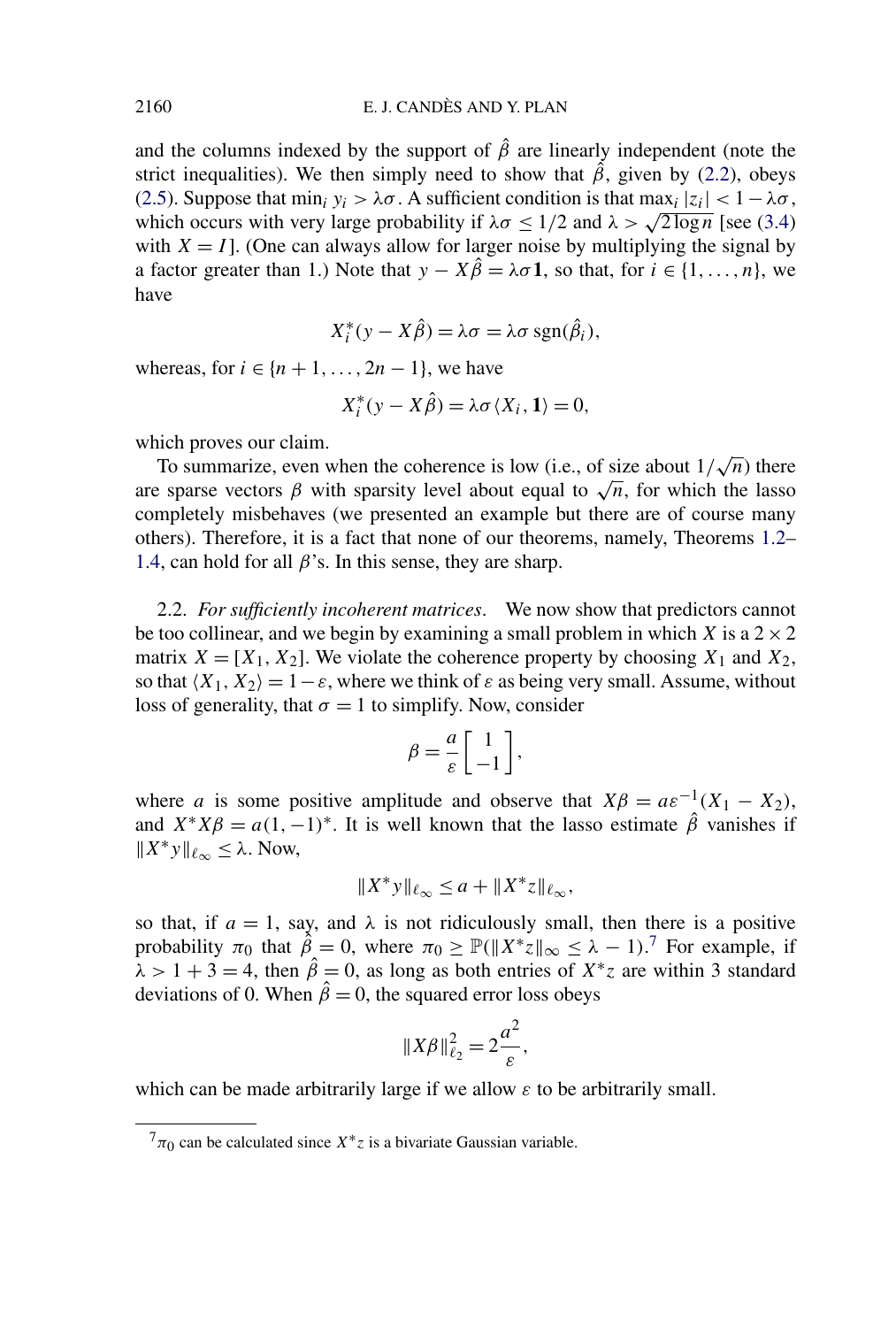<span id="page-16-0"></span>Of course, the culprit in our 2-by-2 example is hardly sparse, and we now consider the  $n \times n$  diagonal block matrix  $X_0$  (*n* even)



with blocks made out of  $n/2$  copies of *X*. We now consider  $\beta$  from the *S*-sparse model with independent entries sampled from the distribution (we choose  $a = 1$ ) for simplicity but we could consider other values as well)

$$
\beta_i = \begin{cases} \varepsilon^{-1}, & \text{w. p. } n^{-1/2}, \\ -\varepsilon^{-1}, & \text{w. p. } n^{-1/2}, \\ 0, & \text{w. p. } 1 - 2n^{-1/2}. \end{cases}
$$

Certainly, the support of  $\beta$  is random, and the signs are random. One could argue that the size of the support is not fixed (the expected value is  $2\sqrt{n}$ , so that  $\beta$ is sparse with very large probability) but this is obviously unessential. $8$ 

Because  $X_0$  is block diagonal, the lasso functional becomes additive, and the lasso will minimize each individual term of the form  $\frac{1}{2}||Xb^{(i)} - y^{(i)}||_{\ell_2}^2 + \lambda ||b^{(i)}||_{\ell_1}$ , where  $b^{(i)} = (b_{2i-1}, b_{2i})$  and  $y^{(i)} = (y_{2i-1}, y_{2i})$ . If, for any of these subproblems,  $\beta^{(i)} = \pm \varepsilon^{-1}(1, -1)$  as in our 2-by-2 example above, then the squared error will blow up (as *ε* gets smaller) with probability  $\pi_0$ . With *i* fixed,  $\mathbb{P}(\beta^{(i)} =$  $\pm \varepsilon^{-1}(1, -1) = 2/n$  and, thus, the probability that none of these sub-problems is poised to blow up is  $(1 - \frac{2}{n})^{n/2} \to \frac{1}{e}$  as  $n \to \infty$ . Formalizing matters, we have a squared loss of at least  $2/\varepsilon$  with probability at least  $\pi_0(1 - (1 - \frac{2}{n})^{n/2})$ . Note that, when *n* is large,  $\lambda$  is large, so that  $\pi_0$  is close to 1, and the lasso badly misbehaves with a probability greater or equal to a quantity approaching  $1 - 1/e$ .

In conclusion, the lasso may perform badly, even with a random  $\beta$ , when all our assumptions are met but the coherence property. To summarize, an upper bound on the coherence is also necessary.

**3. Proofs.** In this section, we prove all of our results. It is sufficient to establish our theorems with  $\sigma = 1$ , as the general case is treated by a simple rescaling. Therefore, we conveniently assume that  $\sigma = 1$  from now on. Here, and in the remainder of this paper,  $x_I$  is the restriction of the vector x to an index set *I*, and, for a matrix  $X$ ,  $X_I$  is the submatrix formed by selecting the columns of  $X$  with indices in *I* . In the following, it will also be convenient to denote, by *K*, the functional

(3.1) 
$$
K(y, b) = \frac{1}{2} \|y - Xb\|_{\ell_2}^2 + 2\lambda_p \|b\|_{\ell_1},
$$

in which  $\lambda_p = \sqrt{2 \log p}$ .

<sup>&</sup>lt;sup>8</sup>We could alternatively select the support at random and randomly assign the signs, and this would not change our story in the least.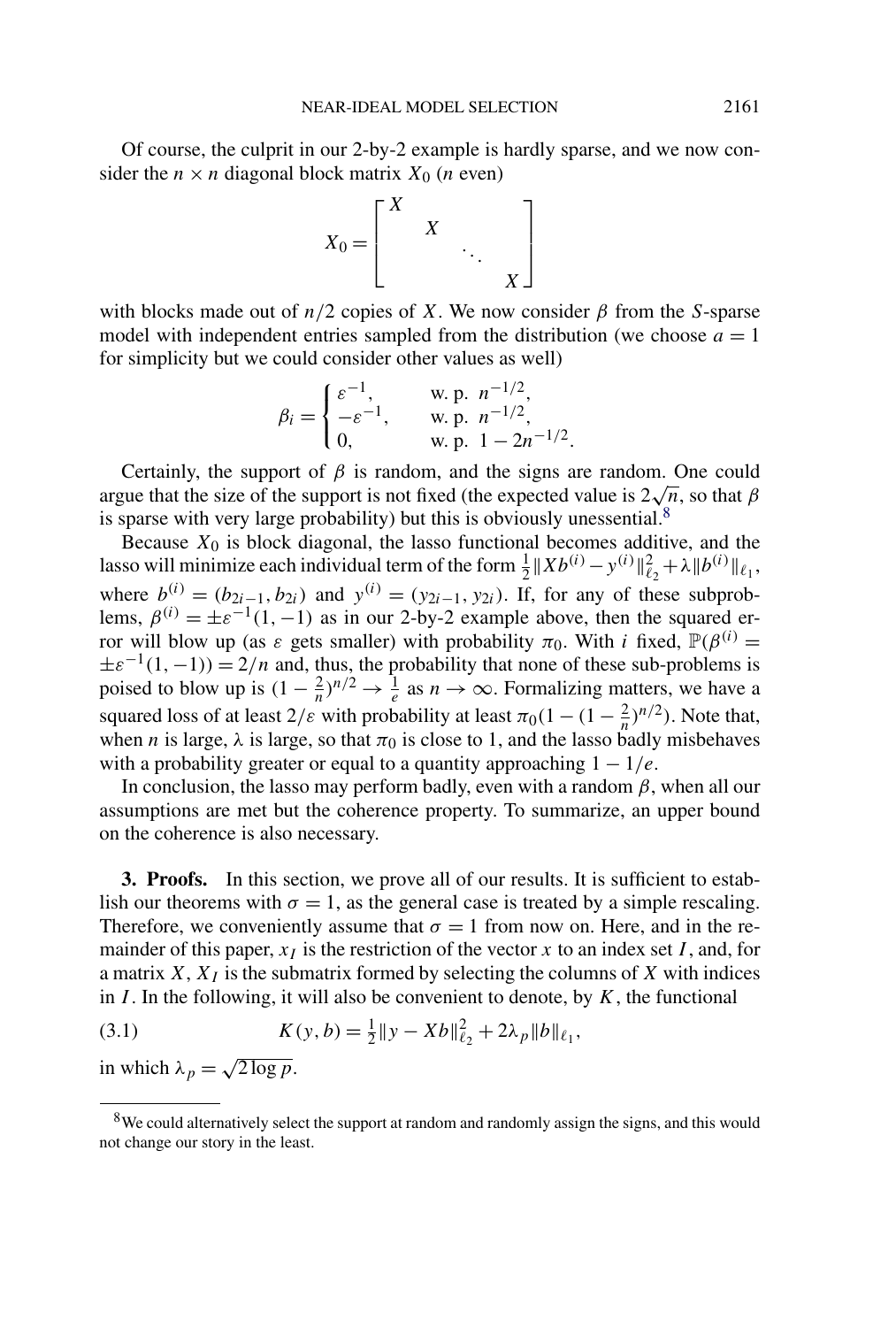<span id="page-17-0"></span>3.1. *Preliminaries*. We will make frequent use of subgradients, and we begin by briefly recalling what these are. We say that  $u \in \mathbb{R}^p$  is a subgradient of a convex function  $f : \mathbb{R}^p \to \mathbb{R}$  at  $x_0$  if *f* obeys

$$
(3.2) \t\t f(x) \ge f(x_0) + \langle u, x - x_0 \rangle
$$

for all *x*.

Further, our arguments will repeatedly use two general results that we now record. The first states that the lasso estimate is feasible for the Dantzig selector optimization problem.

LEMMA 3.1. *The lasso estimate obeys*

*X*<sup>∗</sup> (3.3) *(y* − *Xβ)*ˆ <sup>∞</sup> ≤ 2*λp.*

PROOF. Since  $\hat{\beta}$  minimizes  $f(b) = K(y, b)$  over *b*, 0 must be a subgradient of *f* at  $\hat{\beta}$ . Now, the subgradients of *f* at *b* are of the form

$$
X^*(Xb - y) + 2\lambda_p \varepsilon,
$$

where  $\varepsilon$  is any *p*-dimensional vector obeying  $\varepsilon_i = \text{sgn}(b_i)$  if  $b_i \neq 0$  and  $|\varepsilon_i| \leq 1$ otherwise. Hence, since 0 is a subgradient at  $\hat{\beta}$ , there exists  $\varepsilon$  as above such that

$$
X^*(X\hat{\beta} - y) = -2\lambda_p \varepsilon.
$$

The conclusion follows from  $\|\varepsilon\|_{\ell_{\infty}} \leq 1$ .  $\Box$ 

The second general result states that  $||X^*z||_{\ell_{\infty}}$  cannot be too large. With large probability,  $z \sim \mathcal{N}(0, I)$  obeys

(3.4) 
$$
||X^*z||_{\ell_{\infty}} = \max_{i} |\langle X_i, z \rangle| \leq \lambda_p.
$$

This is standard and simply follows from the fact that  $\langle X_i, z \rangle \sim \mathcal{N}(0, 1)$ . Hence, for each  $t > 0$ ,

(3.5) 
$$
\mathbb{P}(\|X^*z\|_{\ell_\infty} > t) \leq 2p \cdot \phi(t)/t,
$$

where  $\phi(t) \equiv (2\pi)^{-1/2} e^{-t^2/2}$ . Better bounds may be possible, but we will not where  $\varphi(t) \equiv (2\pi)^{-1/2} e^{-t/2}$ . Better bounds may be possible, but we will not pursue these refinements here. Also, note that  $||X^*z||_{\ell_{\infty}} \le \sqrt{2}\lambda_p$  with probability at least  $1 - p^{-1}(2\pi \log p)^{-1/2}$ . These two general facts have an interesting consequence, since it follows from the decomposition  $y = X\beta + z$  and the triangle inequality that, with high probability,

$$
||X^*X(\beta - \hat{\beta})||_{\ell_{\infty}} \le ||X^*(X\beta - y)||_{\ell_{\infty}} + ||X^*(y - X\hat{\beta})||_{\ell_{\infty}}
$$
  
(3.6)  

$$
= ||X^*z||_{\ell_{\infty}} + ||X^*(y - X\hat{\beta})||_{\ell_{\infty}}
$$
  

$$
\le (\sqrt{2} + 2)\lambda_p.
$$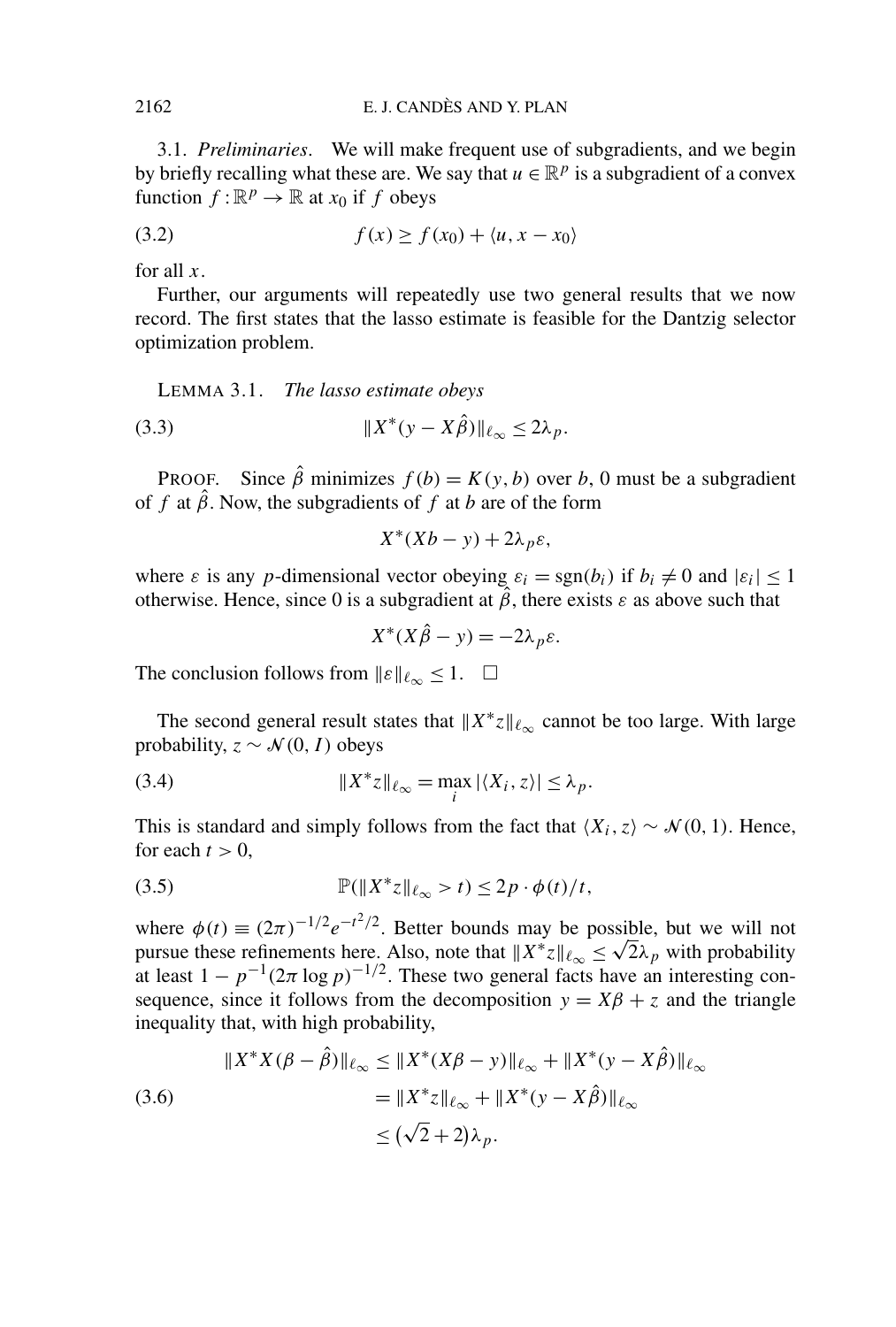<span id="page-18-0"></span>3.2. *Proof of Theorem* [1.2.](#page-3-0) Put *I* for the support of *β*. To prove our claim, we first establish that [\(1.6\)](#page-3-0) holds provided that the following three deterministic conditions are satisfied:

• *Invertibility condition*. The submatrix  $X_I^* X_I$  is invertible and obeys

$$
||(X_I^* X_I)^{-1}|| \le 2.
$$

The number 2 is arbitrary; we just need the smallest eigenvalue of  $X_I^* X_I$  to be bounded away from zero.

- *Orthogonality condition.* The vector *z* obeys  $X^*z\|_{\ell_\infty} \leq \sqrt{2}\lambda_p$ .
- *Complementary size condition.* The following inequality holds

(3.8) 
$$
||X_{I^c}^* X_I (X_I^* X_I)^{-1} X_I^* z||_{\ell_\infty} + 2\lambda_p ||X_{I^c}^* X_I (X_I^* X_I)^{-1} \text{sgn}(\beta_I) ||_{\ell_\infty}
$$

$$
\leq (2 - \sqrt{2})\lambda_p.
$$

This section establishes the main estimate [\(1.6\)](#page-3-0), assuming these three conditions hold, whereas the next will show that all three conditions hold with large probability, hence proving Theorem [1.2.](#page-3-0) Note that, when *z* is white noise, we already know that the orthogonality condition holds with probability at least  $1 - p^{-1}(2\pi \log p)^{-1/2}$ .

Assume, then, that all three conditions above hold. Since  $\hat{\beta}$  minimizes  $K(y, b)$ , we have  $K(y, \hat{\beta}) \le K(y, \beta)$  or, equivalently,

$$
\frac{1}{2}||y - X\hat{\beta}||_{\ell_2}^2 + 2\lambda_p ||\hat{\beta}||_{\ell_1} \le \frac{1}{2}||y - X\beta||_{\ell_2}^2 + 2\lambda_p ||\beta||_{\ell_1}.
$$

Set  $h = \hat{\beta} - \beta$ , and note that

$$
||y - X\hat{\beta}||_{\ell_2}^2 = ||(y - X\beta) - Xh||_{\ell_2}^2 = ||Xh||_{\ell_2}^2 + ||y - X\beta||_{\ell_2}^2 - 2\langle Xh, y - X\beta \rangle.
$$

Plugging this identity with  $z = y - X\beta$  into the above inequality and rearranging the terms gives

(3.9) 
$$
\frac{1}{2}||Xh||_{\ell_2}^2 \leq \langle Xh, z \rangle + 2\lambda_p(||\beta||_{\ell_1} - ||\hat{\beta}||_{\ell_1}).
$$

Next, break *h* up into  $h_I$  and  $h_{I^c}$  (observe that  $\hat{\beta}_{I^c} = h_{I^c}$ ) and rewrite (3.9) as

$$
\frac{1}{2}||Xh||_{\ell_2}^2 \le \langle h, X^*z \rangle + 2\lambda_p(||\beta_I||_{\ell_1} - ||\beta_I + h_I||_{\ell_1} - ||h_{I^c}||_{\ell_1}).
$$

For each  $i \in I$ , we have

$$
|\hat{\beta}_i| = |\beta_i + h_i| \ge |\beta_i| + \operatorname{sgn}(\beta_i) h_i
$$

and, thus,  $\|\beta_I + h_I\|_{\ell_1} \ge \|\beta\|_{\ell_1} + \langle h_I, \text{sgn}(\beta_I) \rangle$ . Inserting this inequality above yields

$$
(3.10) \qquad \frac{1}{2} \|Xh\|_{\ell_2}^2 \le \langle h, X^*z \rangle - 2\lambda_p(\langle h_I, \text{sgn}(\beta_I) \rangle + \|h_{I^c}\|_{\ell_1}).
$$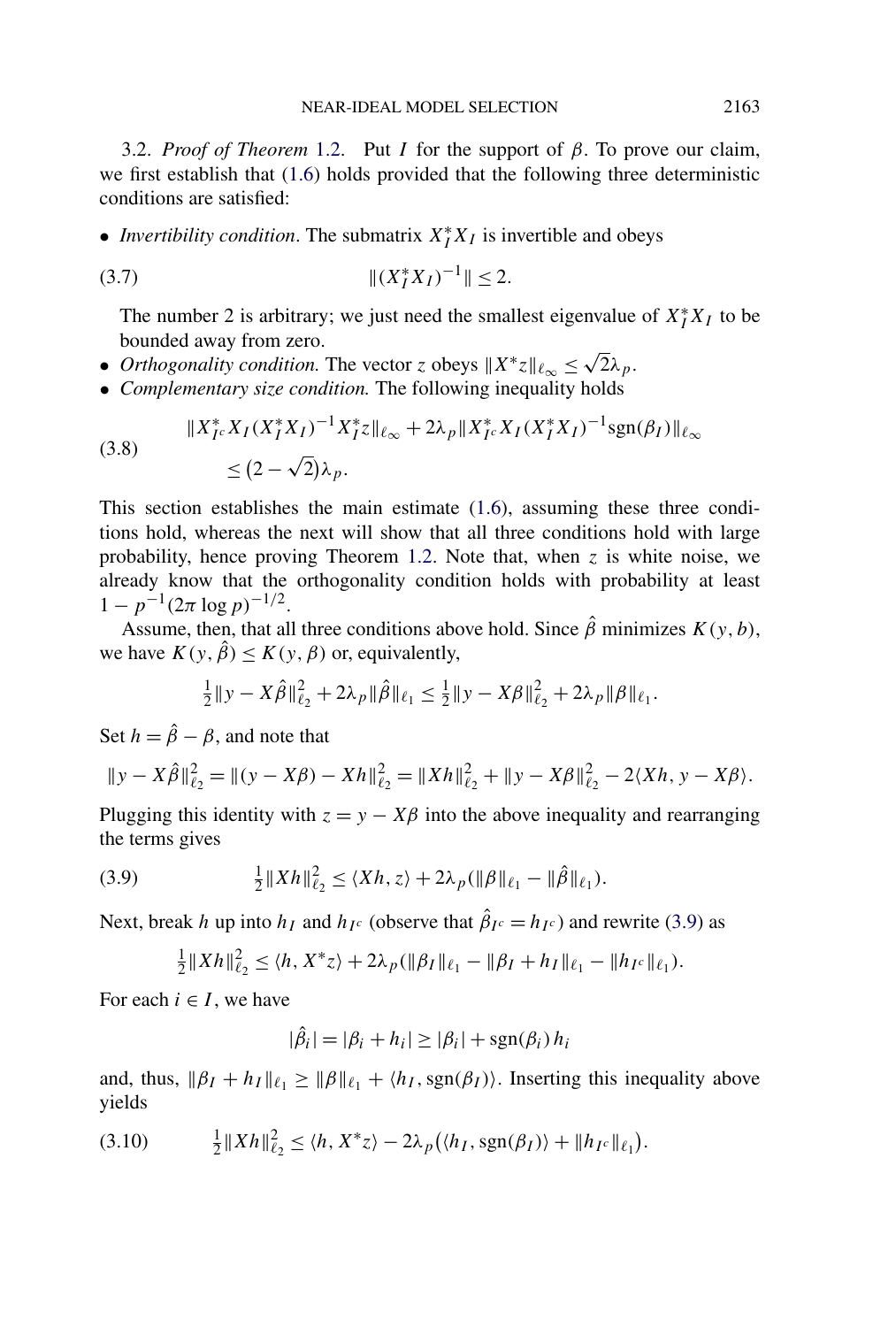Observe, now, that  $\langle h, X^*z \rangle = \langle h_I, X_I^*z \rangle + \langle h_{I^c}, X_{I^c}^*z \rangle$  and that the orthogonality condition implies

$$
\langle h_{I^c}, X_{I^c}^* z \rangle \leq \| h_{I^c} \|_{\ell_1} \| X_{I^c}^* z \|_{\ell_\infty} \leq \sqrt{2} \lambda_p \| h_{I^c} \|_{\ell_1}.
$$

The conclusion is the useful estimate

(3.11) 
$$
\frac{1}{2} ||Xh||_{\ell_2}^2 \le \langle h_I, v \rangle - (2 - \sqrt{2})\lambda_P ||h_{I^c}||_{\ell_1},
$$

where  $v \equiv X_I^* z - 2\lambda_p \operatorname{sgn}(\beta_I)$ .

We complete the argument by bounding  $\langle h_I, v \rangle$ . The key here is to use the fact that  $X^*Xh||_{\ell_{\infty}}$  is known to be small, as pointed out by Terence Tao [\[25\]](#page-32-0). We have

$$
\langle h_I, v \rangle = \langle (X_I^* X_I)^{-1} X_I^* X_I h_I, v \rangle
$$
  
(3.12) 
$$
= \langle X_I^* X_I h_I, (X_I^* X_I)^{-1} v \rangle
$$

$$
= \langle X_I^* X h, (X_I^* X_I)^{-1} v \rangle - \langle X_I^* X_I c h_I c, (X_I^* X_I)^{-1} v \rangle \equiv A_1 - A_2.
$$

We address each of the two terms individually. First,

 $A_1 \leq \|X_I^* X h\|_{\ell_\infty} \cdot \|(X_I^* X_I)^{-1} v\|_{\ell_1}$ 

and

$$
|| (X_I^* X_I)^{-1} v ||_{\ell_1} \le \sqrt{S} \cdot || (X_I^* X_I)^{-1} v ||_{\ell_2}
$$
  
\n
$$
\le \sqrt{S} \cdot || (X_I^* X_I)^{-1} || ||v ||_{\ell_2}
$$
  
\n
$$
\le S \cdot || (X_I^* X_I)^{-1} || ||v ||_{\ell_\infty}.
$$

Consider the following: (1)  $||X_I^* X h||_{\ell_\infty} \le (2 + \sqrt{2}) \lambda_p$  by Lemma [3.1](#page-17-0) together with the orthogonality condition [see [\(3.6\)](#page-17-0)], and (2)  $\|(X_I^* X_I)^{-1}\|_{\ell_2} \le 2$  by the invertibility condition. Because of this, we have

$$
A_1 \leq 2(2+\sqrt{2})\lambda_p S ||v||_{\ell_{\infty}}.
$$

However,

$$
||v||_{\ell_{\infty}} \leq ||X_I^* z||_{\ell_{\infty}} + 2\lambda_p \leq (2 + \sqrt{2})\lambda_p,
$$

so that

(3.13) 
$$
A_1 \le 2(2+\sqrt{2})^2\lambda_p^2 \cdot S.
$$

Second, we simply bound the other term  $A_2 = \langle h_{I^c}, X_{I^c}^* X_I (X_I^* X_I)^{-1} v \rangle$  by

$$
|A_2| \leq \|h_{I^c}\|_{\ell_1} \|X_{I^c}^* X_I (X_I^* X_I)^{-1} v\|_{\ell_\infty}
$$

with 
$$
v = X_I^* z - 2\lambda_p \text{sgn}(\beta_I)
$$
. Since  
\n
$$
||X_{I^c}^* X_I (X_I^* X_I)^{-1} v||_{\ell_\infty}
$$
\n
$$
\leq ||X_{I^c}^* X_I (X_I^* X_I)^{-1} X_I^* z||_{\ell_\infty} + 2\lambda_p ||X_{I^c}^* X_I (X_I^* X_I)^{-1} \text{sgn}(\beta_I) ||_{\ell_\infty}
$$
\n
$$
\leq (2 - \sqrt{2})\lambda_p
$$

<span id="page-19-0"></span>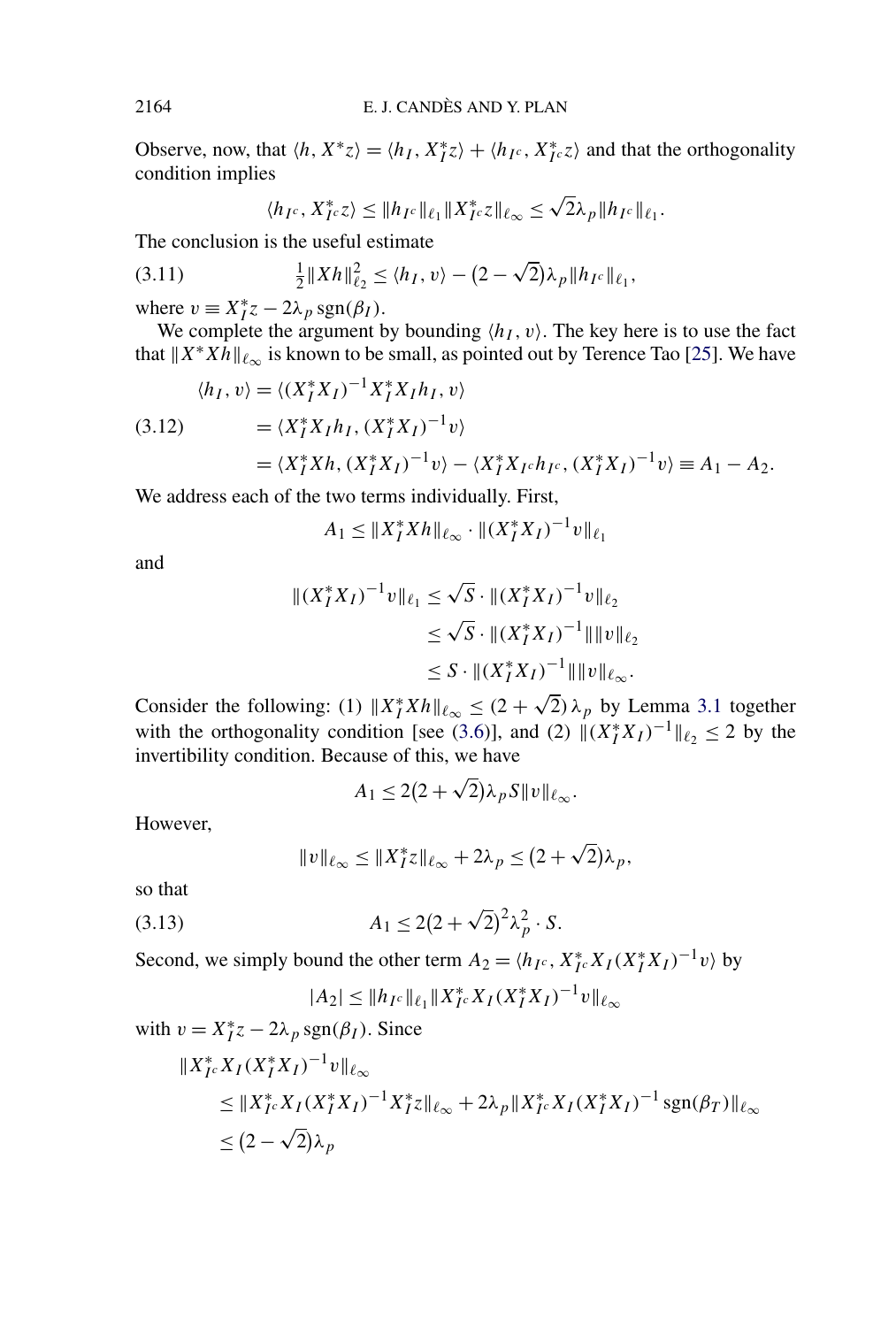<span id="page-20-0"></span>because of the complementary size condition, we have

$$
|A_2| \le (2 - \sqrt{2})\lambda_p \|h_{I^c}\|_{\ell_1}.
$$

To summarize,

(3.14) 
$$
|\langle h_I, v \rangle| \leq 2(2+\sqrt{2})^2\lambda_p^2 \cdot S + (2-\sqrt{2})\lambda_p \|h_{I^c}\|_{\ell_1}.
$$

We conclude by inserting  $(3.14)$  into  $(3.11)$ , which gives

$$
\frac{1}{2}||X(\hat{\beta} - \beta)||_{\ell_2}^2 \le 2(2 + \sqrt{2})^2 \lambda_p^2 \cdot S,
$$

which is what we needed to prove.

3.3. *Norms of random submatrices*. In this section, we establish that the invertibility and the complementary size conditions hold with large probability. These essentially rely on a recent result of Joel Tropp, which we state first.

THEOREM 3.2 [\[27\]](#page-32-0). *Suppose that a set I of predictors is sampled using a Bernoulli model by first creating a sequence*  $(\delta_i)_{1 \leq i \leq p}$  *of i.i.d. random variables with*  $\delta_i = 1$  *w.p.*  $S/p$  *and*  $\delta_i = 0$  *w.p.*  $1 - S/p$ *, and then setting*  $I \equiv \{j : \delta_j = 1\}$  *so that*  $\mathbb{E}|I| = S$ . *Then, for*  $q = 2 \log p$ ,

$$
(3.15) \qquad (\mathbb{E} \|X_I^* X_I - \text{Id}\|^q)^{1/q} \le 30\mu(X) \log p + 13 \sqrt{\frac{2S \|X\|^2 \log p}{p}}
$$

*provided that*  $S||X||^2/p \leq 1/4$ . *In addition, for the same value of q* 

$$
(3.16)\qquad \left(\mathbb{E}\max_{i\in I^c} \|X_I^*X_i\|_{\ell^2}^q\right)^{1/q} \le 4\mu(X)\sqrt{\log p} + \sqrt{S\|X\|^2/p}.
$$

The first inequality (3.15) can be derived from the last equation in Section 4 of [\[27\]](#page-32-0). To be sure, using the notations of that paper and letting  $H = X^*X - Id$ , Tropp shows that

$$
\mathbb{E}_q \|\mathit{RHR}\| \leq 15\bar{q}\mathbb{E}_q \|\mathit{RHR}'\|_{\max} + 12\sqrt{\delta\bar{q}}\|H\mathit{R}\|_{1\to 2} + 2\delta\|\mathit{H}\|, \qquad \delta = S/p,
$$

where  $\bar{q} = \max\{q, 2\log p\}$ . Now, consider the following three facts: (1)  $\|R \times$  $HR''\|_{\text{max}} \leq \mu(X)$ ; (2)  $\|HR\|_{1\to 2} \leq \|X\|$ ; and (3)  $\|H\| \leq \|X\|^2$ . The first assertion is immediate. The second is justified in [\[27\]](#page-32-0). For the third, observe that  $||X^*X - Id|| \leq \max{||X||^2 - 1}$ , 1} (this is an equality when *p > n*), and the claim follows from  $||X|| \ge 1$ , which holds, since *X* has unit-normed columns. With  $q = 2 \log p$ , this gives

$$
\mathbb{E}_{q} \|RHR\| \leq 30\mu(X) \log p + 12\sqrt{\frac{2S\log p \|X\|^2}{p}} + \frac{2S\|X\|^2}{p}.
$$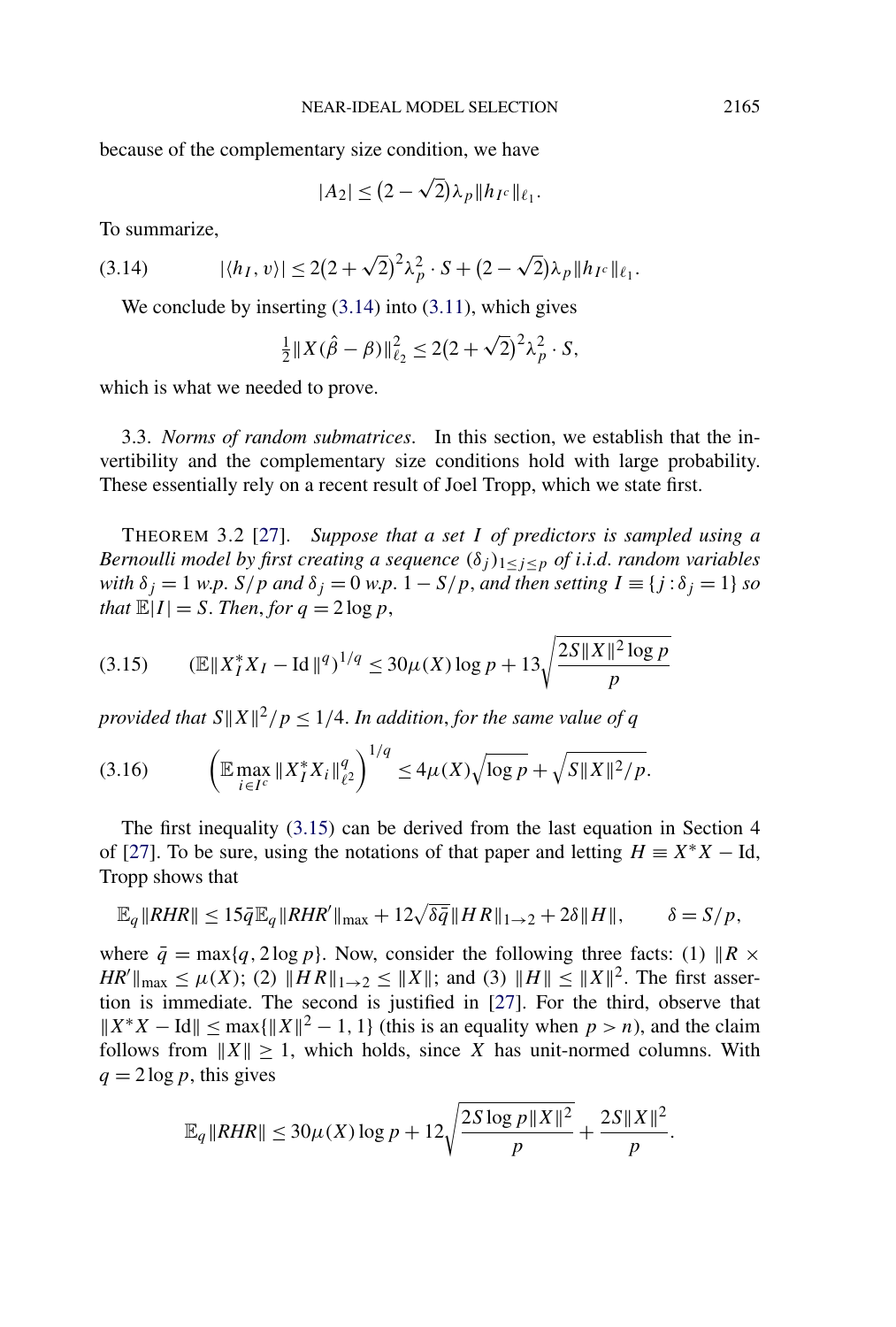<span id="page-21-0"></span>Suppose that  $S||X||^2/p \le 1/4$ ; then, we can simplify the above inequality and obtain

$$
\mathbb{E}_{q} \|RHR\| \leq 30\mu(X) \log p + (12\sqrt{2\log p} + 1)\sqrt{S\|X\|^{2}/p},
$$

which implies [\(3.15\)](#page-20-0). The second inequality [\(3.16\)](#page-20-0) is exactly Corollary 5.1 in [\[27\]](#page-32-0).

The inequalities [\(3.15\)](#page-20-0) and [\(3.16\)](#page-20-0) also hold for our slightly different model, in which  $I \subset \{1, \ldots, p\}$  is a random subset of predictors with *S* elements, provided that the right-hand side of both inequalities be multiplied by  $2^{1/q}$ . This follows from a simple Poissonization argument, which is similar to that posed in the proof of Lemma [3.6.](#page-27-0)

It is now time to investigate how these results imply our conditions, and we first examine how [\(3.15\)](#page-20-0) implies the invertibility condition. Let *I* be a random set and put  $Z = ||X_I^* X_I - \text{Id}||$ . Clearly, if  $Z \le 1/2$ , then all the eigenvalues of  $X_I^* X_I$ are in the interval  $[1/2, 3/2]$  and  $||(X_I^*X_I)^{-1}|| \leq 2$ . Suppose that  $\mu(X)$  and *S* are sufficiently small, so that the right-hand side of  $(3.15)$  is less than 1/4, say. This happens when the coherence  $\mu(X)$  and *S* obey the hypotheses of the theorem. Then, by Markov's inequality, we have that, for  $q = 2 \log p$ ,

$$
\mathbb{P}(Z > 1/2) \le 2^q \mathbb{E} Z^q \le (1/2)^q.
$$

In other words, the invertibility condition holds with probability exceeding  $1$ *p*<sup>−2 log 2.</sup>

Recalling that the signs of the nonzero entries of  $\beta$  are i.i.d. symmetric variables, we now examine the complementary size condition and begin with a simple lemma.

LEMMA 3.3. *Let*  $(W_j)_{j \in J}$  *be a fixed collection of vectors in*  $\ell_2(I)$  *and consider the random variable*  $Z_0$  *defined by*  $Z_0 = \max_{j \in J} |\langle W_j, \text{sgn}(\beta_I) \rangle|$ . *Then,* 

<sup>P</sup>*(Z*<sup>0</sup> <sup>≥</sup> *t)* <sup>≤</sup> <sup>2</sup>|*<sup>J</sup>* | · *<sup>e</sup>*−*t*2*/*2*κ*<sup>2</sup> (3.17)

*for any κ obeying*  $\kappa \ge \max_{j \in J} ||W_j||_{\ell_2}$ . *Similarly, letting*  $(W'_j)_{j \in J}$  *be a fixed collection of vectors in*  $\mathbb{R}^n$  *and setting*  $Z_1 = \max_{j \in J} |\langle W'_j, z \rangle|$ , we have

(3.18) 
$$
\mathbb{P}(Z_1 \ge t) \le 2|J| \cdot e^{-t^2/2\kappa^2}
$$

*for any*  $\kappa$  *obeying*  $\kappa \ge \max_{j \in J} ||W'_j||_{\ell_2}$ .<sup>9</sup>

PROOF. The first inequality is an application of Hoeffding's inequality. Indeed, letting  $Z_{0,j} = \langle W_j, \text{sgn}(\beta_I) \rangle$ , Hoeffding's inequality gives

$$
(3.19) \t\t\t\t\t\mathbb{P}(|Z_{0,j}|>t) \leq 2e^{-t^2/2||W_j||_{\ell_2}^2} \leq 2e^{-t^2/2\max_j||W_j||_{\ell_2}^2}.
$$

<sup>&</sup>lt;sup>9</sup>Note that this lemma also holds if the collection of vectors  $(W_i)_{i \in J}$  is random, as long as it is independent of  $sgn(\beta_I)$  and *z*.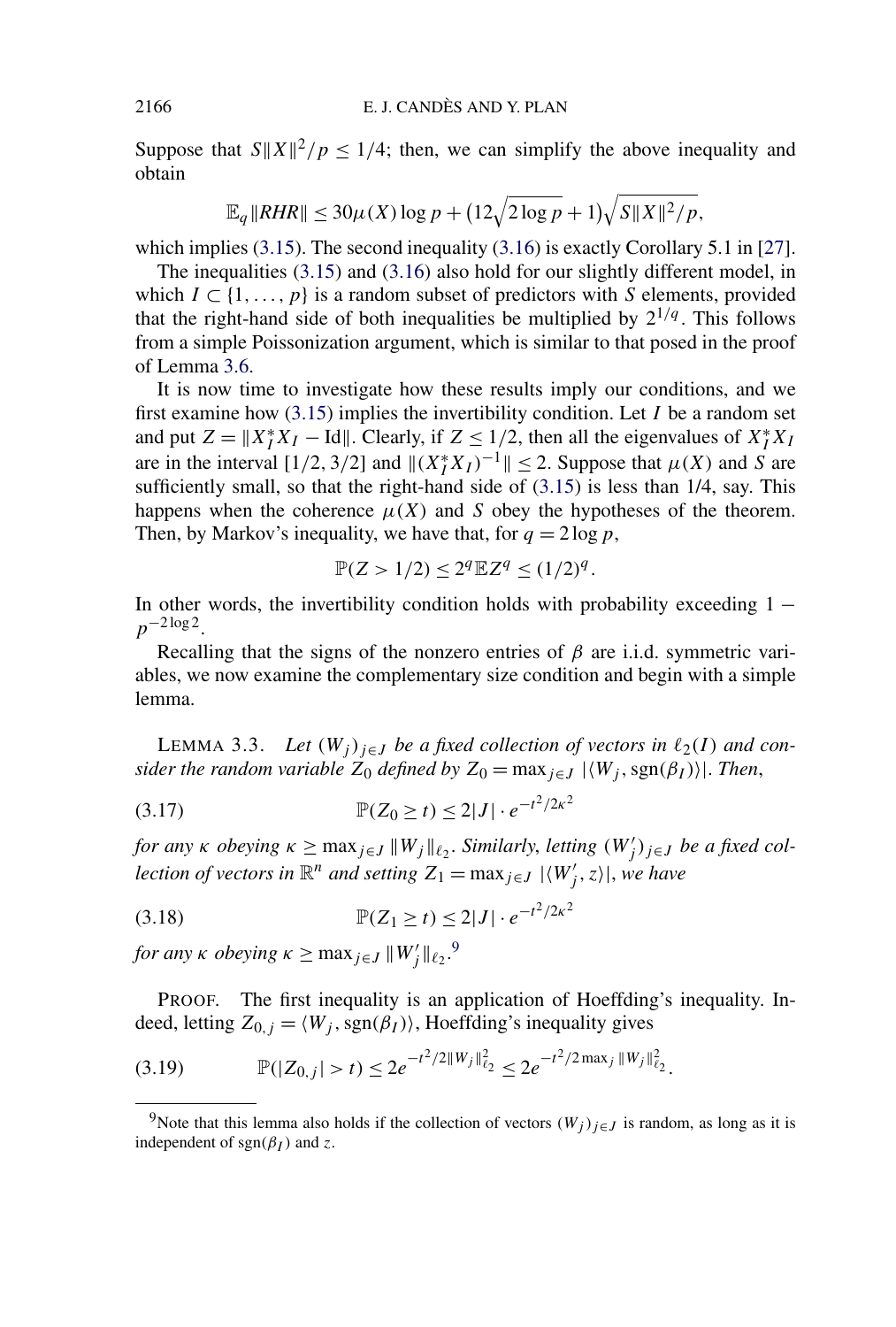Inequality [\(3.17\)](#page-21-0) then follows from the union bound. The second part is even easier, since  $Z_{1,j} = \langle W'_j, z \rangle \sim \mathcal{N}(0, \|W'_j\|_{\ell_2}^2)$ ; thus,

P*(*|*Z*1*,j* | *>t)* ≤ 2*e* −*t*2*/*2*W j* 2 <sup>2</sup> ≤ 2*e* −*t*2*/*2 max*<sup>j</sup> W j* 2 (3.20) <sup>2</sup> *.*

Again, the union bound gives [\(3.18\)](#page-21-0).  $\Box$ 

For each  $i \in I^c$ , define  $Z_{0,i}$  and  $Z_{1,i}$  as

$$
Z_{0,i} = X_i^* X_I (X_I^* X_I)^{-1} \text{sgn}(\beta_I)
$$
 and  $Z_{1,i} = X_i^* X_I (X_I^* X_I)^{-1} X_I^* z$ .

With these notations, in order to prove the complementary size condition, it is sufficient to show that, with large probability,

$$
2\lambda_p Z_0 + Z_1 \leq (2 - \sqrt{2})\lambda_p,
$$

where  $Z_0 = \max_{i \in I^c} |Z_{0,i}|$  and likewise for  $Z_1$ . Therefore, it is sufficient to prove that, with large probability,

$$
Z_0 \le 1/4 \quad \text{and} \quad Z_1 \le (3/2 - \sqrt{2})\lambda_p.
$$

The idea is of course to apply Lemma [3.3](#page-21-0) together with Theorem [3.2.](#page-20-0) We have

$$
Z_{0,i} = \langle W_i, \text{sgn}(\beta_I) \rangle \quad \text{and} \quad Z_{1,i} = \langle W'_i, z \rangle,
$$

where

$$
W_i = (X_I^* X_I)^{-1} X_I^* X_i \quad \text{and} \quad W_i' = X_I (X_I^* X_I)^{-1} X_I^* X_i.
$$

Recall the definition of *Z* above and consider the event  $E = \{Z \leq 1/2\} \cap$  ${\max_{i \in I^c} \|X_I^* X_i\| \leq \gamma}$  for some positive  $\gamma$ . On this event, all the singular values of  $X_I$  are between  $1/\sqrt{2}$  and  $\sqrt{3/2}$ ; thus,  $\|(X_I^*X_I)^{-1}\| \le 2$  and  $\|X_I(X_I^*X_I)^{-1}\| \le$  $\sqrt{2}$ , which gives

$$
||W_i|| \le 2\gamma
$$
 and  $||W'_i|| \le \sqrt{2}\gamma$ .

Applying [\(3.17\)](#page-21-0) and [\(3.18\)](#page-21-0) gives

$$
\mathbb{P}(\{Z_0 \ge t\} \cup \{Z_1 \ge u\}) \le \mathbb{P}(\{Z_0 \ge t\} \cup \{Z_1 \ge u\}|E) + \mathbb{P}(E^c) \n\le \mathbb{P}(Z_0 \ge t|E) + \mathbb{P}(Z_1 \ge u|E) + \mathbb{P}(E^c) \n\le 2p e^{-t^2/8\gamma^2} + 2p e^{-u^2/4\gamma^2} \n+ \mathbb{P}(Z > 1/2) + \mathbb{P}\left(\max_{i \in I^c} ||X_I^* X_i|| > \gamma\right)
$$

We already know that the second to last term of the right-hand side is less than  $p^{-2 \log 2}$ , provided that  $\mu(X)$  and *S* obey the conditions of the theorem. For the other three terms, let  $\gamma_0$  be the right-hand side of [\(3.16\)](#page-20-0). For  $t = 1/4$ , one can find a constant *c*<sub>0</sub> such that, if  $\gamma < c_0 / \sqrt{\log p}$ , then  $2pe^{-t^2/8\gamma^2} \le 2p^{-2\log 2}$ , say.

*.*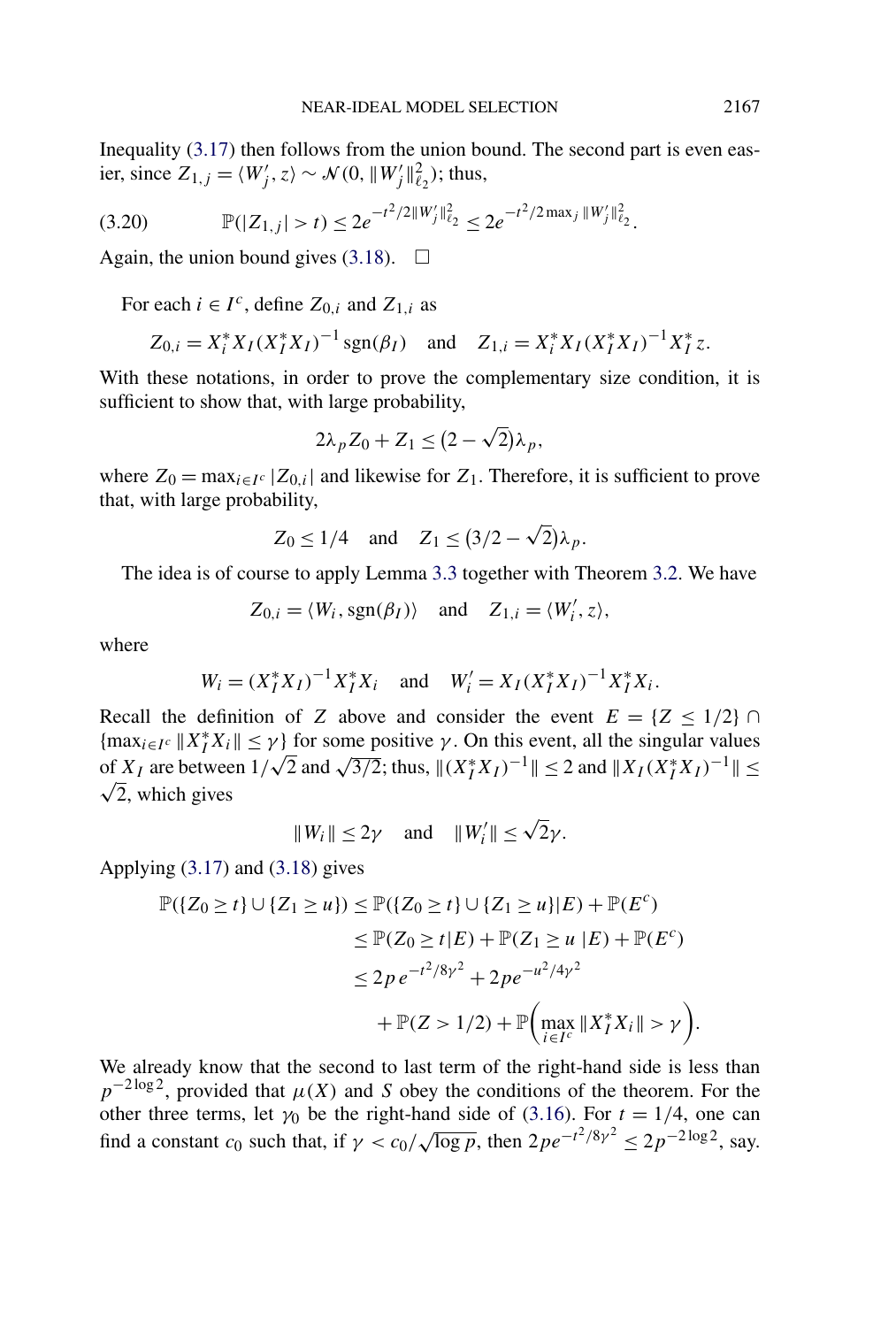Likewise, for  $u = (3/2 - \sqrt{2})\lambda_p$ , we may have  $2pe^{-u^2/4\gamma^2} \le 2p^{-2\log 2}$ . The last term is treated by Markov's inequality, since, for  $q = 2 \log p$ , [\(3.16\)](#page-20-0) gives

$$
\mathbb{P}\bigg(\max_{i\in I^c} \|X_I^*X_i\| > \gamma\bigg) \leq \gamma^{-q} \cdot \mathbb{E}\bigg(\max_{i\in I^c} \|X_I^*X_i\|^q\bigg) \leq (\gamma_0/\gamma)^q.
$$

Therefore, if  $\gamma_0 \le \gamma/2 = c_0/2 \sqrt{\log p}$ , we have that this last term does not exceed  $1 - p^{-2 \log 2}$ . For  $\mu(X)$  and *S* obeying the hypotheses of Theorem [1.2,](#page-3-0) it is in- $\mu(x)$  and *s* obeying the hypotheses of Theorem 1.2, it is indeed the case that  $\gamma_0 \leq c_0/2\sqrt{\log p}$ . In conclusion, we have shown that all three conditions hold under our hypotheses with probability at least  $1 - 6p^{-2 \log 2}$  −  $p^{-1}(2\pi \log p)^{-1/2}$ .

In passing, we would like to remark that proving that  $Z_0 \leq 1/4$  establishes that the strong irrepresentable condition from [\[29\]](#page-32-0) holds (with high probability). This condition states that, if *I* is the support of  $\beta$ ,

$$
||X_{I^c}^* X_I (X_I^* X_I)^{-1} \text{sgn}(\beta_I) ||_{\ell_\infty} \le 1 - \nu,
$$

where  $\nu$  is any (small) constant greater than zero (this condition is used to show the asymptotic recovery of the support of *β*).

3.4. *Proof of Theorem* [1.4.](#page-9-0) The proof of Theorem [1.4](#page-9-0) parallels that of Theorem [1.2,](#page-3-0) and we only sketch it, although we carefully detail the main differences. Let  $I_0$  be the support of  $\beta_0$ . Just as before, all three conditions of Section [3.2,](#page-18-0) with *I*<sub>0</sub> in place of *I* and  $β$ <sub>0</sub> in place of  $β$ , hold with overwhelming probability. From now on, we just assume that they are all true.

Since  $\hat{\beta}$  minimizes  $K(y, b)$ , we have  $K(y, \hat{\beta}) \le K(y, \beta_0)$  or, equivalently,

$$
(3.21) \qquad \frac{1}{2} \|y - X\hat{\beta}\|_{\ell_2}^2 + 2\lambda_p \|\hat{\beta}\|_{\ell_1} \le \frac{1}{2} \|y - X\beta_0\|_{\ell_2}^2 + 2\lambda_p \|\beta_0\|_{\ell_1}.
$$

Expand  $||y - X\hat{\beta}||_{\ell_2}^2$  as

$$
\|y - X\hat{\beta}\|_{\ell_2}^2 = \|z - (X\hat{\beta} - X\beta)\|_{\ell_2}^2 = \|z\|_{\ell_2}^2 - 2\langle z, X\hat{\beta} - X\beta\rangle + \|X\hat{\beta} - X\beta\|_{\ell_2}^2
$$

and  $\|y - X\beta_0\|_{\ell_2}^2$  in the same way. Then, plug these identities into (3.21) to obtain

(3.22) 
$$
\frac{1}{2}||X\hat{\beta} - X\beta||_{\ell_2}^2 \le \frac{1}{2}||X\beta_0 - X\beta||_{\ell_2}^2 + \langle z, X\hat{\beta} - X\beta_0 \rangle + 2\lambda_p(||\beta_0||_{\ell_1} - ||\hat{\beta}||_{\ell_1}).
$$

Put  $h = \hat{\beta} - \beta_0$ . We follow the same steps as in Section [3.2](#page-18-0) to arrive at

$$
\frac{1}{2}||X\hat{\beta}-X\beta||_{\ell_2}^2 \leq \frac{1}{2}||X\beta_0-X\beta||_{\ell_2}^2 + \langle h_{I_0}, v \rangle - (2-\sqrt{2})\lambda_p||h_{I_0^c}||_{\ell_1},
$$

where  $v = X_{I_0}^* z - 2\lambda_p \text{sgn}(\beta_{I_0})$ . Just as before,

$$
\langle h_{I_0}, v \rangle = \langle X_{I_0}^* X h, (X_{I_0}^* X_{I_0})^{-1} v \rangle - \langle h_{I_0^c}, X_{I_0}^* X_{I_0^c} (X_{I_0}^* X_{I_0})^{-1} v \rangle \equiv A_1 - A_2.
$$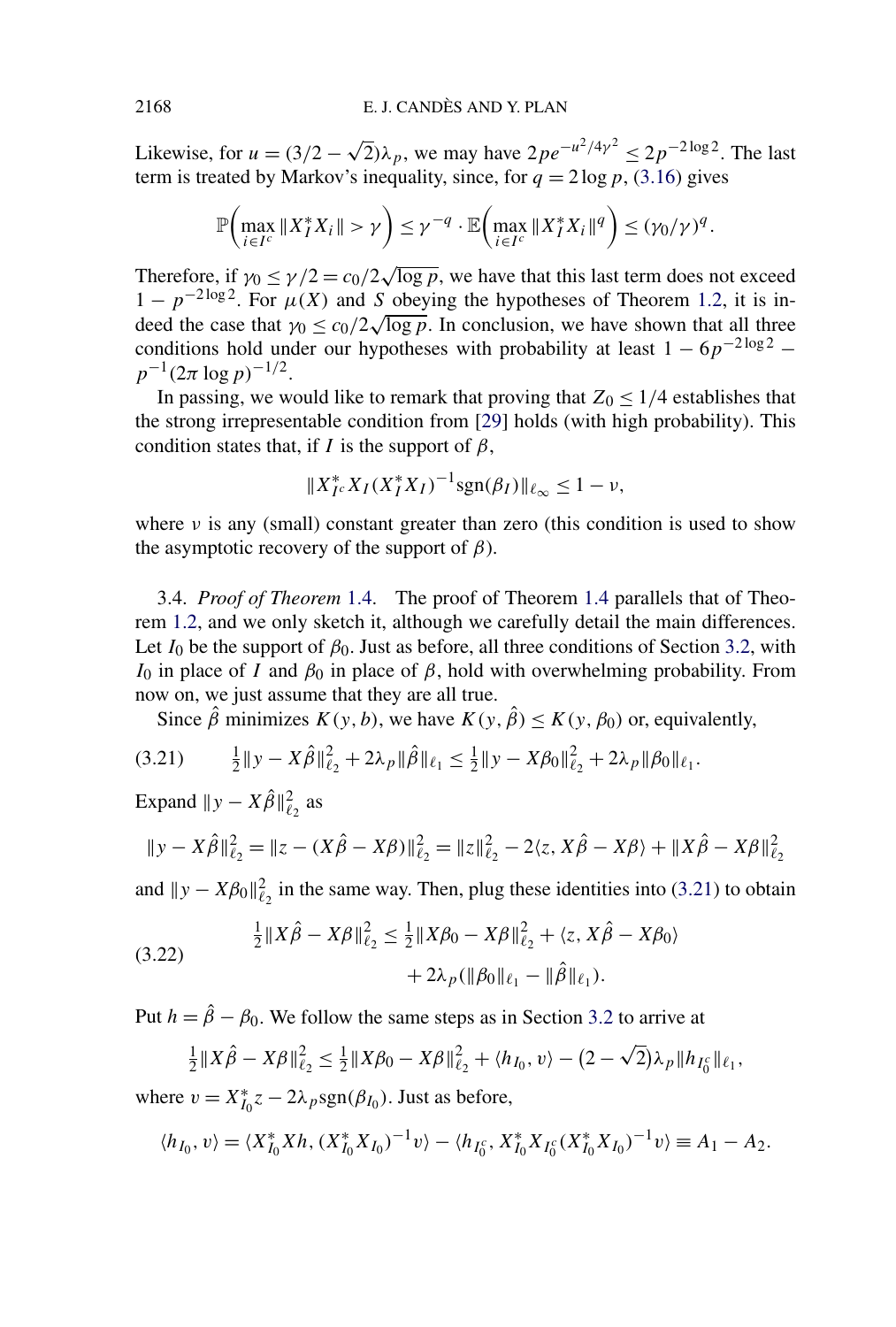<span id="page-24-0"></span>By assumption,  $|A_2| \le (2 - \sqrt{2})\lambda_p \cdot ||h_{I_0^c}||_{\ell_1}$ . The difference is now in  $A_1$ , since we can no longer claim that  $||X^*Xh||_{\ell_{\infty}} \leq (2+\sqrt{2})\lambda_p$ . Decompose  $A_1$  as

$$
A_1 = \langle X_{I_0}^* X(\hat{\beta} - \beta), (X_{I_0}^* X_{I_0})^{-1} v \rangle + \langle X_{I_0}^* X(\beta - \beta_0), (X_{I_0}^* X_{I_0})^{-1} v \rangle \equiv A_1^0 + A_1^1.
$$

Because  $X^*X(\hat{\beta} - \beta)\|_{\ell_\infty} \leq (2 + \sqrt{2})\lambda_p$ , one can use the same argument as before to obtain

$$
A_1^0 \le 2(2+\sqrt{2})^2 \lambda_p^2 S.
$$

We now look at the other term. Since we assume  $||X_{I_0}(X_{I_0}^* X_{I_0})^{-1}|| \leq \sqrt{2}$ , we have

$$
|A_1^1| = \langle X(\beta - \beta_0), X_{I_0}(X_{I_0}^* X_{I_0})^{-1} v \rangle
$$
  
\n
$$
\leq \|X(\beta - \beta_0)\|_{\ell_2} \|X_{I_0}(X_{I_0}^* X_{I_0})^{-1} v\|_{\ell_2}
$$
  
\n
$$
\leq \sqrt{2} \|X(\beta - \beta_0)\|_{\ell_2} \|v\|_{\ell_2}.
$$

Using  $ab \le (a^2 + b^2)/2$  and  $||v||_{\ell_2}^2 \le (2 + \sqrt{2})^2 \lambda_p^2 S$  gives

$$
|A_1^1| \leq \frac{\sqrt{2}}{2} \|X(\beta - \beta_0)\|_{\ell_2}^2 + \frac{\sqrt{2}}{2} (2 + \sqrt{2})^2 \lambda_p^2 S.
$$

To summarize,

$$
\langle h_{I_0}, v \rangle \leq \frac{\sqrt{2}}{2} \| X(\beta - \beta_0) \|_{\ell_2}^2 + (2 + \frac{\sqrt{2}}{2}) (2 + \sqrt{2})^2 \lambda_p^2 S + (2 - \sqrt{2}) \lambda_p \cdot \| h_{I_0^c} \|_{\ell_1}.
$$
  
It follows that

It follows that

$$
\frac{1}{2}||X\hat{\beta}-X\beta||_{\ell_2}^2 \le \frac{1+\sqrt{2}}{2}||X\beta_0-X\beta||_{\ell_2}^2 + (4+\sqrt{2})(1+\sqrt{2})^2\lambda_p^2S.
$$

This concludes the proof.

We close this section by arguing about  $(1.18)$  and  $(1.19)$ . First, it follows from our proof that [\(1.18\)](#page-10-0) holds. Second, our analysis also shows that the set  $A_{0,S}$  is very large and obeys [\(1.19\)](#page-10-0).

3.5. *Proof of Theorem* [1.3.](#page-5-0) Just as with our other claims, we begin by stating a few assumptions that hold with very large probability, and then we show that, under these conditions, the conclusions of the theorem hold. These assumptions are as follows:

- (i) The matrix  $X_I^* X_I$  is invertible and obeys  $||(X_I^* X_I)^{-1}|| \leq 2$ ;
- (ii)  $||X_{I^c}^* X_I (X_I^* X_I)^{-1} \text{sgn}(\beta_I) ||_{\ell_\infty} < \frac{1}{4};$
- $(iii)$   $\|(X_I^* X_I)^{-1} X_I^* z\|_{\ell_\infty} \leq 2\lambda_p;$
- (iv)  $||X_{I}^{*}(I P[I])z||_{\ell_{\infty}} \le \sqrt{2\lambda_{p}};$ <br>(iv)  $||X_{I}^{*}(I P[I])z||_{\ell_{\infty}} \le \sqrt{2\lambda_{p}};$
- (v) The matrix–vector product  $(X_I^* X_I)^{-1}$ sgn $(\beta_I)$  obeys

(3.23) 
$$
\|(X_I^* X_I)^{-1} \text{sgn}(\beta_I)\|_{\ell_\infty} \leq 3.
$$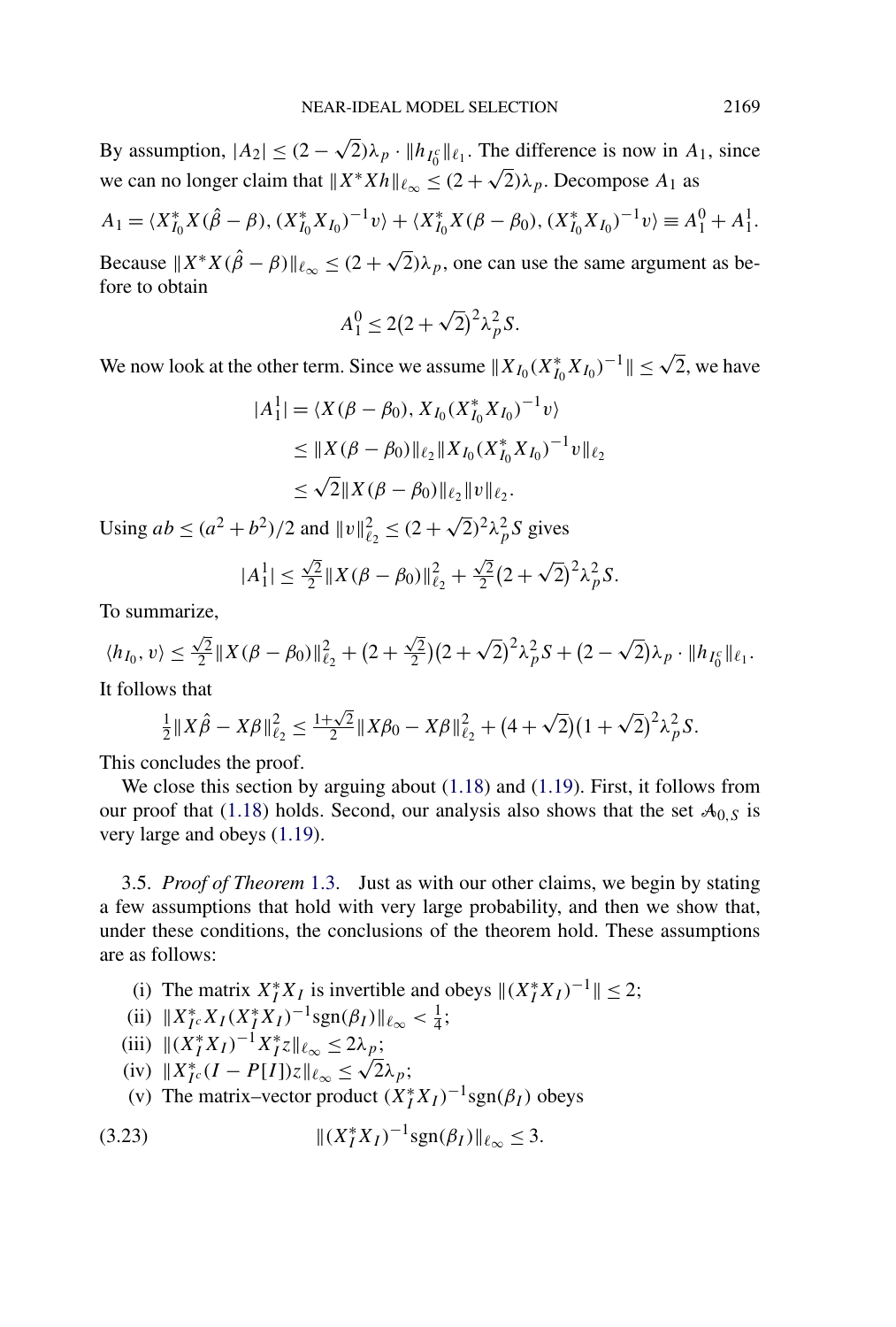<span id="page-25-0"></span>We already know that conditions (i) and (ii) hold with large probability [see Section [3.3;](#page-20-0) the change from 1*/*2 to 1*/*4 in (ii) is unessential]. As before, we let *E* be the event  $\{||X_I^*X_I - Id|| \le 1/2\}$ . For (iii), the idea is the same, and we express  $\|(X_I^*X_I)^{-1}X_I^*z\|_{\ell_\infty}$  as  $\max_{i\in I} |\langle W_i, z\rangle|$ , where  $W_i$  is now the *i*th row of *(X*<sup>\*</sup><sub>*I*</sub> *X*<sub>*I*</sub> *)*<sup>−1</sup>*X*<sup>\*</sup><sub>*I*</sub>. On *E*, max<sub>*i*</sub>  $||W_i|| \le ||(X_i^*X_I)^{-1}X_I^*|| \le \sqrt{2}$ , and the claim now follows from [\(3.5\)](#page-17-0). Indeed, one can check that conditional on *E*

$$
\mathbb{P}(\|(X_I^* X_I)^{-1} X_I^* z\|_{\ell_\infty} > 2\lambda_p) \leq |I| \cdot p^{-2} \cdot (2\pi \log p)^{-1/2}.
$$

For (iv), we write  $||X_{I^c}^*(I - P[I])z||_{\ell_\infty}$  as  $\max_{i \in I^c} |\langle W_i, z \rangle|$ , where  $W_i = (I - P[I])z||_{\ell_\infty}$ *P*[*I*])*X<sub>i</sub>*. We have  $||W_i|| \le ||X_i|| = 1$  and, conditional on *E*, it follows, from [\(3.5\)](#page-17-0), that

$$
\mathbb{P}(|X_{I^c}^*(I - P[I])z||_{\ell_\infty} > \sqrt{2}\lambda_p) \leq |I^c| \cdot p^{-2} \cdot (2\pi \log p)^{-1/2}.
$$

The subtle estimate is (v), and it is proven in the next section. There, we show that [\(3.23\)](#page-24-0) holds with probability at least  $1 - 2p^{-2\log 2} - 2|I|p^{-2}$ . Hence, un-der the assumptions of Theorem [1.3,](#page-5-0) (i)–(v) hold with probability at least  $1 2p^{-1}((2\pi \log p)^{-1/2} + |I|/p) - O(p^{-2 \log 2}).$ 

LEMMA 3.4. *Suppose that the assumptions* (i)–(v) *hold*, *and assume that* min*i*∈*<sup>I</sup>* |*βi*| *obeys the condition of Theorem* [1.3.](#page-5-0) *Then*, *the lasso solution is given*  $b\nu \hat{\beta} \equiv \beta + h$  *with* 

(3.24) 
$$
h_I = (X_I^* X_I)^{-1} [X_I^* z - 2\lambda_p \operatorname{sgn}(\beta_I)],
$$

$$
h_{I^c} = 0.
$$

PROOF. The point  $\hat{\beta}$  is the unique solution to the lasso functional if

(3.25) 
$$
X_i^*(y - X\hat{\beta}) = 2\lambda_p \operatorname{sgn}(\hat{\beta}_i), \qquad \hat{\beta}_i \neq 0,
$$

$$
|X_i^*(y - X\hat{\beta})| < 2\lambda_p, \qquad \hat{\beta}_i = 0,
$$

and the columns of  $X_T$  are linearly independent where *T* is the support of  $\hat{\beta}$ . Consider, then, *h* as in (3.24), and observe that

$$
||h_I||_{\ell_{\infty}} \leq ||(X_I^* X_I)^{-1} X_I^* z||_{\ell_{\infty}} + 2\lambda_p ||(X_I^* X_I)^{-1} \text{sgn}(\beta_I)||_{\ell_{\infty}} \leq 2\lambda_p + 6\lambda_p.
$$

It follows that  $||h_I||_{\ell_\infty} < \min_{i \in I} |\beta_i|$  and, therefore,  $\hat{\beta} = \beta + h$  obeys

$$
supp(\hat{\beta}) = supp(\beta),
$$
  
sgn( $\hat{\beta}_I$ ) = sgn( $\beta_I$ ).

We now check that  $\hat{\beta} = \beta + h$  obeys (3.25). By definition, we have

$$
y - X\hat{\beta} = z - Xh = z - X_I(X_I^*X_I)^{-1}[X_I^*z - 2\lambda_p sgn(\hat{\beta}_I)],
$$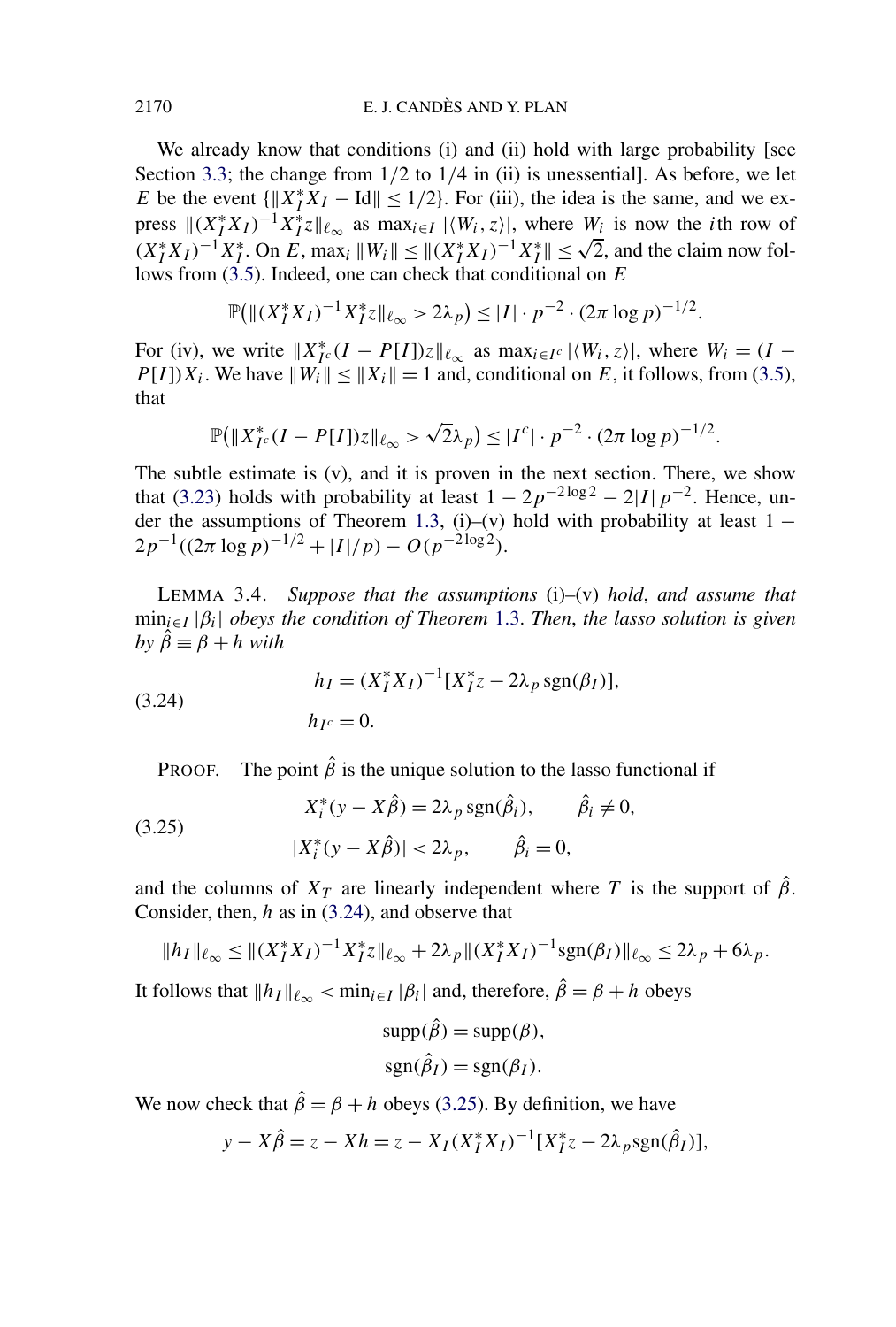<span id="page-26-0"></span>since  $\beta$  and  $\hat{\beta}$  share the same support and the same signs. Clearly,

$$
X_I^*(y - X\hat{\beta}) = 2\lambda_p \operatorname{sgn}(\hat{\beta}_I),
$$

which is the first half of [\(3.25\)](#page-25-0). For the second half, let  $P[I] = X_I (X_I^* X_I)^{-1} X_I^*$ be the orthonormal projection onto the span of  $X_I$ . Then,

$$
\begin{aligned} \|X_{I^c}^*(y - X\hat{\beta})\|_{\ell_\infty} &= \|X_{I^c}^*(I - P[I])z + 2\lambda_p X_{I^c}^* X_I (X_I^* X_I)^{-1} \text{sgn}(\beta_I)\|_{\ell_\infty} \\ &\le \|X_{I^c}^*(I - P[I])z\|_{\ell_\infty} + 2\lambda_p \|X_{I^c}^* X_I (X_I^* X_I)^{-1} \text{sgn}(\beta_I)\|_{\ell_\infty} \\ &< \sqrt{2}\lambda_p + \frac{1}{2}\lambda_p \\ &< 2\lambda_p. \end{aligned}
$$

Finally, note that  $X_T^* X_T$  is indeed invertible, since  $T = I$ ; this is just our invertibility condition. This concludes the proof.  $\Box$ 

Lemma [3.4](#page-25-0) proves that  $\hat{\beta}$  has the same support as *β* and the same signs as *β*, which is of course the content of Theorem [1.3.](#page-5-0)

3.6. *Proof of* [\(3.23\)](#page-24-0). We need to show that  $\|(X_I^* X_I)^{-1} \text{sgn}(\beta_I)\|_{\ell_\infty} \leq 3$  with high probability. To begin, we write

$$
||(X_I^* X_I)^{-1} \operatorname{sgn}(\beta_I) ||_{\ell_\infty} \le ||\operatorname{sgn}(\beta_I) ||_{\ell_\infty} + ||((X_I^* X_I)^{-1} - \operatorname{Id}) \operatorname{sgn}(\beta_I) ||_{\ell_\infty}
$$
  
 
$$
\le 1 + \max_{i \in I} |\langle W_i, \operatorname{sgn}(\beta_I) \rangle|,
$$

where  $W_i$  is the *i*th row of  $(X_I^*X_I)^{-1}$  – Id (or column since this is a symmetric matrix).

LEMMA 3.5. *Let*  $W_i$  *be the ith row of*  $(X_I^*X_I)^{-1}$  – Id. *Under the hypotheses of Theorem* [1.3,](#page-5-0) *we have*

$$
\mathbb{P}\left(\max_{i\in I} \|W_i\| \geq (\log p)^{-1/2}\right) \leq 2p^{-2\log 2}.
$$

PROOF. Set  $A \equiv \text{Id} - X_I^* X_I$ . On the event  $E \equiv {\{\| \text{Id} - X_I^* X_I \| \leq 1/2\}}$  (which holds w.p. at least  $1 - p^{-2 \log 2}$ ), we have

$$
(X_I^* X_I)^{-1} = I + A + A^2 + \cdots
$$

Therefore, since  $W_i = ((X_i^* X_I)^{-1} - \text{Id})e_i$  where  $e_i$  is the vector whose *i*th component is 1 and the others 0,  $W_i = Ae_i + A^2e_i + \cdots$  and

$$
||W_i|| \le ||Ae_i|| + ||A|| ||Ae_i|| + ||A^2|| ||Ae_i|| + \cdots
$$
  
\n
$$
\le ||Ae_i|| \sum_{k=0}^{\infty} ||A||^k
$$
  
\n
$$
\le ||Ae_i||/(1 - ||A||).
$$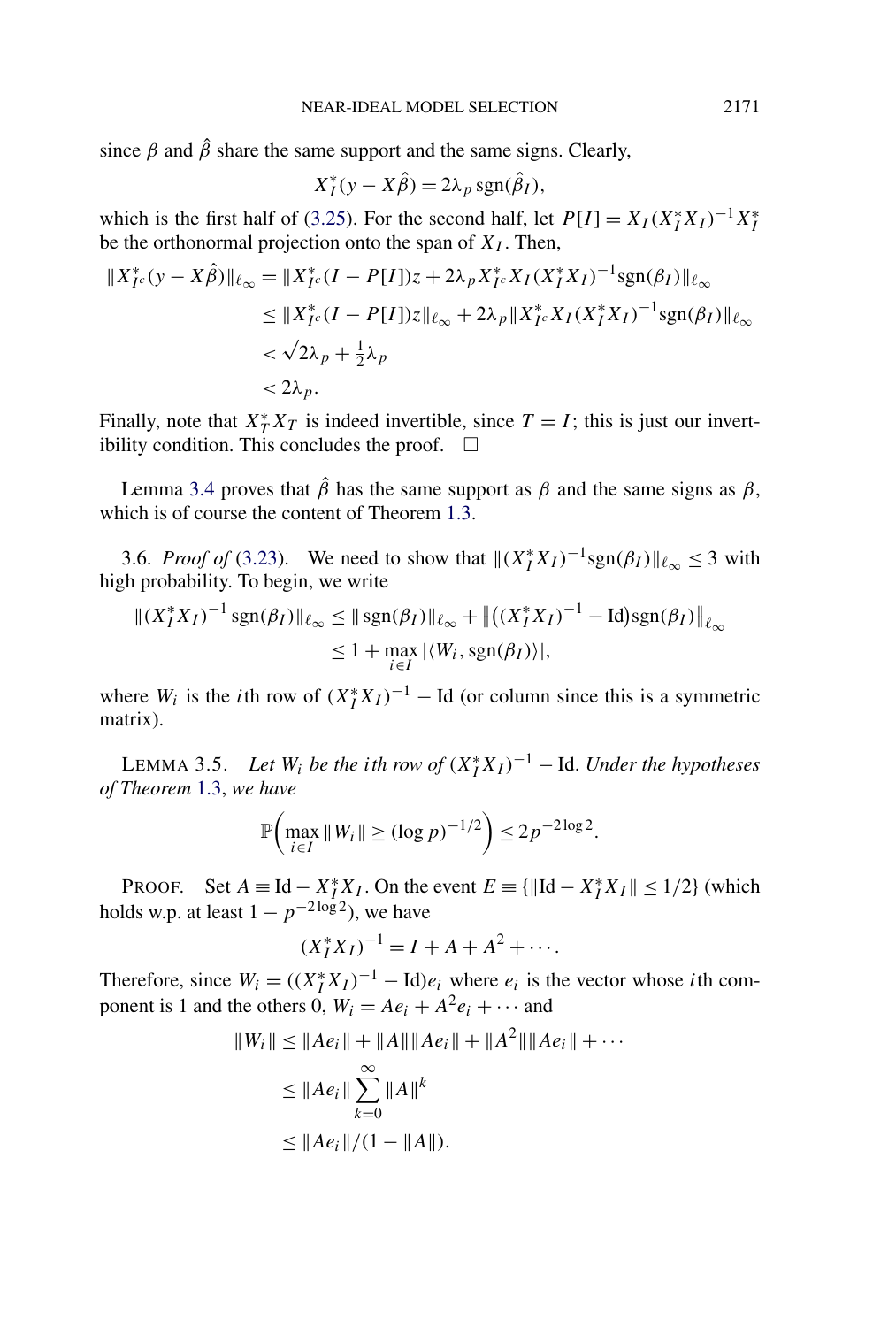Hence, on *E*,  $||W_i|| \le 2||Ae_i||$ .

For each  $i \in I$ ,  $Ae_i$  is the *i*th row or column of Id  $-X_I^*X_I$  and for each  $j \in I$ , its *j*th component is equal to  $-\langle X_i, X_j \rangle$  if  $j \neq i$ , and 0 for  $j = i$  since  $||X_i|| = 1$ . Thus,

$$
||W_i||^2 \le 4 \sum_{j \in I : j \ne i} |\langle X_i, X_j \rangle|^2.
$$

Now, it follows from Lemma 3.6 that

$$
\sum_{j \in I : j \neq i} |\langle X_i, X_j \rangle|^2 \le S \|X\|^2 / p + t
$$

with probability at least  $1 - 2e^{-t^2/(2\mu^2(X)(S||X||^2/p + t/3))}$ . Under the assumptions of Theorem [1.3,](#page-5-0) we have  $S||X||^2/p \le c_0(\log p)^{-1} \le (8 \log p)^{-1}$  provided that  $c_0 \le$ 1/8. With  $t = (8 \log p)^{-1}$ , this gives

(3.26) 
$$
\sum_{j \in I : j \neq i} |\langle X_i, X_j \rangle|^2 \le 1/(4 \log p)
$$

with probability at least  $1 - 2e^{-3/[64\mu^2(X) \log p]}$ . Now, the assumption about the coherence guarantees that  $\mu(X) \leq A_0 / \log p$  so that (3.26) holds with probability at least  $1 - 2e^{-3\log p/[64A_0^2]}$ . Hence, by choosing  $A_0$  sufficiently small, the lemma follows from the union bound.  $\Box$ 

LEMMA 3.6. *Suppose that*  $I \subset \{1, \ldots, p\}$  *is a random subset of predictors with at most S elements. For each*  $i, 1 \leq i \leq p$ , *we have* 

(3.27) 
$$
\mathbb{P}\left(\sum_{j\in I:j\neq i} |\langle X_i, X_j \rangle|^2 > \frac{S}{p} ||X||^2 + t\right) \le 2 \exp\left(-\frac{t^2}{2\mu^2(X)(S||X||^2/p + t/3)}\right).
$$

PROOF. The inequality (3.27) is essentially an application of Bernstein's inequality, which states that, for a sum of uniformly bounded independent random variables with  $|Y_k - \mathbb{E}Y_k| < c$ ,

(3.28) 
$$
\mathbb{P}\left(\sum_{k=1}^{n}(Y_k - \mathbb{E}Y_k) > t\right) \leq e^{-t^2/(2\sigma^2 + 2ct/3)},
$$

where  $\sigma^2$  is the sum of the variances,  $\sigma^2 \equiv \sum_{k=1}^n \text{Var}(Y_k)$ . The issue here is that  $\sum_{j\in I: j\neq i} |\langle X_i, X_j \rangle|^2$  is not a sum of independent variables and we need to use a kind of Poissonization argument to reduce this to a sum of independent terms.

<span id="page-27-0"></span>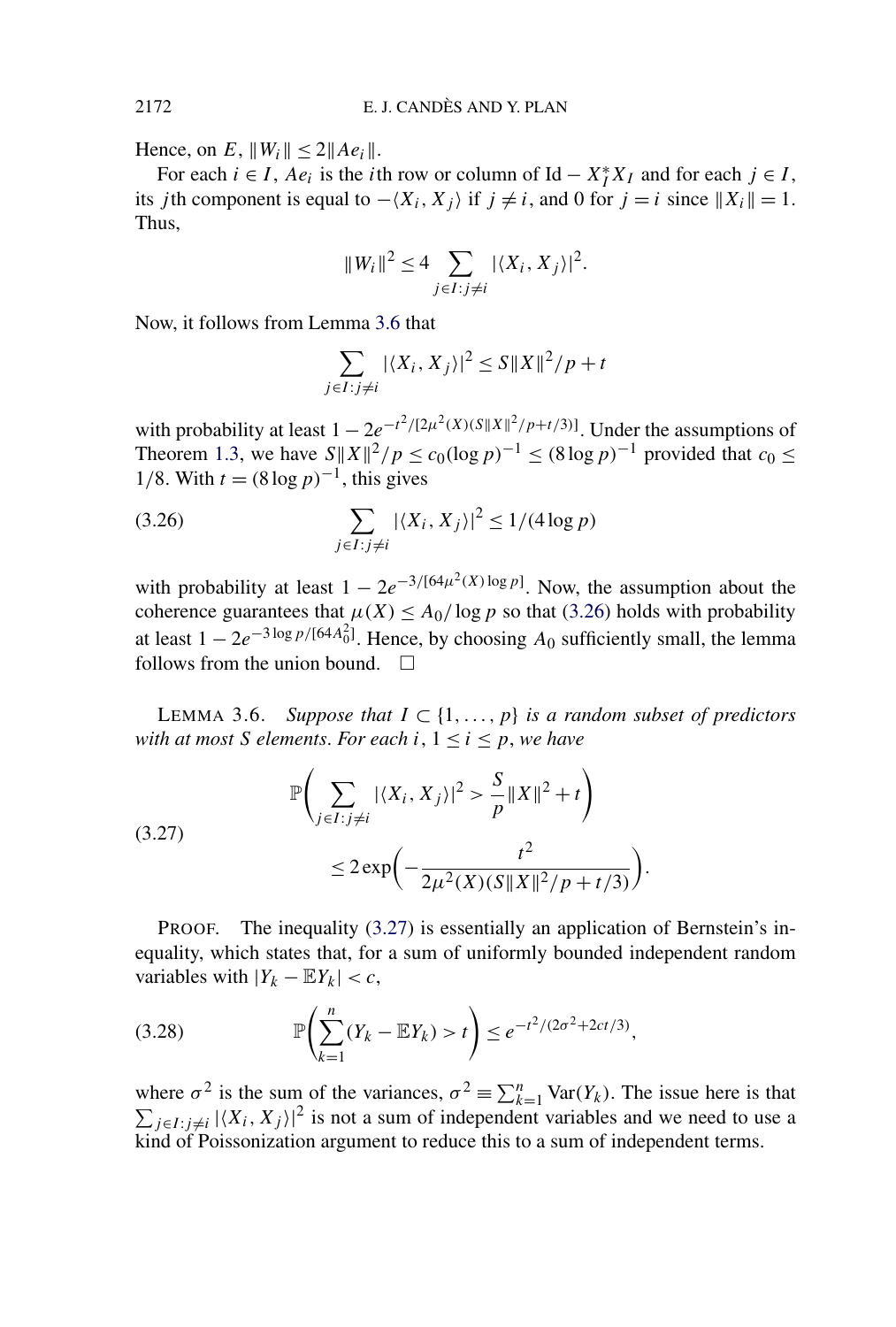<span id="page-28-0"></span>A set *I'* of predictors is sampled using a Bernoulli model by first creating the sequence

$$
\delta_j = \begin{cases} 1, & \text{w.p. } S/p, \\ 0, & \text{w.p. } 1 - S/p, \end{cases}
$$

and then setting  $I' \equiv \{j \in \{1, ..., p\} : \delta_j = 1\}$ . The size of the set *I'* follows a binomial distribution, and  $\mathbb{E}|I'| = S$ . We make two claims: first, for each  $t > 0$ , we have

$$
(3.29) \qquad \mathbb{P}\Biggl(\sum_{j\in I:j\neq i}|\langle X_i,X_j\rangle|^2>t\Biggr)\leq 2\mathbb{P}\Biggl(\sum_{j\in I':j\neq i}|\langle X_i,X_j\rangle|^2>t\Biggr);
$$

second, for each  $t > 0$ ,

(3.30)  

$$
\mathbb{P}\left(\sum_{j\in I':j\neq i}|\langle X_i, X_j\rangle|^2 > \frac{S}{p}||X||^2 + t\right)
$$

$$
\leq \exp\left(-\frac{t^2}{2\mu^2(X)(S||X||^2/p + t/3)}\right).
$$

Clearly, (3.29) and (3.30) give [\(3.27\)](#page-27-0).

To justify the first claim, observe that

$$
\mathbb{P}\left(\sum_{j\in I':j\neq i}|\langle X_i, X_j\rangle|^2 > t\right) = \sum_{k=0}^p \mathbb{P}\left(\sum_{j\in I':j\neq i}|\langle X_i, X_j\rangle|^2 > t\Big| |I'| = k\right) P(|I'| = k)
$$
  

$$
\geq \sum_{k=0}^p \mathbb{P}\left(\sum_{j\in I':j\neq i}|\langle X_i, X_j\rangle|^2 > t\Big| |I'| = k\right) P(|I'| = k)
$$
  

$$
= \sum_{k=0}^p \mathbb{P}\left(\sum_{j\in I_k: j\neq i}|\langle X_i, X_j\rangle|^2 > t\right) P(|I'| = k),
$$

where  $I_k$  is selected uniformly at random with  $|I_k| = k$ . We make two observations: (1) since *S* is an integer, it is the median of  $|I'|$  and  $P(|I'| \ge S) \ge 1/2$ ; and (2)  $\mathbb{P}(\sum_{j\in I_k: j\neq i} |\langle X_i, X_j \rangle|^2 > t)$  is a nondecreasing function of *k*. To see why this is true, consider that a subset  $I_{k+1}$  of size  $k+1$  can be sampled by first choosing a subset  $I_k$  of size  $k$  uniformly and then choosing the remaining entry uniformly at random from the complement of  $I_k$ . It follows that, with  $Z_k =$  $\sum_{j \in I_k} |\langle X_i, X_j \rangle|^2 1_{\{i \neq j\}}$ , we have that  $Z_{k+1}$  and  $Z_k + Y_k$ , where  $Y_k$  is a nonnegative random variable have the same distribution. Hence,  $\mathbb{P}(Z_{k+1} \ge t) \ge \mathbb{P}(Z_k \ge t)$ .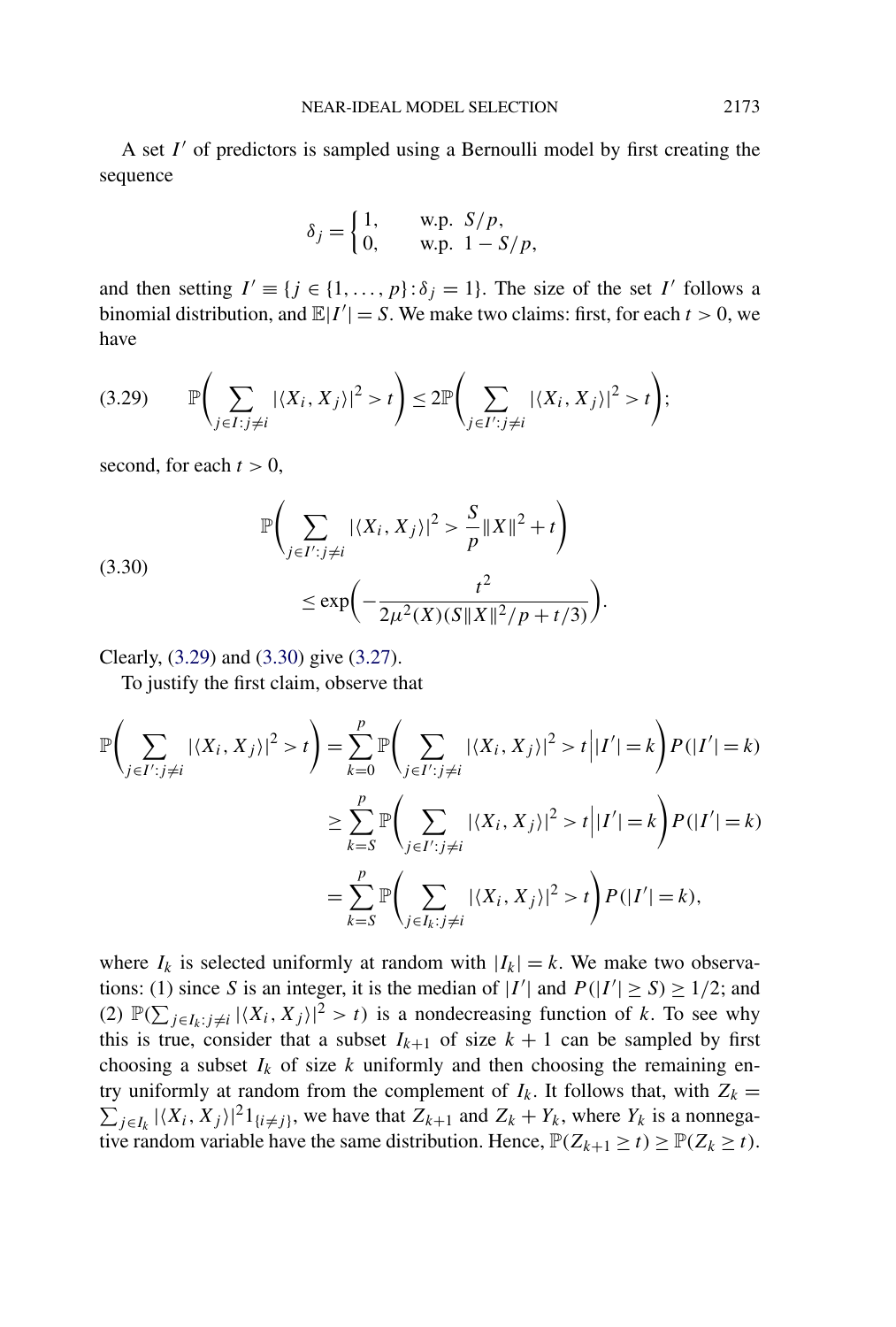With these two observations in mind, we continue

$$
\mathbb{P}\left(\sum_{j\in I':j\neq i}|\langle X_i, X_j\rangle|^2 > t\right) \geq \mathbb{P}\left(\sum_{j\in I:j\neq i}|\langle X_i, X_j\rangle|^2 > t\right) \sum_{k=S}^p P(|I'| = k)
$$

$$
\geq \frac{1}{2} \mathbb{P}\left(\sum_{j\in I:j\neq i}|\langle X_i, X_j\rangle|^2 > t\right),
$$

which is the first claim [\(3.29\)](#page-28-0).

For the second claim [\(3.30\)](#page-28-0), observe that

$$
\sum_{j\in I':j\neq i}|\langle X_i,X_j\rangle|^2=\sum_{1\leq j\leq p:j\neq i}\delta_j|\langle X_i,X_j\rangle|^2\equiv\sum_{1\leq j\leq p:j\neq i}Y_j.
$$

The  $Y_j$  are independent and obey:

- 1.  $|Y_j \mathbb{E}Y_j|$  ≤ sup<sub>j≠i</sub>  $|\langle X_i, X_j \rangle|^2$  ≤  $\mu^2(X)$ .
- 2. The sum of means is bounded by

$$
\sum_{1 \le j \le p: j \neq i} \mathbb{E}Y_j = \frac{S}{p} \sum_{1 \le j \le p: j \neq i} |\langle X_i, X_j \rangle|^2 \le \frac{S ||X||^2}{p}.
$$

The last inequality follows from  $\sum_{1 \le j \le p}$ : $j \ne i |\langle X_i, X_j \rangle|^2 \le \sum_{1 \le j \le p} |\langle X_i, X_j \rangle|^2$ where the right-hand side is equal to  $||X^*X_i||^2 \le ||X^*||^2 ||X_i||^2 = ||X||^2$  since the columns are unit-normed.

3. The sum of variances is bounded by

$$
\sum_{1 \le j \le p: j \ne i} \text{Var}(Y_j) = \frac{S}{p} \left( 1 - \frac{S}{p} \right) \sum_{1 \le j \le p: j \ne i} |\langle X_i, X_j \rangle|^4 \le \frac{S \mu^2(X) \|X\|^2}{p}.
$$

The last inequality follows from  $\sum_{1 \le j \le p}$ : $j \ne i |\langle X_i, X_j \rangle|^4 \le \mu^2(X) \sum_{1 \le j \le p} |\langle X_i, X_j \rangle|^4$  $|X_j\rangle|^2$ , which is less or equal to  $\mu^2(X) ||X||^2$  as before.

The claim [\(3.30\)](#page-28-0) is now a simple application of Bernstein's inequality [\(3.27\)](#page-27-0).  $\Box$ 

Lemma [3.5](#page-26-0) establishes that [\(3.23\)](#page-24-0) holds with probability at least  $1-2p^{-2\log 2}$  – 2|*I* |  $p^{-2}$ . Indeed, on the event max<sub>*i*</sub>  $||W_i||$  ≤  $(\log p)^{-1/2}$ , it follows from Lemma [3.3](#page-21-0) that

$$
\mathbb{P}\left(\max_{i\in I} |\langle W_i, \text{sgn}(\beta_I) \rangle| \geq 2\right) \leq 2|I|e^{-2\log p} \leq 2|I|p^{-2}.
$$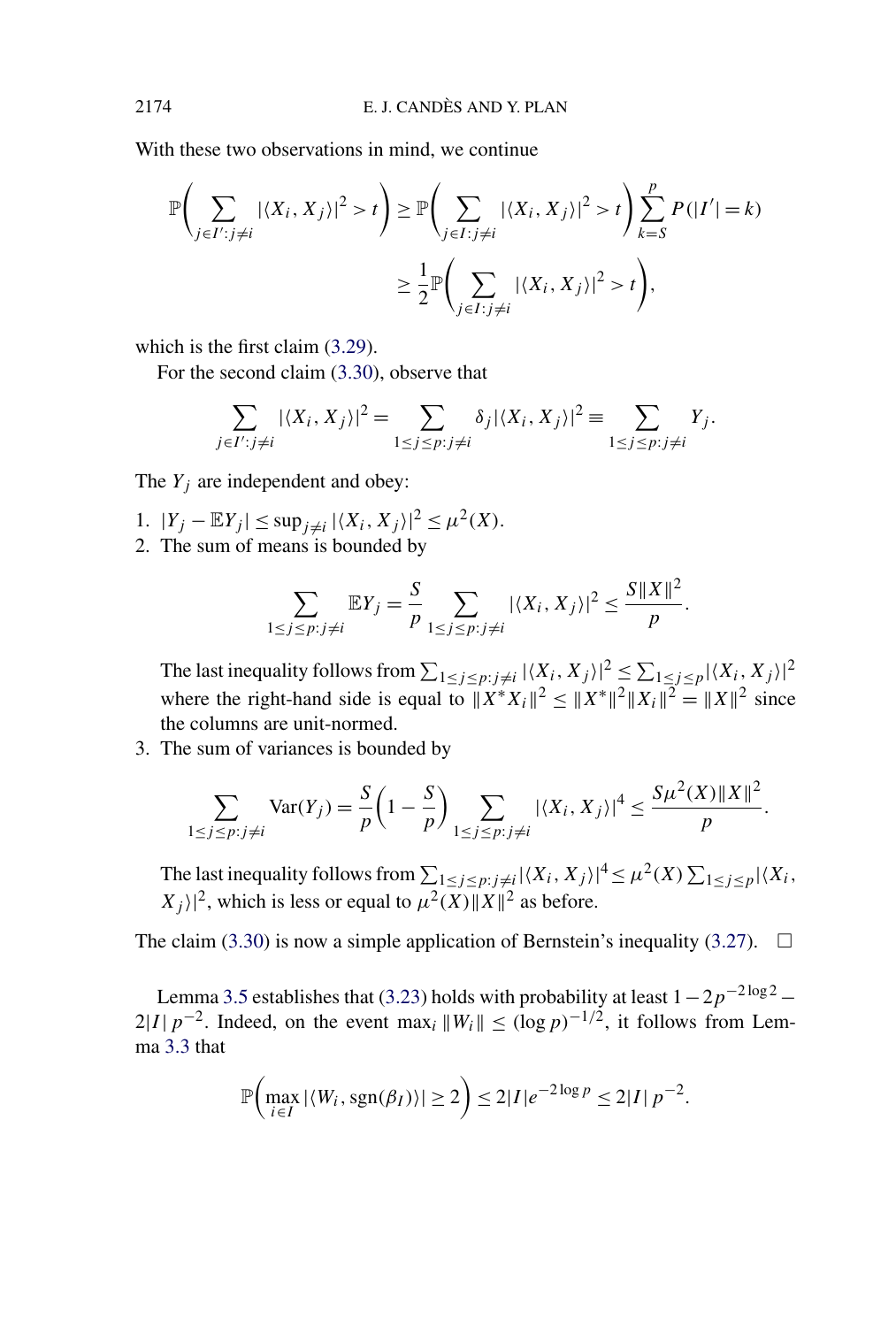## <span id="page-30-0"></span>**4. Discussion.**

4.1. *Connection with other works*. In the last few years, there have been many beautiful works that attempt to understand the properties of the lasso and other minimum  $\ell_1$  algorithms, such as the Dantzig selector when the number of variables may be larger than the sample size [\[3, 5, 6, 10, 13, 15, 16, 20, 21, 29, 30\]](#page-31-0). Some papers focus on the estimation of the parameter  $\beta$  and on recovering its support; others focus on estimating  $X\beta$ . These are quite distinct problems, especially when  $p > n$ ; consider, for instance, the noiseless case.

In [\[5, 6, 13\]](#page-31-0), it is required that the level of sparsity *S* be smaller than  $1/\mu(X)$ . For instance, [\[5\]](#page-31-0) develops an oracle inequality that requires  $S \leq 1/(32\mu(X))$ . Even For instance, [5] develops an oracle inequality that requires  $S \leq 1/(32\mu(X))$ . Even<br>when  $\mu(X)$  is minimal [i.e., of size about  $1/\sqrt{n}$ , as in the case where *X* is the timefrequency dictionary or about  $\sqrt{(2 \log p)/n}$  as for Gaussian matrices and many other kinds of random matrices] one sees that the sparsity level must be considerably smaller than  $\sqrt{n}$ . When the coherence is of the order of  $(\log p)^{-1}$  (as we have allowed in our paper), one would need a sparsity level of order log*p*. Having a sparsity level substantially smaller than the inverse of the coherence is a common assumption in the modern literature on the subject, although, in some circumstances, a few papers have developed some weaker assumptions. To be a little more specific, [\[29\]](#page-32-0) reports an asymptotic result in which the lasso recovers the exact support of  $\beta$  provided that the strong irrepresentable condition of Section [3.3](#page-20-0) holds. The references [\[20, 28\]](#page-32-0) develop very similar results and use very similar requirements. The recent paper [\[17\]](#page-32-0) develops similar results but requires either a good initial estimator or a level of coherence on the order of *n*−1*/*2. In [\[10, 21\]](#page-31-0) the singular values of *X* restricted to any subset of size proportional to the sparsity of  $\beta$  must be bounded away from zero while [\[3\]](#page-31-0) introduces an extension of this condition. In nearly all these works, a sufficient condition is that the sparsity be much smaller than the inverse of the coherence.

4.2. *Our contribution*. It follows from the previous discussion that there is a disconnect between the available literature and what practical experience shows. For instance, the lasso is known to work very well empirically when the sparsity far exceeds the inverse of the coherence  $1/\mu(X)$  [\[13\]](#page-32-0), even though the proofs assume that the sparsity is less than a fraction of  $1/\mu(X)$ . In that paper, the coassume that the sparsity is less than a fraction of  $1/\mu(x)$ . In that paper, the co-<br>herence is  $1/\sqrt{n}$  so that, as mentioned earlier, results are available only when the sparsity is much smaller than  $\sqrt{n}$ , which does not explain what series of computer experiments reveal.

Our work bridges this gap. We do so by considering the performance of the lasso one expects in almost all cases but not all. By considering statistical ensembles much as in [\[9\]](#page-31-0), one shows that, in the above examples, the lasso works provided that the sparsity level is bounded by about  $n/\log p$ ; that is, for generic signals, the sparsity can grow almost linearly with the sample size. We also prove that, under these conditions, the "Irrepresentable Condition" holds with high probability, and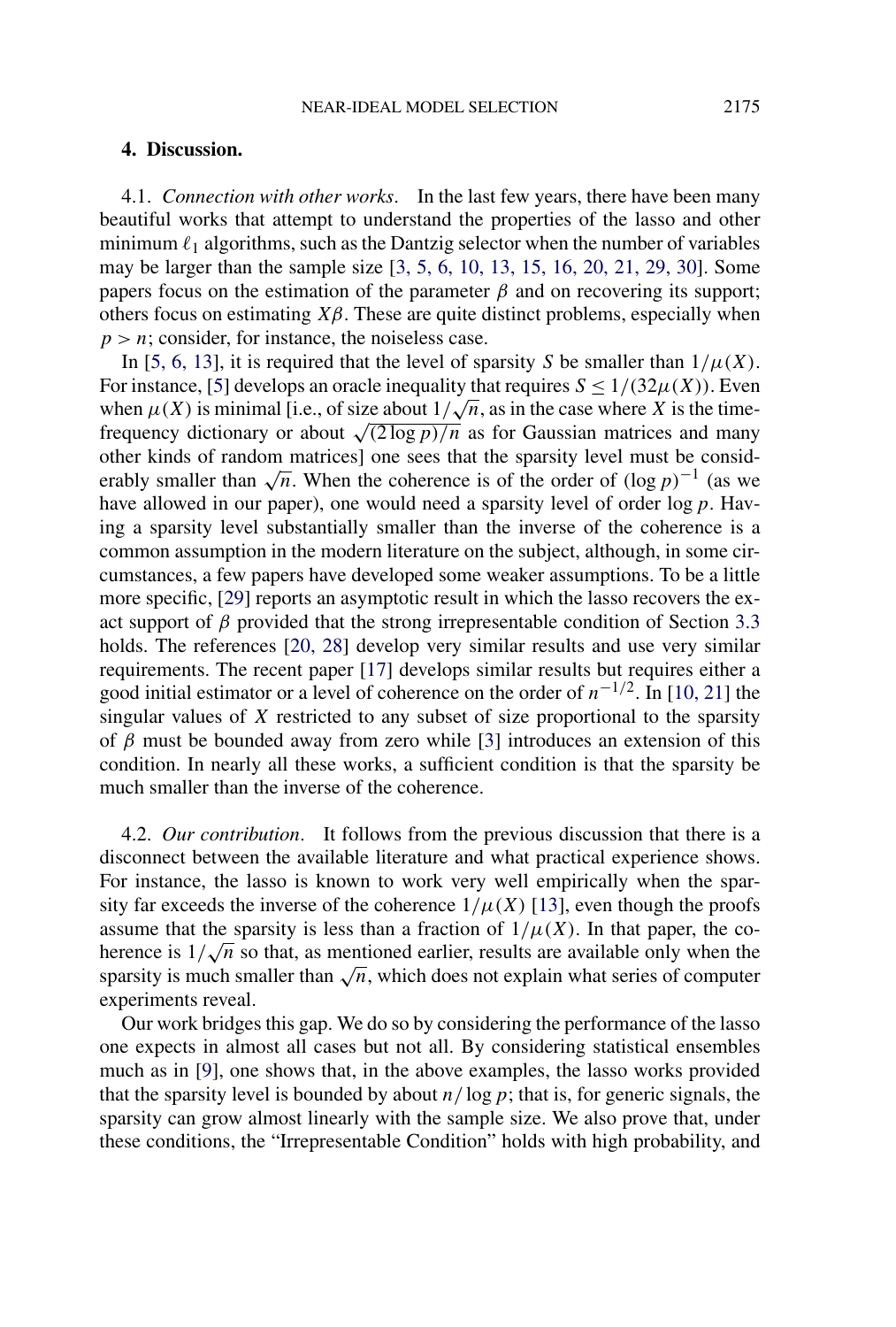<span id="page-31-0"></span>we show that, as long as the entries of *β* are not too small, one can recover the exact support of  $\beta$  with high probability.

Finally, there does not seem much room for improvement, as all of our conditions appear necessary as well. In Section [2,](#page-12-0) we have proposed special examples in which the lasso performs poorly. On the one hand, these examples show that, even with highly incoherent matrices, one cannot expect good performance in all cases unless the sparsity level is very small. And on the other hand, one cannot really eliminate our assumption about the coherence, since we have shown that, with coherent matrices, the lasso would fail to work well on generically sparse objects.

One could of course consider other statistical descriptions of sparse *β*'s and/or ideal models, and leave this issue open for further research.

**Acknowledgments.** E. Candès would like to thank Chiara Sabatti for fruitful discussions and for offering some insightful comments about an early draft of this paper. E. Candès. also acknowledges inspiring conversations with Terence Tao and Joel Tropp about parts of this paper. We thank the anonymous referees for their constructive comments.

## **REFERENCES**

- [1] AKAIKE, H. (1974). A new look at the statistical model identification. System identification and time-series analysis. *IEEE Trans. Automat. Control* **AC-19** 716–723. [MR0423716](http://www.ams.org/mathscinet-getitem?mr=0423716)
- [2] BARRON, A., BIRGÉ, L. and MASSART, P. (1999). Risk bounds for model selection via penalization. *Probab. Theory Related Fields* **113** 301–413. [MR1679028](http://www.ams.org/mathscinet-getitem?mr=1679028)
- [3] BICKEL, P. J., RITOV, Y. and TSYBAKOV, A. B. (2009). Simultaneous analysis of Laso and Dantzig selector. *Ann. Statist.* **37** 1705–1732.
- [4] BIRGÉ, L. and MASSART, P. (2001). Gaussian model selection. *J. Eur. Math. Soc. (JEMS)* **3** 203–268. [MR1848946](http://www.ams.org/mathscinet-getitem?mr=1848946)
- [5] BUNEA, F., TSYBAKOV, A. B. and WEGKAMP, M. H. (2007). Aggregation for Gaussian regression. *Ann. Statist.* **35** 1674–1697. [MR2351101](http://www.ams.org/mathscinet-getitem?mr=2351101)
- [6] BUNEA, F., TSYBAKOV, A. B. and WEGKAMP, M. H. (2007). Sparsity oracle inequalities for the Lasso. *Electron. J. Stat.* **1** 169–194 (electronic). [MR2312149](http://www.ams.org/mathscinet-getitem?mr=2312149)
- [7] CANDÈS, E. J. and DONOHO, D. L. (2000). Curvelets—a surprisingly effective nonadaptive representation for objects with edges. In *Curves and Surfaces* (C. Rabut, A. Cohen and L. L. Schumaker, eds.) 105–120. Vanderbilt Univ. Press, Nashville, TN.
- [8] CANDÈS, E. J. and DONOHO, D. L. (2008). New tight frames of curvelets and optimal representations of objects with piecewise-*C*<sup>2</sup> singularities. *Comm. Pure Appl. Math.* **57** 219– 266. [MR2012649](http://www.ams.org/mathscinet-getitem?mr=2012649)
- [9] CANDÈS, E. J. and ROMBERG, J. (2006). Quantitative robust uncertainty principles and optimally sparse decompositions. *Found. Comput. Math.* **6** 227–254. [MR2228740](http://www.ams.org/mathscinet-getitem?mr=2228740)
- [10] CANDÈS, E. J. and TAO, T. (2007). The Dantzig selector: Statistical estimation when *p* is much larger than *n*. Technical report, California Institute of Technology. *Ann. Statist*. **35** 2313–2351. [MR2382644](http://www.ams.org/mathscinet-getitem?mr=2382644)
- [11] CHEN, S., DONOHO, D. and SAUNDERS, M. (1998). Atomic decomposition by basis pursuit. *SIAM J. Sci. Comput.* **20** 33–61. [MR1639094](http://www.ams.org/mathscinet-getitem?mr=1639094)
- [12] CHENG, B. and TITTERINGTON, D. M. (1994). Neural networks: A review from a statistical perspective (with comments and a rejoinder by the authors). *Statist. Sci.* **9** 2–54. [MR1278678](http://www.ams.org/mathscinet-getitem?mr=1278678)